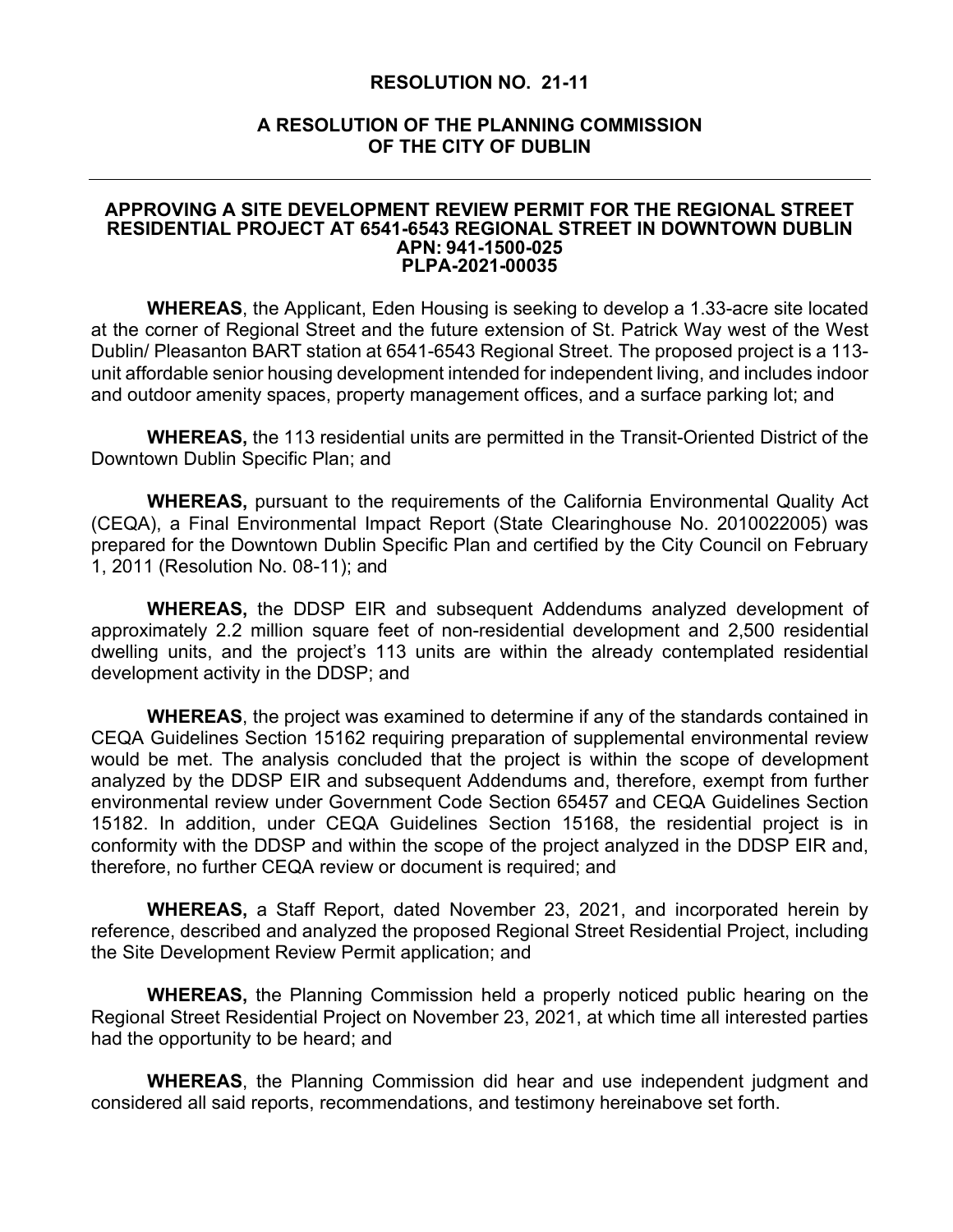**NOW, THEREFORE, BE IT RESOLVED** that the foregoing recitals are true and correct and made a part of this resolution.

**BE IT FURTHER RESOLVED THAT THE** City of Dublin Planning Commission does hereby make the following findings and determinations regarding the Site Development Review Permit:

- A. *The proposal is consistent with the purposes of Chapter 8.104 of the Zoning Ordinance,*  with the General Plan and any applicable Specific Plans and design guidelines because: 1) the project is compatible with the architectural character and scale of development in the immediate area in which the proposed project is to be located; 2) the project is utilizing traditional building forms with contemporary, high-quality materials and finishes in compliance with the design guidelines of the DDSP; 3) the project will provide affordable housing opportunities in an area where the City of Dublin has made efforts to incentivize higher-density housing; 4) the proposed project also supports the more specific vision for the Transit-Oriented District to encourage the development of the area with land uses that support and complement transit uses, particularly the West Dublin/Pleasanton BART Station; and 5) the project is consistent with the General Plan land use designation of DDSP – Transit-Oriented District.
- B. *The proposal is consistent with the provisions of Title 8, Zoning Ordinance because: 1)* the project contributes to the orderly, attractive, and harmonious site and architectural development that is compatible with the architectural style, intensity of development – either in place or approved for future development, and context of surrounding and adjacent properties; and 2) the project complies with the development standards of the Downtown Dublin zoning district, as outlined in the DDSP.
- C. *The design of the project is appropriate to the City, the vicinity, surrounding properties, and the lot in which the project is proposed* because: 1) the project is consistent with the DDSP in that it provides additional housing opportunities in close proximity to the West Dublin/Pleasanton BART Station; 2) the size and mass of the proposed buildings are consistent with other residential development in the immediate vicinity and in compliance with the minimum and maximum development density/intensity permitted; 3) the development of the subject property is an important incremental change to advance the vision of the DDSP to make Downtown Dublin a vibrant and dynamic mixed-use center; and 4) the proposed buildings in conjunction with the completion of the property's frontage along St. Patrick's Way will provide a more complete street scene.
- D. The subject site is suitable for the type and intensity of the approved development because: 1) the project provides residential development in an area that can support residential uses; 2) the project is consistent with the Downtown Dublin zoning district in which it is located; 3) the project site will be fully served by a network of existing and planned infrastructure of public roadways, services, and facilities; and 4) the proposed project meets all of the development standards established to regulate development in the DDSP Transit-Oriented District and is consistent and compatible with other residential development projects in the immediate vicinity.
- E. *Impacts to existing slopes and topographic features are addressed* because: 1) the project site is generally flat; and 2) landscaping along St. Patrick Way and throughout the project will be complete.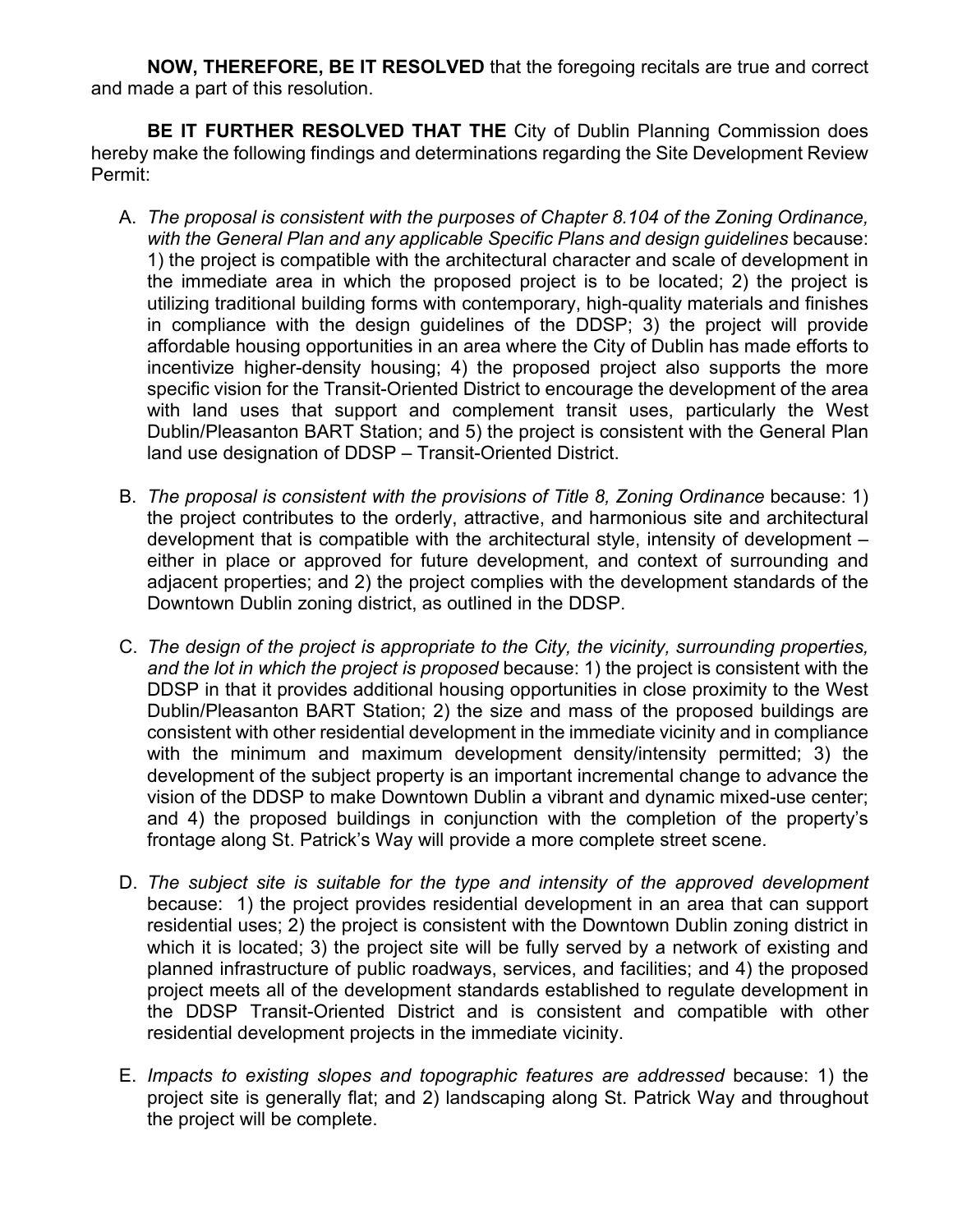- F. *Architectural considerations including the character, scale and quality of the design, site layout, the architectural relationship with the site and other buildings, screening of unsightly uses, lighting, building materials and colors and similar elements result in a project that is harmonious with its surroundings and compatible with other developments in the vicinity* because: 1) the project provides a high degree of design and landscaping to provide a unique, urban, contemporary-themed housing opportunity in the DDSP; 2) the structures reflect the architectural styles and development standards for other higherdensity residential projects within the DDSP; 3) the materials proposed will be highquality and long-lasting; 4) the colors and materials proposed are appropriate to the contemporary architectural design proposed for the project and complementary to other buildings in the project vicinity; 5) the architectural style and materials will be consistent and compatible with the contemporary architectural style, colors, and materials being utilized on other multi-family projects in the immediate vicinity; 6) the project is utilizing traditional building forms with contemporary, high-quality materials and finishes in compliance with the design guidelines of the DDSP; and 7) the size and scale of the development will be similar to multi-family projects in the immediate project vicinity.
- G. *Landscape considerations, including the location, type, size, color, texture and coverage of plant materials, and similar elements have been incorporated into the project to ensure visual relief, adequate screening and an attractive environment for the public* because: 1) all perimeter landscaping, streetscape enhancements, fences, and hardscape are proposed for construction in accordance with the DDSP; 2) the project perimeter and interior landscaping are consistent with other developments in the vicinity; and 3) the project will conform to the requirements of the City's Water Efficient Landscape Ordinance.
- H. *The site has been adequately designed to ensure the proper circulation for bicyclist, pedestrians, and automobiles* because all infrastructure including streets, sidewalks, and street lighting are proposed for construction in accordance with the project plans and have been reviewed for safety and adequate circulation.

**BE IT FURTHER RESOLVED** that the Planning Commission of the City of Dublin hereby approves the Site Development Review Permit for the Regional Street Residential Project, subject to the conditions included below, and in accordance with the Project Plans, incorporated herein by reference and attached as Exhibit A to this Resolution.

|                | <b>CONDITION TEXT</b>                                                                                                                                                                                                                                                                                                                                                                                                                                                        | <b>RESPON.</b><br><b>AGENCY</b> | <b>WHEN REQ'D</b><br><b>Prior to:</b>   |
|----------------|------------------------------------------------------------------------------------------------------------------------------------------------------------------------------------------------------------------------------------------------------------------------------------------------------------------------------------------------------------------------------------------------------------------------------------------------------------------------------|---------------------------------|-----------------------------------------|
| <b>GENERAL</b> |                                                                                                                                                                                                                                                                                                                                                                                                                                                                              |                                 |                                         |
| 1.             | <b>Approval.</b> This Site Development Review Permit<br>approval is for the Regional Street Residential Project<br>(PLPA-2021-00035). This approval shall be as generally<br>depicted and indicated on the project plans prepared by<br>BAR Architects dated received November 8, 2021,<br>attached as Exhibit A, and other plans, text, and diagrams<br>relating to this Site Development Review Permit, unless<br>modified by the Conditions of Approval contained herein. | PL                              | On-going                                |
| 2.             | Permit Expiration. Construction shall commence within<br>one (1) year of the effective date of this Site Development<br>Review Permit or the Permit shall lapse and become null<br>and void. If there is a dispute as to whether the Permit has<br>expired, the City may hold a noticed public hearing to<br>determine the matter. Such a determination may be                                                                                                               | PL                              | One Year After<br><b>Effective Date</b> |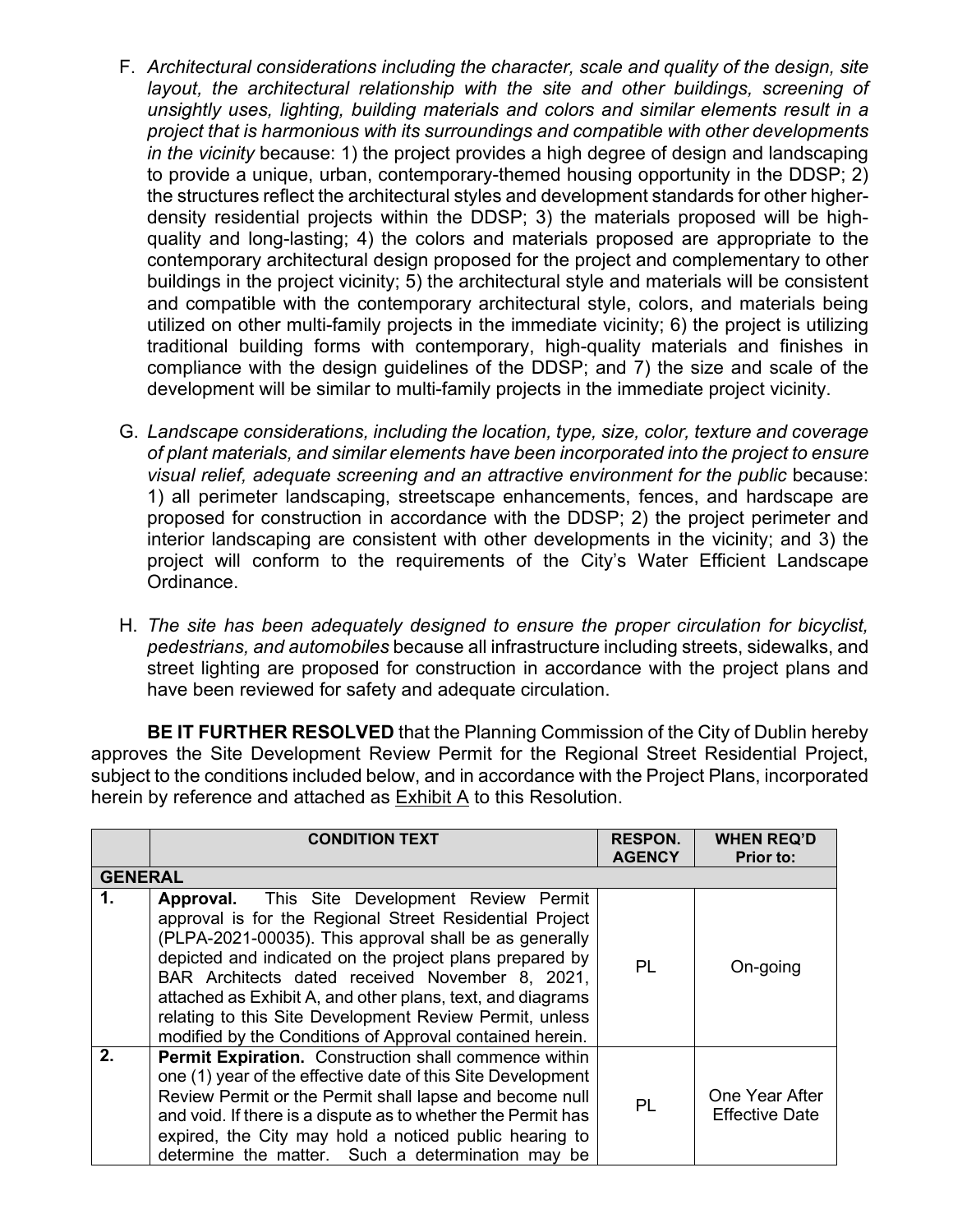|                  | processed concurrently with revocation proceedings in<br>appropriate circumstances. If a Permit expires, a new<br>application must be made and processed according to the<br>requirements of the Zoning Ordinance.                                                                                                                                                                                                                                                                                                                                                                                                                                                                                                                                                                                                                                                                                                        |           |                                           |
|------------------|---------------------------------------------------------------------------------------------------------------------------------------------------------------------------------------------------------------------------------------------------------------------------------------------------------------------------------------------------------------------------------------------------------------------------------------------------------------------------------------------------------------------------------------------------------------------------------------------------------------------------------------------------------------------------------------------------------------------------------------------------------------------------------------------------------------------------------------------------------------------------------------------------------------------------|-----------|-------------------------------------------|
| 3.               | Time Extension. The Community Development Director<br>may grant an extension of the approval for a period not to<br>exceed twelve (12) months, upon the Applicant's written<br>request prior to expiration, and the determination that all<br>Conditions of Approval remain adequate and all<br>applicable findings of approval will continue to be met.                                                                                                                                                                                                                                                                                                                                                                                                                                                                                                                                                                  | PL        | <b>Expiration Date</b>                    |
| 4.               | <b>Effective Date.</b> This Site Development Review Permit<br>approval shall become effective only after the Community<br>Benefit Agreement is approved by the City Council. If the<br>Community Benefit Agreement is not approved, the Site<br>Development Review Permit approval shall become null<br>and void.                                                                                                                                                                                                                                                                                                                                                                                                                                                                                                                                                                                                         | PL        | On-going                                  |
| 5.               | Revocation of Permit. The Site Development Review<br>Permit approval shall be revocable for cause in<br>Municipal Code Section<br>accordance with Dublin<br>8.96.020.I. Any violation of the terms or conditions of this<br>permit shall be subject to citation.                                                                                                                                                                                                                                                                                                                                                                                                                                                                                                                                                                                                                                                          | <b>PL</b> | On-going                                  |
| $\overline{6}$ . | <b>Compliance.</b> Applicant/Developer shall comply with the<br>Subdivision Map Act, the City of Dublin Subdivision and<br>Zoning Ordinances, City of Dublin Title 7 Public Works<br>Ordinance, which includes the Grading Ordinance, the<br>City of Dublin Public Works Standards and Policies, the<br>most current requirements of the State Code Title 24 and<br>the Americans with Disabilities Act with regard to<br>accessibility, and all building and fire codes and<br>ordinances in effect at the time of building permit<br>issuance. All public improvements constructed by<br>Developer and to be dedicated to the City are hereby<br>identified as "public works" under Labor Code section<br>1771. Accordingly, Developer, in constructing such<br>improvements, shall comply with the Prevailing Wage<br>Law (Labor Code. Sects. 1720 and following).                                                     | PL, PW    | On-going                                  |
| $\overline{7}$ . | <b>Requirements and Standard Conditions.</b><br>Applicant/<br>Developer shall comply with applicable City of Dublin Fire<br>Prevention Bureau, Dublin Public Works Department,<br>Dublin Building and Safety Division, Dublin Police<br>Services, Alameda County Flood Control and Water<br>Conservation District (Zone 7), Livermore Amador Valley<br>Authority, Alameda County<br>Transit<br>Public<br>and<br>Environmental Health, Dublin San Ramon Services<br>District, Bay Area Rapid Transit and the California<br>Department of Health Services requirements and<br>standard conditions. Prior to issuance of building permits<br>or the installation of any improvements related to this<br>project, the Applicant/Developer shall supply written<br>statements from each such agency or department to the<br>Planning Division, indicating that all applicable conditions<br>required have been or will be met. | Various   | <b>Building Permit</b><br><b>Issuance</b> |
| 8.               | Required Permits. Applicant/Developer shall obtain all<br>permits required by other agencies which may include,<br>but are not limited, to Alameda County Environmental<br>Health, Alameda County Flood Control and Water                                                                                                                                                                                                                                                                                                                                                                                                                                                                                                                                                                                                                                                                                                 | <b>PW</b> | <b>Building Permit</b><br>Issuance        |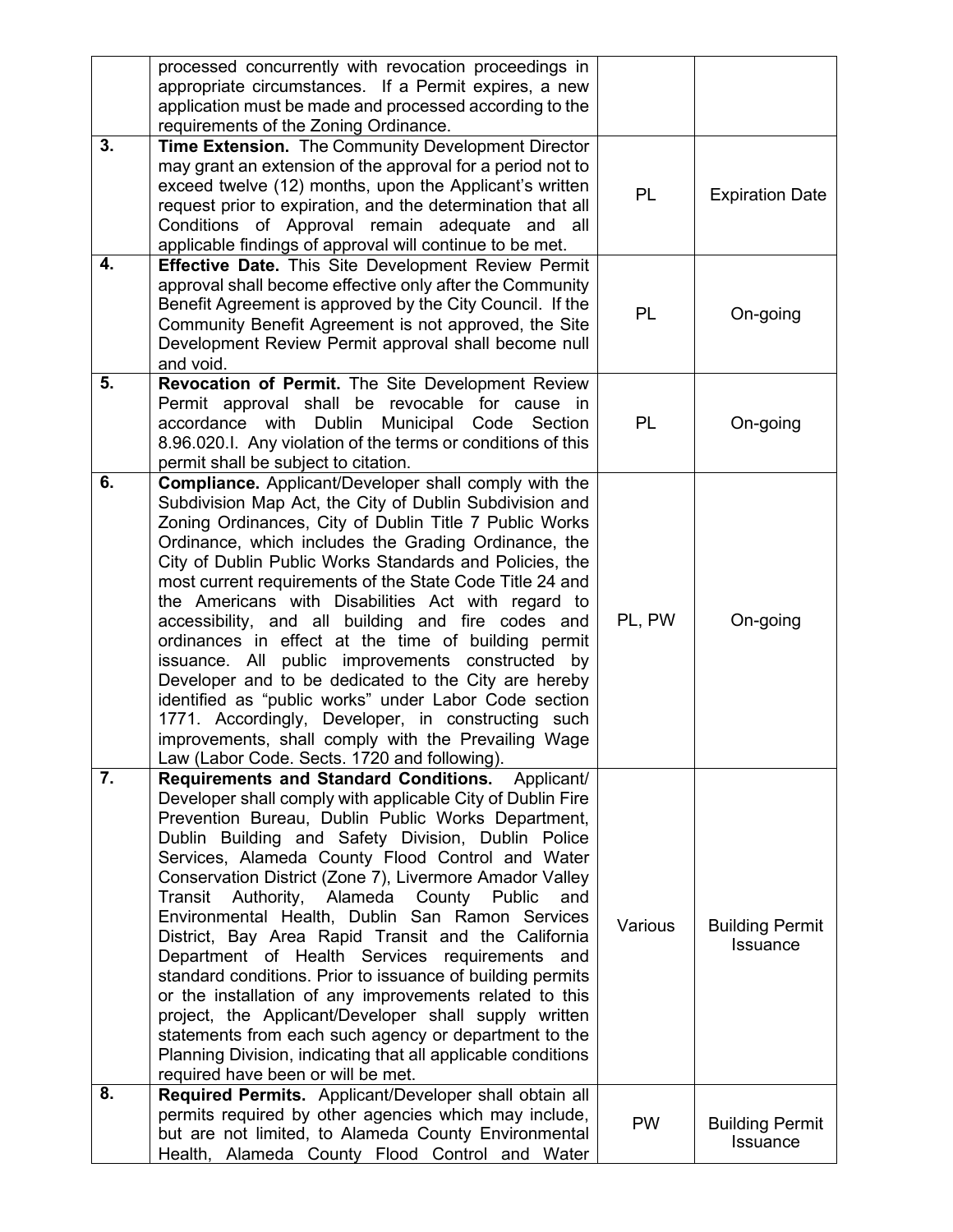|                   | Conservation District (Zone 7), California Department of<br>Fish and Wildlife, Army Corps of Engineers, Regional<br>Water Quality Control Board, Caltrans, or other<br>regional/state agencies as required by law, as applicable.<br>Copies of the permits shall be provided to the Public<br><b>Works Department.</b>                                                                                                                                                                                                                                                                                                                                                                                                                                                                                                                                                                                                                                                                                      |              |                                                             |
|-------------------|-------------------------------------------------------------------------------------------------------------------------------------------------------------------------------------------------------------------------------------------------------------------------------------------------------------------------------------------------------------------------------------------------------------------------------------------------------------------------------------------------------------------------------------------------------------------------------------------------------------------------------------------------------------------------------------------------------------------------------------------------------------------------------------------------------------------------------------------------------------------------------------------------------------------------------------------------------------------------------------------------------------|--------------|-------------------------------------------------------------|
| 9.                | Fees. Applicant/Developer shall pay all applicable fees<br>in effect at the time of building permit issuance, including,<br>but not limited to: Planning fees; Building fees; Dublin<br>San Ramon Services District fees; Public Facilities fees;<br>City of Dublin Fire fees; Noise Mitigation fees;<br>Inclusionary House In-Lieu fees; and Alameda County<br>Flood and Water Conservation fees.                                                                                                                                                                                                                                                                                                                                                                                                                                                                                                                                                                                                          | Various      | <b>Grading Permit</b><br>and/or Building<br>Permit Issuance |
| 10.               | Indemnification. Applicant/Developer shall defend,<br>indemnify, and hold harmless the City of Dublin and its<br>agents, officers, and employees from any claim, action, or<br>proceeding against the City of Dublin or its agents,<br>officers, or employees to attack, set aside, void, or annul<br>an approval of the City of Dublin or its advisory agency,<br>appeal board, Planning Commission, City Council,<br>Community Development Director, Zoning Administrator,<br>or any other department, committee, or agency of the City<br>to the extent such actions are brought within the time<br>period required by Government Code Section 66499.37<br>or other applicable law; provided, however, that the<br>Applicant's/Developer's duty to so defend, indemnify, and<br>hold harmless shall be subject to the City's promptly<br>notifying the Applicant/Developer of any said claim,<br>action, or proceeding and the City's full cooperation in the<br>defense of such actions or proceedings. | <b>ADM</b>   | On-going                                                    |
| $\overline{11}$ . | Clarification of Conditions. In the event that there<br>needs to be clarification to the Conditions of Approval, the<br>Director of Community Development and the City<br>Engineer have the authority to clarify the intent of these<br>Conditions of Approval to the Applicant/Developer without<br>going to a public hearing. The Director of Community<br>Development and the City Engineer also have the<br>authority to make minor modifications to these conditions<br>without going to a public hearing in order for the<br>Applicant/Developer to fulfill needed improvements or<br>mitigations resulting from impacts of this project.                                                                                                                                                                                                                                                                                                                                                             | <b>PL/PW</b> | On-going                                                    |
| 12.               | Clean-up. Applicant/Developer shall be responsible for<br>clean-up and disposal of project related trash to maintain<br>a safe, clean, and litter-free site.                                                                                                                                                                                                                                                                                                                                                                                                                                                                                                                                                                                                                                                                                                                                                                                                                                                | PL           | On-going                                                    |
| 13.               | Modifications or changes to this Site<br><b>Modifications.</b><br>Development Review Permit approval may be considered<br>by the Community Development Director in compliance<br>with Dublin Municipal Code Chapter 8.104.                                                                                                                                                                                                                                                                                                                                                                                                                                                                                                                                                                                                                                                                                                                                                                                  | PL           | On-going                                                    |
| 14.               | Controlling Activities. Applicant/Developer shall control<br>all activities on the project site so as not to create a<br>nuisance to the existing or surrounding businesses and<br>residences.                                                                                                                                                                                                                                                                                                                                                                                                                                                                                                                                                                                                                                                                                                                                                                                                              | PL           | On-going                                                    |
| 15.               | Accessory Structures. The use of any accessory<br>structures, such as storage sheds or trailer/container<br>units used for storage or for any other purpose during<br>construction, shall not be allowed on the site at any time                                                                                                                                                                                                                                                                                                                                                                                                                                                                                                                                                                                                                                                                                                                                                                            | PL           | Establishment<br>of Temporary<br>Use                        |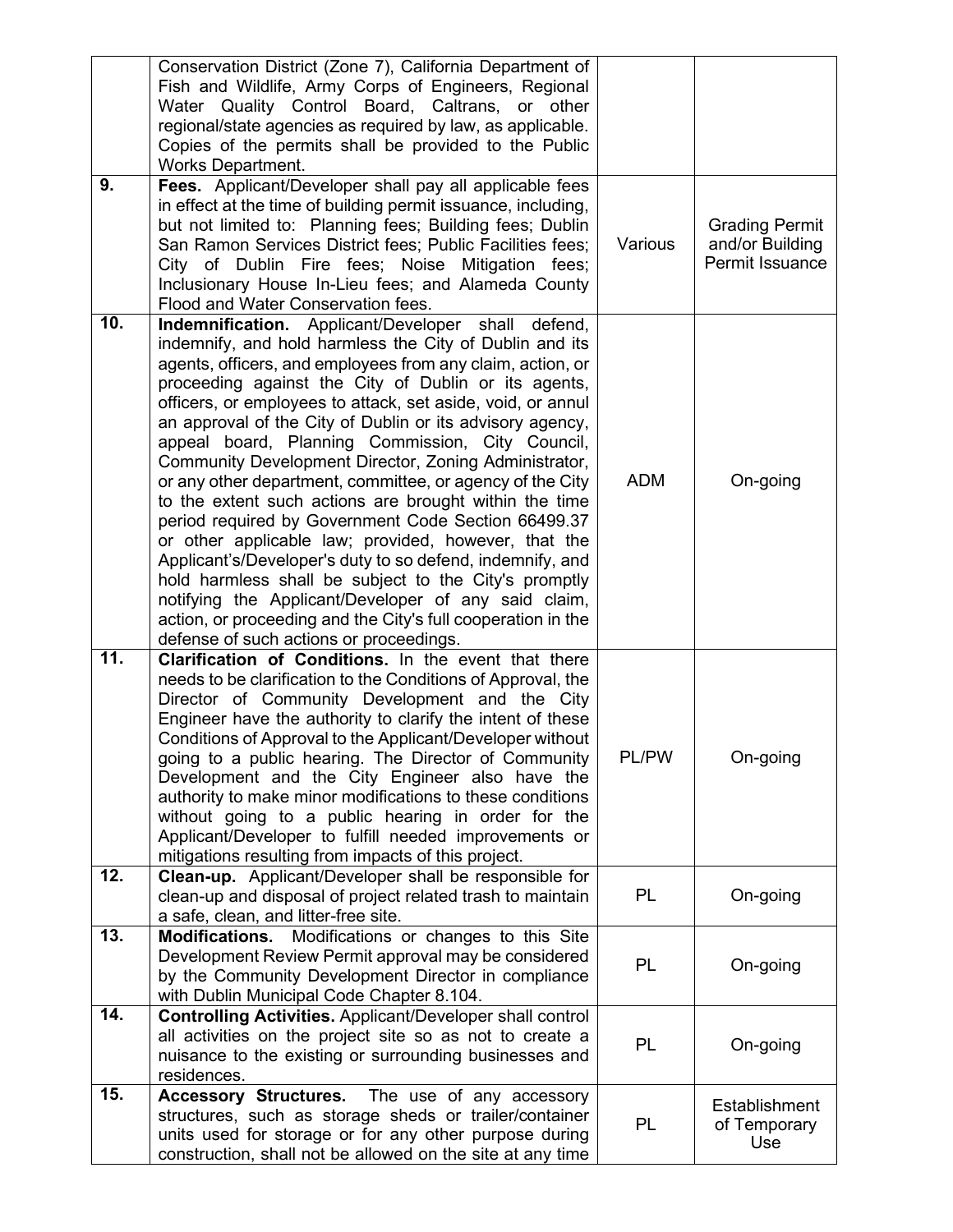|                                                    | unless a Temporary Use Permit is applied for and<br>approved.                                                                                                                                                                                                                                                                                                                                                                                                                                                                                                                                                                                                                                                                                                                                                                                                                                                                                                                                                                                                                                                                                                                                                                                                                                                                                                                                                                                                                                                                                                                                                                                                                        |           |                                                              |
|----------------------------------------------------|--------------------------------------------------------------------------------------------------------------------------------------------------------------------------------------------------------------------------------------------------------------------------------------------------------------------------------------------------------------------------------------------------------------------------------------------------------------------------------------------------------------------------------------------------------------------------------------------------------------------------------------------------------------------------------------------------------------------------------------------------------------------------------------------------------------------------------------------------------------------------------------------------------------------------------------------------------------------------------------------------------------------------------------------------------------------------------------------------------------------------------------------------------------------------------------------------------------------------------------------------------------------------------------------------------------------------------------------------------------------------------------------------------------------------------------------------------------------------------------------------------------------------------------------------------------------------------------------------------------------------------------------------------------------------------------|-----------|--------------------------------------------------------------|
|                                                    | PLANNING DIVISION - PROJECT SPECIFIC CONDITIONS                                                                                                                                                                                                                                                                                                                                                                                                                                                                                                                                                                                                                                                                                                                                                                                                                                                                                                                                                                                                                                                                                                                                                                                                                                                                                                                                                                                                                                                                                                                                                                                                                                      |           |                                                              |
| 16.                                                | <b>Affordable</b><br><b>Housing</b><br>Regulatory<br>Agreement.                                                                                                                                                                                                                                                                                                                                                                                                                                                                                                                                                                                                                                                                                                                                                                                                                                                                                                                                                                                                                                                                                                                                                                                                                                                                                                                                                                                                                                                                                                                                                                                                                      |           |                                                              |
|                                                    | Applicant/Developer shall record an Affordable Housing<br>Regulatory Agreement prior to issuance of a building<br>permit.                                                                                                                                                                                                                                                                                                                                                                                                                                                                                                                                                                                                                                                                                                                                                                                                                                                                                                                                                                                                                                                                                                                                                                                                                                                                                                                                                                                                                                                                                                                                                            | <b>PL</b> | <b>Building Permit</b><br>Issuance                           |
| 17.                                                | Equipment Screening. All electrical, fire risers and/or<br>mechanical equipment shall be screened from public<br>view. Any roof-mounted equipment shall be completely<br>screened from view<br>by materials architecturally<br>compatible with the building to the satisfaction of the<br>Community Development Director. Building permit plans<br>shall show the location of all equipment and screening for<br>review and approval of the Director of Community<br>Development.                                                                                                                                                                                                                                                                                                                                                                                                                                                                                                                                                                                                                                                                                                                                                                                                                                                                                                                                                                                                                                                                                                                                                                                                    | PL        | <b>Building Permit</b><br><b>Issuance</b><br>and<br>On-going |
| 18.                                                | Parking Requirement. The number of required parking<br>spaces shall be as allowed under State Density Bonus<br>Law.                                                                                                                                                                                                                                                                                                                                                                                                                                                                                                                                                                                                                                                                                                                                                                                                                                                                                                                                                                                                                                                                                                                                                                                                                                                                                                                                                                                                                                                                                                                                                                  | PL        | <b>Building Permit</b><br><b>Issuance</b>                    |
| 19.                                                | Community Benefit Agreement. Applicant/Developer<br>shall meet all obligations and requirements of the<br>Community Benefit Agreement for the project.                                                                                                                                                                                                                                                                                                                                                                                                                                                                                                                                                                                                                                                                                                                                                                                                                                                                                                                                                                                                                                                                                                                                                                                                                                                                                                                                                                                                                                                                                                                               | PL        | <b>Building Permit</b><br>Issuance                           |
| 20.<br>a.<br>$b_{-}$<br>C.<br>d.<br>е.<br>f.<br>g. | Final Building and Site Development Plans shall be<br>reviewed and approved by the Community Development<br>Department staff prior to the issuance of a building permit.<br>All such plans shall insure:<br>That standard residential security requirements as<br>established by the Dublin Police Department are<br>provided.<br>That ramps, special parking spaces, signing, and<br>other appropriate physical features for the disabled,<br>are provided throughout the site for all publicly used<br>facilities.<br>That exterior lighting of the building and site is not<br>directed onto adjacent properties and the light source<br>is shielded from direct off-site viewing.<br>That all mechanical equipment, including<br>air<br>conditioning condensers, electrical and gas meters,<br>are architecturally screened from view, and that<br>electrical transformers are either underground or<br>architecturally screened.<br>That all vents, gutters, downspouts, flashings, etc.,<br>are painted to match the color of adjacent surface.<br>That all materials and colors are as approved by the<br>Community Development Department.<br>Once<br>constructed or installed, all improvements shall be<br>maintained in accordance with the approved plans.<br>Any changes, which affect the exterior character,<br>shall be resubmitted to the Community Development<br>Department for approval.<br>That all exterior architectural elements not detailed<br>on the plans are finished in a style and in materials in<br>harmony with the exterior of the building.<br>All<br>materials shall wrap to the inside corners and<br>terminate at a perpendicular wall plane. | PL        | <b>Building Permit</b><br><b>Issuance</b>                    |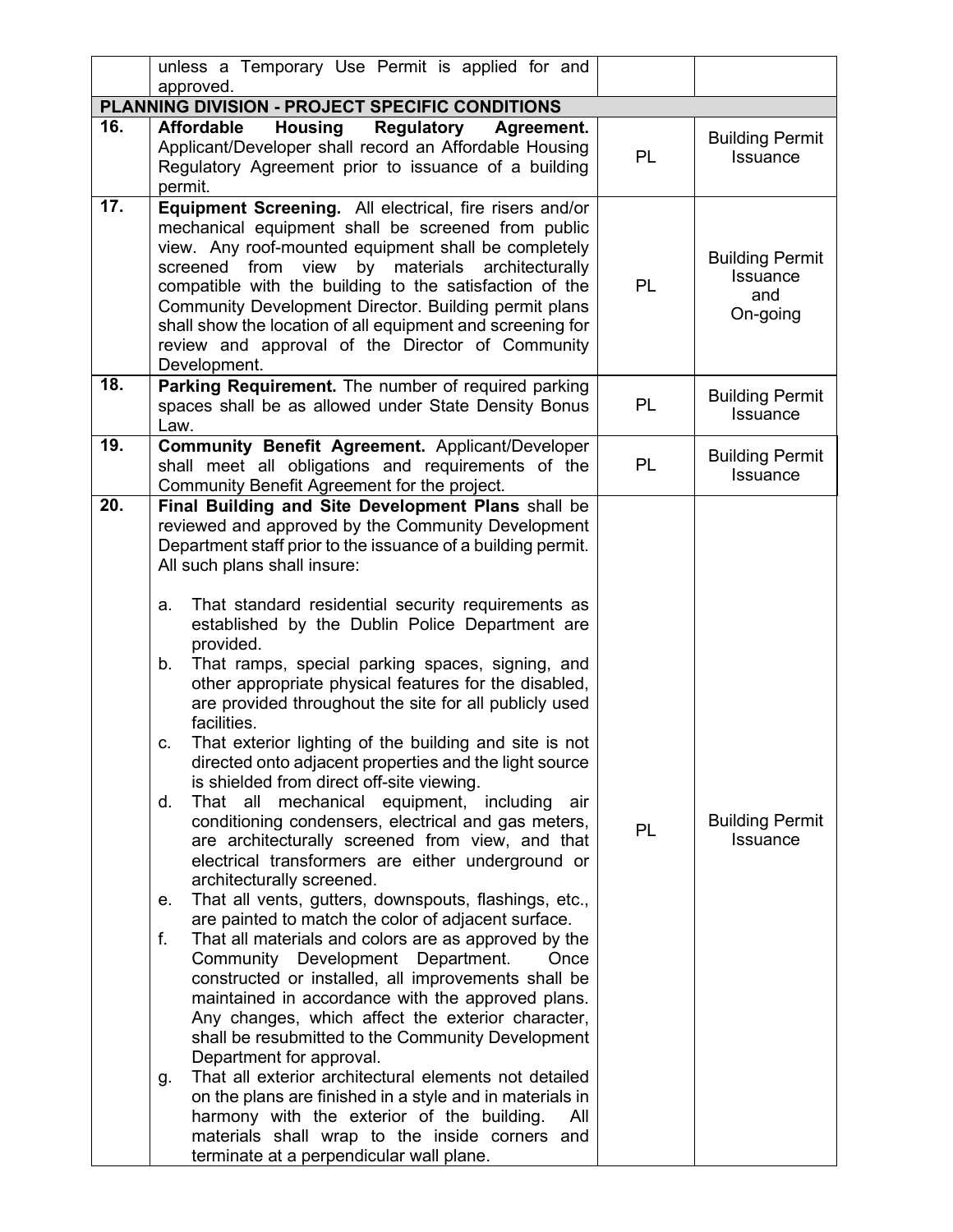|     | h.<br>That all other public agencies that require review of                                                          |    |                |
|-----|----------------------------------------------------------------------------------------------------------------------|----|----------------|
|     | the project are supplied with copies of the final                                                                    |    |                |
|     | building and site plans and that compliance is                                                                       |    |                |
|     | obtained with at least their minimum<br>code                                                                         |    |                |
|     | requirements.<br><b>LANDSCAPING</b>                                                                                  |    |                |
| 21. | Final Landscape and Irrigation Plans. Final landscape                                                                |    |                |
|     | irrigation<br>system plans,<br>plans,<br>tree<br>preservation                                                        |    |                |
|     | techniques, and guarantees shall be reviewed and                                                                     |    |                |
|     | approved by the Planning Division prior to the issuance of                                                           |    |                |
|     | a building permit. All such submittals shall be reviewed                                                             |    |                |
|     | and approved by the City Engineer and the Community                                                                  |    |                |
|     | Development Director. Plans shall be generally consistent<br>with the Preliminary Landscape drawings included in the |    |                |
|     | Project Plans (Exhibit A), except as modified by the                                                                 |    |                |
|     | Conditions of Approval listed below or as required by the                                                            |    |                |
|     | Community Development Director to address specific site                                                              |    |                |
|     | constraints or conditions. The Final Landscape Plans                                                                 |    |                |
|     | shall insure:                                                                                                        |    |                |
|     | That plant material is utilized which will be capable of<br>a.                                                       |    |                |
|     | healthy growth within the given range of soil and                                                                    |    |                |
|     | climate.                                                                                                             |    |                |
|     | b. That proposed landscape screening is of a height and                                                              |    |                |
|     | density so that it provides a positive visual impact<br>within three years from the time of planting.                |    | Landscape Plan |
|     | c. That unless unusual circumstances prevail, all trees                                                              | PL | Approval and   |
|     | on the site shall be a minimum of 15 gallons in size.                                                                |    | Installation   |
|     | All trees that are on the exterior building perimeter                                                                |    |                |
|     | shall be 24-inch box minimum, with at least 30% at 36-                                                               |    |                |
|     | inch box or greater. All shrubs shall be five gallon                                                                 |    |                |
|     | minimum.<br>d. That a plan for an automatic irrigation system be                                                     |    |                |
|     | provided which assures that all plants get adequate                                                                  |    |                |
|     | water. In unusual circumstances, and if approved by                                                                  |    |                |
|     | Staff, a manual or quick coupler system may be used.                                                                 |    |                |
|     | e. That concrete curbing is used at the edges of all                                                                 |    |                |
|     | planters and paving surfaces where applicable.                                                                       |    |                |
|     | That all cut and fill slopes conform to the conditions<br>f.                                                         |    |                |
|     | detailed in the Site Development Review packet.<br>g. That a guarantee from the owners or contractors is             |    |                |
|     | required guaranteeing all shrubs and ground cover, all                                                               |    |                |
|     | trees, and the irrigation system for one year.                                                                       |    |                |
|     | h. That a permanent maintenance agreement on all                                                                     |    |                |
|     | landscaping will be required from the owner ensuring                                                                 |    |                |
|     | regular irrigation, fertilization and weed abatement, if<br>applicable.                                              |    |                |
| 22. | Landscaping at Street/Drive Aisle Intersections.                                                                     |    |                |
|     | Landscaping shall not obstruct the sight distance of                                                                 |    |                |
|     | motorists, pedestrians or bicyclists. Except for trees,                                                              |    |                |
|     | landscaping (and/or landscape structures such as walls)                                                              | PL | On-going       |
|     | at drive aisle intersections shall not be taller than 30                                                             |    |                |
|     | inches above the curb. Landscaping shall be kept at a                                                                |    |                |
|     | minimum height and fullness giving patrol officers and the<br>general public surveillance capabilities of the area.  |    |                |
|     |                                                                                                                      |    |                |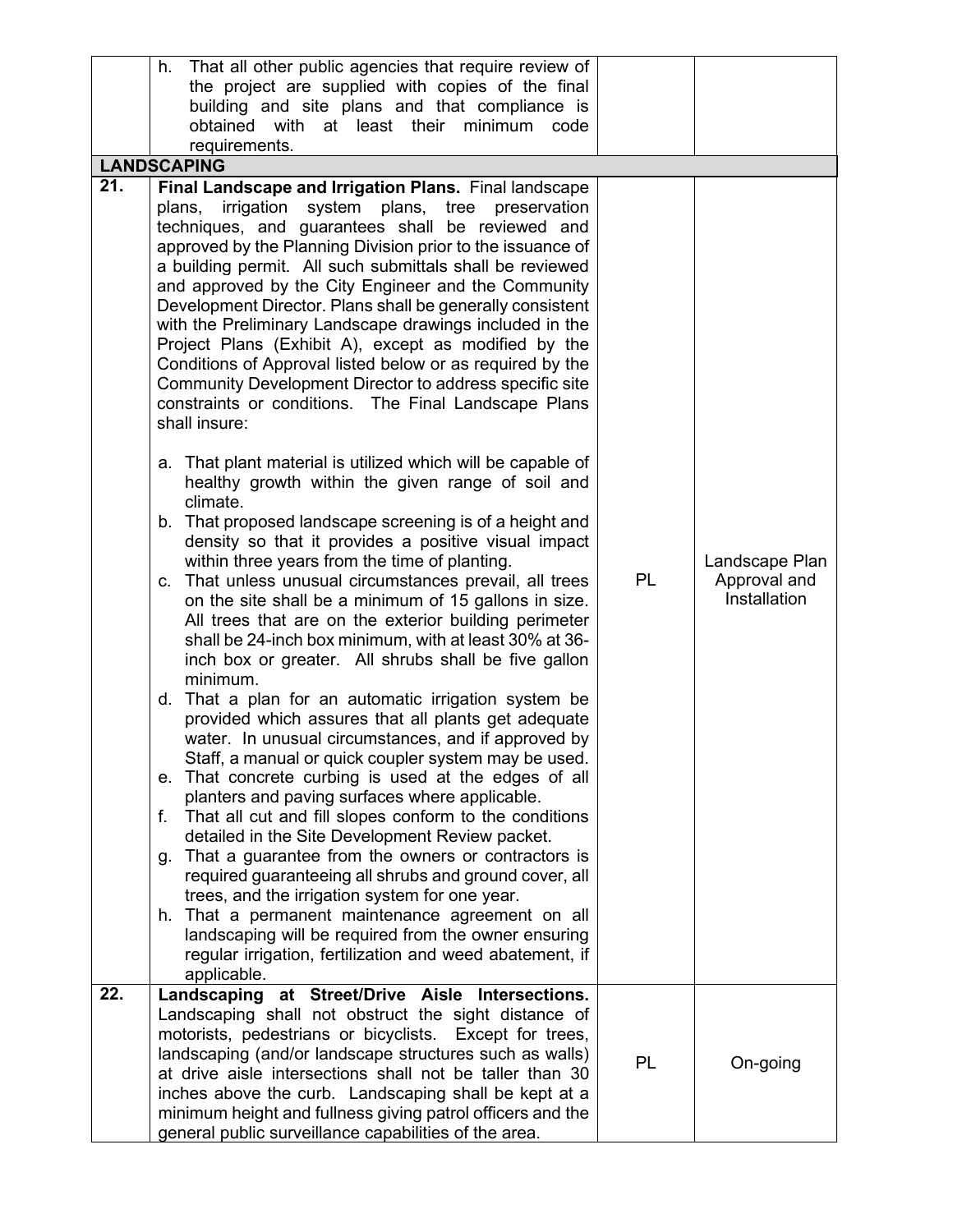| $\overline{23}$ . | All trees planted shall meet the<br><b>Plant Clearances.</b><br>following clearances:                                                                                                                                                                                                                                                                                                                                                                                                                                                                                                                                                                                                               |           |                                                             |
|-------------------|-----------------------------------------------------------------------------------------------------------------------------------------------------------------------------------------------------------------------------------------------------------------------------------------------------------------------------------------------------------------------------------------------------------------------------------------------------------------------------------------------------------------------------------------------------------------------------------------------------------------------------------------------------------------------------------------------------|-----------|-------------------------------------------------------------|
|                   | a. Six feet from the face of building walls or roof eaves.<br>b. Seven feet from fire hydrants, storm drains, sanitary<br>sewers and/or gas lines.<br>c. Five feet from top of wing of driveways, mailboxes,<br>water, telephone and/or electrical mains<br>d. Fifteen feet from stop signs, street or curb sign<br>returns.<br>e. Fifteen feet from either side of street lights.                                                                                                                                                                                                                                                                                                                  | <b>PL</b> | Landscape Plan<br>Approval and<br>Installation              |
| 24.               | Landscaping. Applicant/Developer shall construct all<br>landscaping within the site and along the project frontage.                                                                                                                                                                                                                                                                                                                                                                                                                                                                                                                                                                                 | PL, PW    | Landscape Plan<br>Approval and<br>Installation              |
| 25.               | Backflow Prevention Devices. The Landscape Plan<br>shall show the location of all backflow prevention devices.<br>The location and screening of the backflow prevention<br>devices shall be reviewed and approved by Community<br>Development Department Staff.                                                                                                                                                                                                                                                                                                                                                                                                                                     | PL, PW, F | Landscape Plan<br>Approval and<br>Installation              |
| 26.               | Root Barriers and Tree Staking. The Landscape Plan<br>shall provide details showing root barriers and tree<br>staking will be installed which meet current City<br>specifications.                                                                                                                                                                                                                                                                                                                                                                                                                                                                                                                  | PL, PW    | Landscape Plan<br>Approval and<br>Installation              |
|                   | <b>DOWNTOWN DUBLIN SPECIFIC PLAN MITIGATION MEASURES</b>                                                                                                                                                                                                                                                                                                                                                                                                                                                                                                                                                                                                                                            |           |                                                             |
| $\overline{27}$ . | Mitigation Monitoring Program. Applicant/ Developer<br>shall comply with the Downtown Dublin Specific Plan<br>(DDSP) Final Environmental Impact Report (EIR) certified<br>by City Council Resolution No. 08-11, including all<br>mitigation<br>action<br>measures,<br>programs,<br>and<br>implementation measures contained therein. The EIR is<br>on file with the Community Development Department.<br>Project specific mitigation measures are provided in<br>Conditions of Approval 29-31.                                                                                                                                                                                                      | PL        | <b>Building Permit</b><br>and/or Grading<br>Permit Issuance |
| 28.               | Mitigation Measure 3.3-1.<br>Project applicants shall<br>consult with a registered geotechnical engineer to<br>prepare a design level geotechnical report that addresses<br>the affects [sic] of seismic ground shaking and includes a<br>quantitative evaluation of liquefaction and liquefaction-<br>induced lateral spreading for future development in the<br>DDSP project area. The design level geotechnical report<br>shall specify foundations and structural elements that are<br>designed to resist forces and potential ground settlement<br>for liquefaction and lateral spreading. This report shall be<br>conjunction with a<br>submitted<br>building<br>permit<br>in<br>application. | <b>PL</b> | <b>Building Permit</b><br><b>Issuance</b>                   |
| 29.               | Mitigation Measure 3.4-2. Future development or<br>substantial redevelopment within the project area shall<br>prepare a Phase I Environmental Site Assessment to<br>determine whether or not a particular development site<br>contains any hazardous materials as a result of historic<br>contamination within the project area subject to review<br>and approval by the City of Dublin. In the event that the<br>Phase I recommends subsequent testing, the potential<br>health risks shall be evaluated and a work plan prepared<br>to remediate the soil and/or groundwater in accordance<br>with all applicable federal, state, and local regulations.                                          | <b>PL</b> | <b>Building Permit</b><br><b>Issuance</b>                   |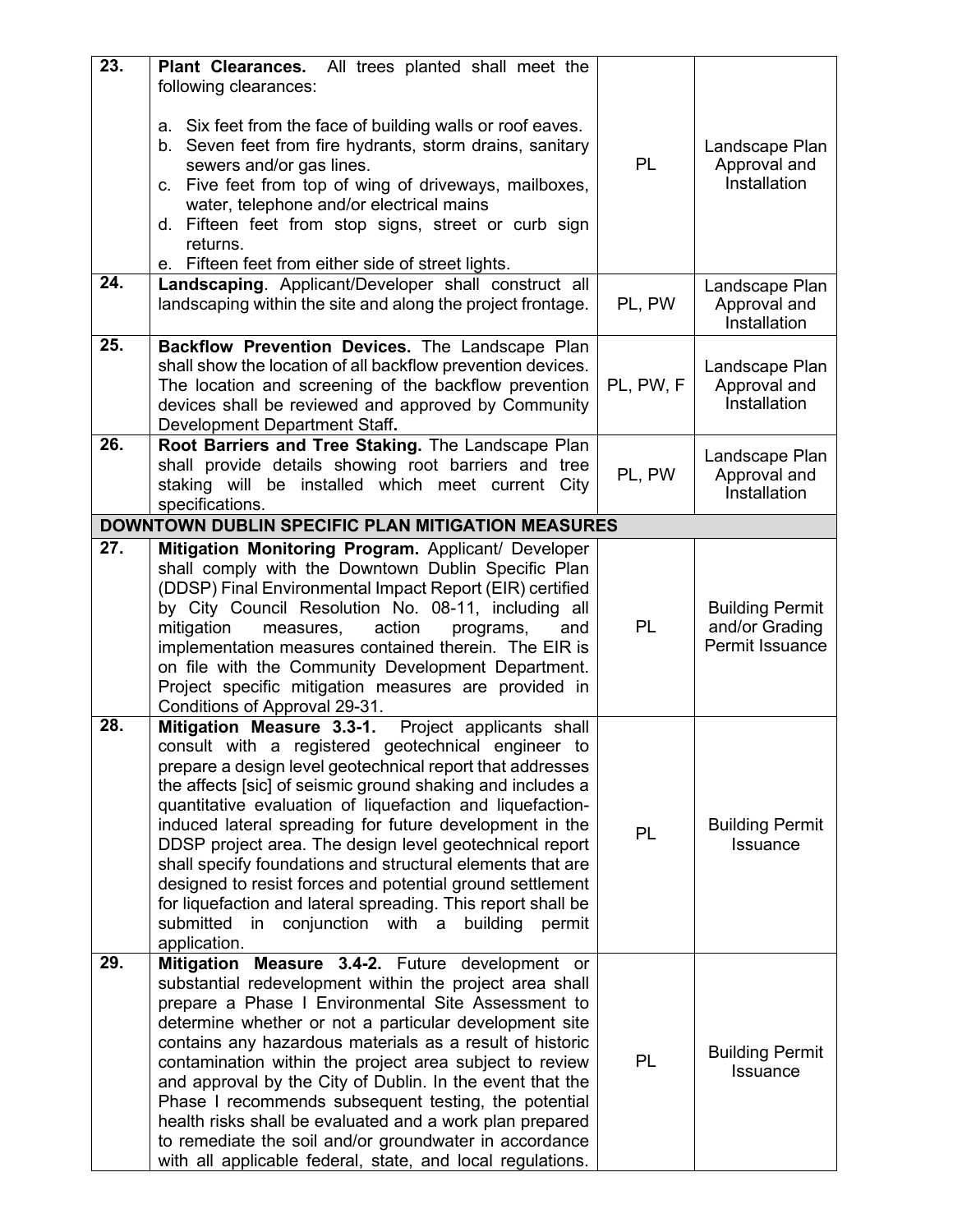| This assessment shall be submitted to the City in<br>conjunction with the building and grading/site work permit<br>and shall be found acceptable by the City prior to ground<br>disturbance.                                                                                                                                                                                                                                                                                                                                                                                                                                                                                                                                                                                                                                                                                                                                                                                                                                                                                                                                                                                                                            |                                                         |                                           |
|-------------------------------------------------------------------------------------------------------------------------------------------------------------------------------------------------------------------------------------------------------------------------------------------------------------------------------------------------------------------------------------------------------------------------------------------------------------------------------------------------------------------------------------------------------------------------------------------------------------------------------------------------------------------------------------------------------------------------------------------------------------------------------------------------------------------------------------------------------------------------------------------------------------------------------------------------------------------------------------------------------------------------------------------------------------------------------------------------------------------------------------------------------------------------------------------------------------------------|---------------------------------------------------------|-------------------------------------------|
| Mitigation Measure 3.5-1a. Prior to issuance of grading<br>permit, the project proponent shall file a Notice of Intent<br>as required by Regional Water Quality Control Board<br>regarding storm water discharges associated with<br>construction activities. Upon completion of construction<br>activities, a Notice of Termination shall be filed.                                                                                                                                                                                                                                                                                                                                                                                                                                                                                                                                                                                                                                                                                                                                                                                                                                                                    |                                                         |                                           |
| Mitigation Measure 3.5-1b. Prior to issuance of any<br>building or grading permits, a Storm Water Pollution<br>Prevention Plan (SWPPP) shall be prepared by the<br>project contractors and submitted to the Regional Water<br>Quality Control Board for review and comment and to the<br>City<br>of<br>in<br>conjunction<br>with<br>Dublin<br>the<br>Building/Grading/Site work permit and shall be found to<br>be acceptable by the City prior to ground disturbance. The<br>SWPPP shall be prepared to Regional Water Quality<br>Control Board standards and Alameda Countywide Clean<br>Water Program requirements, and shall identify erosion<br>minimization and control provisions, pollution detection<br>and pollution elimination/<br>provisions,<br>minimization<br>provisions appropriate to the development project and its<br>site for construction and post-construction activities. The<br>SWPPP shall include best available technology,<br>engineering, and design solutions such as the use of silt<br>screens, hay bales, modern trash screens, energy<br>dissipaters, and/or absorbent devices. Stormwater runoff<br>water quality monitoring procedures shall be clearly<br>detailed in the SWPPP. | PL/PW                                                   | <b>Site Work</b><br>(Grading)<br>Permit   |
| Mitigation Measure 3.7-1a. Project applicants within the<br>project area shall prepare a construction noise<br>management plan that identifies measures to be taken to<br>minimize construction noise on surrounding sensitive<br>receptors (e.g., residential uses and schools) and<br>includes specific noise management measures to be<br>included into project plans and specifications subject to<br>review and approval by the City. These measures shall<br>include, but are not be limited to the following:<br>Construction activities, including the maintenance and<br>$\bullet$<br>warming of equipment, shall be limited to Monday<br>through Friday, and non-City holidays, between the<br>hours of 7:30 AM and 5:30 PM except as otherwise<br>approved by the City Engineer.<br>All construction equipment shall be equipped with<br>$\bullet$<br>mufflers and sound control devices (e.g., intake<br>silencers and noise shrouds) no less effective than<br>those provided on the original equipment and no<br>equipment shall have an un-muffled exhaust.                                                                                                                                              | PL/PW                                                   | <b>Building Permit</b><br><b>Issuance</b> |
|                                                                                                                                                                                                                                                                                                                                                                                                                                                                                                                                                                                                                                                                                                                                                                                                                                                                                                                                                                                                                                                                                                                                                                                                                         | The City shall require that the contractor maintain and |                                           |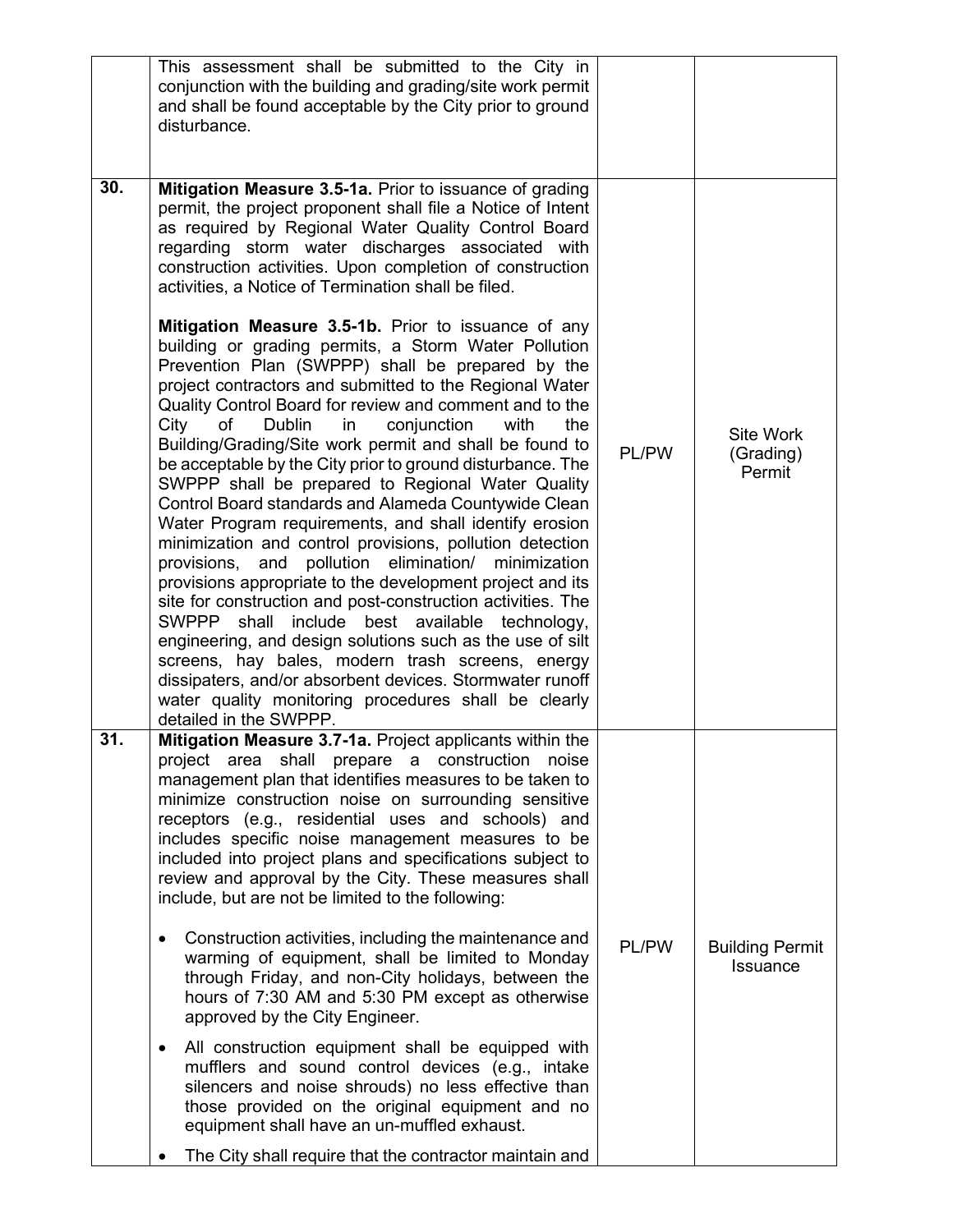|     | tune-up all construction equipment to minimize noise<br>emissions.                                                                                                                                                                                                                                                                                                                                                                                                                                                                                                                        |   |                                        |
|-----|-------------------------------------------------------------------------------------------------------------------------------------------------------------------------------------------------------------------------------------------------------------------------------------------------------------------------------------------------------------------------------------------------------------------------------------------------------------------------------------------------------------------------------------------------------------------------------------------|---|----------------------------------------|
|     | Stationary equipment shall be placed so as to<br>٠<br>maintain the greatest possible distance to the<br>sensitive receptors.                                                                                                                                                                                                                                                                                                                                                                                                                                                              |   |                                        |
|     | All equipment servicing shall be performed so as to<br>$\bullet$<br>maintain the greatest possible distance to the<br>sensitive receptors.                                                                                                                                                                                                                                                                                                                                                                                                                                                |   |                                        |
|     | The construction contractor shall provide an on-site<br>$\bullet$<br>name and telephone number of a contact person. In<br>the event that construction noise is intrusive to an<br>educational process, the construction liaison will<br>revise the construction schedule to preserve the<br>learning environment.                                                                                                                                                                                                                                                                         |   |                                        |
|     | Select demolition methods to minimize vibration,<br>$\bullet$<br>where possible (e.g., sawing masonry into sections<br>rather than demolishing it by pavement breakers).                                                                                                                                                                                                                                                                                                                                                                                                                  |   |                                        |
|     | Mitigation Measure 3.7-1b. Should the proposed project<br>require off-site import/export of fill material during<br>construction, trucks shall utilize a route that is least<br>disruptive to sensitive receptors, preferably major<br>roadways (Interstate 580, Interstate 680, San Ramon<br>Road, Dublin Boulevard, and Amador Valley Boulevard).<br>Construction trucks should, to the extent practical, avoid<br>the weekday and Saturday a.m. and p.m. peak hours<br>$(7:00 a.m. to 9:00 a.m. and 4:00 p.m. to 6:00 p.m.).$                                                          |   |                                        |
|     | <b>BUILDING &amp; SAFETY DIVISION</b>                                                                                                                                                                                                                                                                                                                                                                                                                                                                                                                                                     |   |                                        |
| 32. | Building Codes and Ordinances.<br>All<br>project<br>construction shall conform to all building codes and<br>ordinances in effect at the time of building permit.                                                                                                                                                                                                                                                                                                                                                                                                                          | B | Through<br>Completion                  |
| 33. | <b>Construction Drawings.</b> Construction plans shall be<br>fully<br>dimensioned (including<br>building<br>elevations)<br>accurately drawn (depicting all existing and proposed<br>conditions on site) and prepared and signed by a<br>California licensed architect or engineer. All structural<br>calculations shall be prepared and signed by a California<br>licensed architect or engineer. The site plan, landscape<br>plans and details shall be consistent with each other.                                                                                                      | B | Issuance of<br><b>Building Permits</b> |
| 34. | <b>Building Permits</b> . To apply for building permits,<br>Applicant/Developer shall submit electronic drawings and<br>specifications for plan check. An annotated copy of these<br>Conditions of Approval shall be included in the submittal.<br>The notations shall clearly indicate how all Conditions of<br>Approval will or have been complied with. Construction<br>plans will not be accepted without the annotated<br>resolutions. Applicant/Developer will be responsible for<br>obtaining the approvals of all non-City agencies prior to<br>the issuance of building permits. | B | Issuance of<br><b>Building Permits</b> |
| 35. | As-Built Drawings. All revisions made to the building<br>plans during the project shall be incorporated into an "As<br>Built" electronic file and submitted prior to the issuance of<br>the final occupancy.                                                                                                                                                                                                                                                                                                                                                                              | B | Occupancy                              |
| 36. | Addressing.                                                                                                                                                                                                                                                                                                                                                                                                                                                                                                                                                                               | B |                                        |
|     |                                                                                                                                                                                                                                                                                                                                                                                                                                                                                                                                                                                           |   |                                        |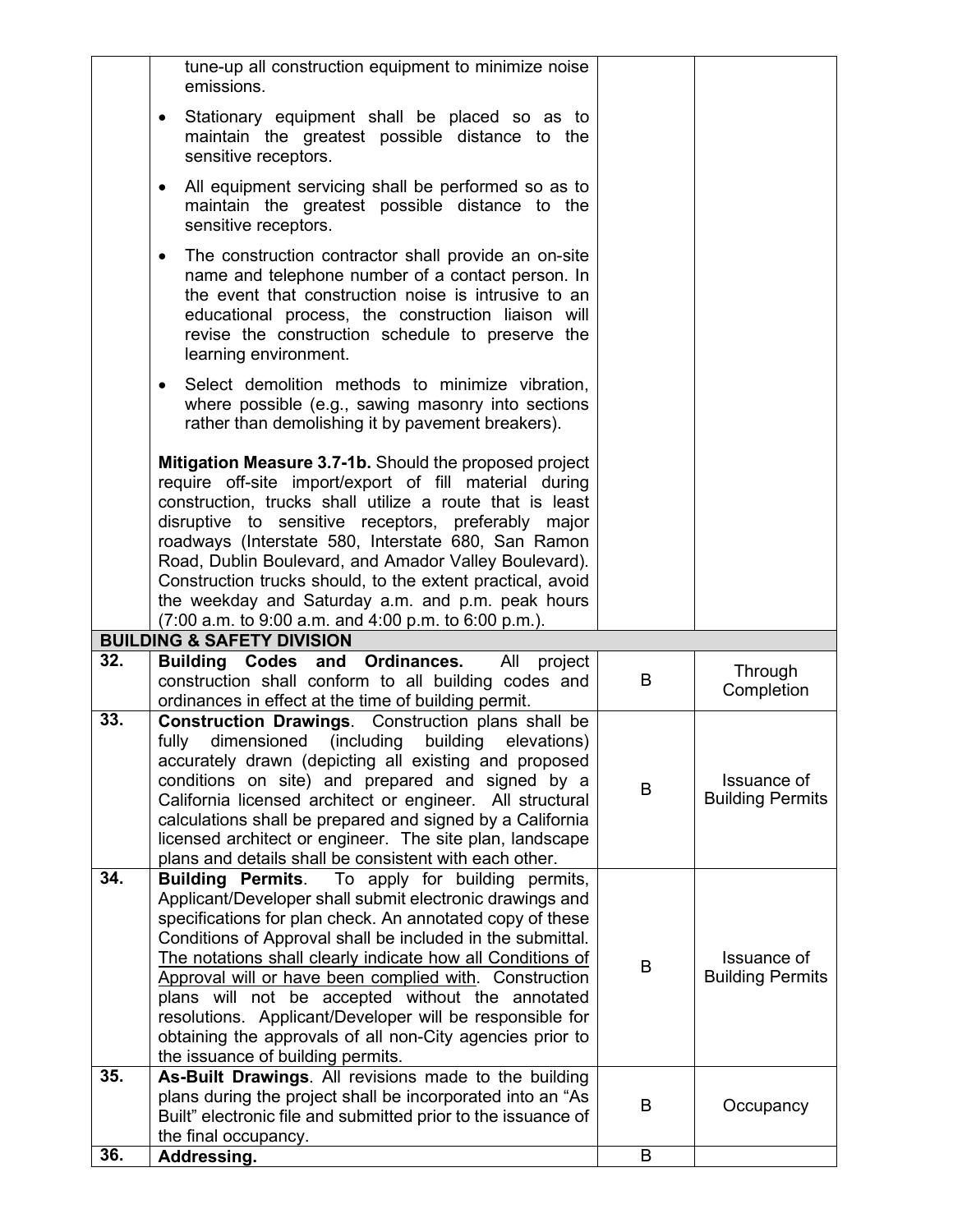| 37. | a. Provide plan for display of addresses. The Building<br>Official shall approve addressing plan prior to<br>issuance of the first building permit.<br>(Prior to<br>permitting)<br>b. Exterior address numbers shall be backlight and be<br>posted in such a way that they may be seen from the<br>street.<br>c. Provide address application and floor plans for<br>addressing of apartment units.<br><b>Engineer Observation.</b> The Engineer of Record shall be<br>provide observation<br>retained to<br>services for all<br>components of the lateral and vertical design of the<br>building, including nailing, hold-downs, straps, shear, roof<br>diaphragm and structural frame of building. A written<br>report shall be submitted to the City Inspector prior to<br>scheduling the final frame inspection.                                                                                                                                                                                                                                                                                                                                  | B | Issuance of<br><b>Building Permits</b><br>Issuance of<br><b>Building Permits</b><br>and Through<br>Completion<br>Addresses to be<br>released prior to<br>permitting.<br>Scheduling the<br><b>Final Frame</b><br>Inspection |
|-----|------------------------------------------------------------------------------------------------------------------------------------------------------------------------------------------------------------------------------------------------------------------------------------------------------------------------------------------------------------------------------------------------------------------------------------------------------------------------------------------------------------------------------------------------------------------------------------------------------------------------------------------------------------------------------------------------------------------------------------------------------------------------------------------------------------------------------------------------------------------------------------------------------------------------------------------------------------------------------------------------------------------------------------------------------------------------------------------------------------------------------------------------------|---|----------------------------------------------------------------------------------------------------------------------------------------------------------------------------------------------------------------------------|
| 38. | Foundation. Geotechnical Engineer for the soils report<br>shall review and approve the foundation design. A letter<br>shall be submitted to the Building and Safety Division on<br>the approval.                                                                                                                                                                                                                                                                                                                                                                                                                                                                                                                                                                                                                                                                                                                                                                                                                                                                                                                                                     | B | Issuance of<br><b>Building Permits</b>                                                                                                                                                                                     |
| 39. | Phased Occupancy Plan. If occupancy is requested to<br>occur in phases, then all physical improvements within<br>each phase shall be required to be completed prior to<br>occupancy of any buildings within that phase except for<br>items specifically excluded in an approved Phased<br>Occupancy Plan, or minor handwork items, approved by<br>the Community Development Director.<br>The Phased Occupancy Plan shall be submitted to the<br>Directors of Community Development and Public Works<br>for review and approval a minimum of 90 days prior to the<br>request for occupancy of any building covered by said<br>Phased Occupancy Plan.<br>No individual building shall be occupied until the adjoining<br>area is finished, safe, accessible, and provided with all<br>reasonable expected services and amenities, and<br>separated from remaining additional construction activity.<br>Subject to approval of the Community Development<br>Director, the completion of landscaping may be deferred<br>due to inclement weather with the posting of a bond for<br>the value of the deferred landscaping and associated<br>improvements. | B | Occupancy of<br>any Affected<br><b>Building</b>                                                                                                                                                                            |
| 40. | <b>Accessory Structures.</b> Building permits are required for<br>all trash enclosures and associated amenities/structures<br>and are required to meet the accessibility and building<br>codes.                                                                                                                                                                                                                                                                                                                                                                                                                                                                                                                                                                                                                                                                                                                                                                                                                                                                                                                                                      | B | Through<br>Completion                                                                                                                                                                                                      |
| 41. | Retaining Walls. All retaining walls over 30 inches in<br>height and adjacent to a walkway shall be provided with<br>All retaining walls with a surcharge or<br>guardrails.<br>retaining walls over 36 inches in height shall obtain<br>permits and inspections from the Building and Safety<br>Division.                                                                                                                                                                                                                                                                                                                                                                                                                                                                                                                                                                                                                                                                                                                                                                                                                                            | B | Through<br>Completion                                                                                                                                                                                                      |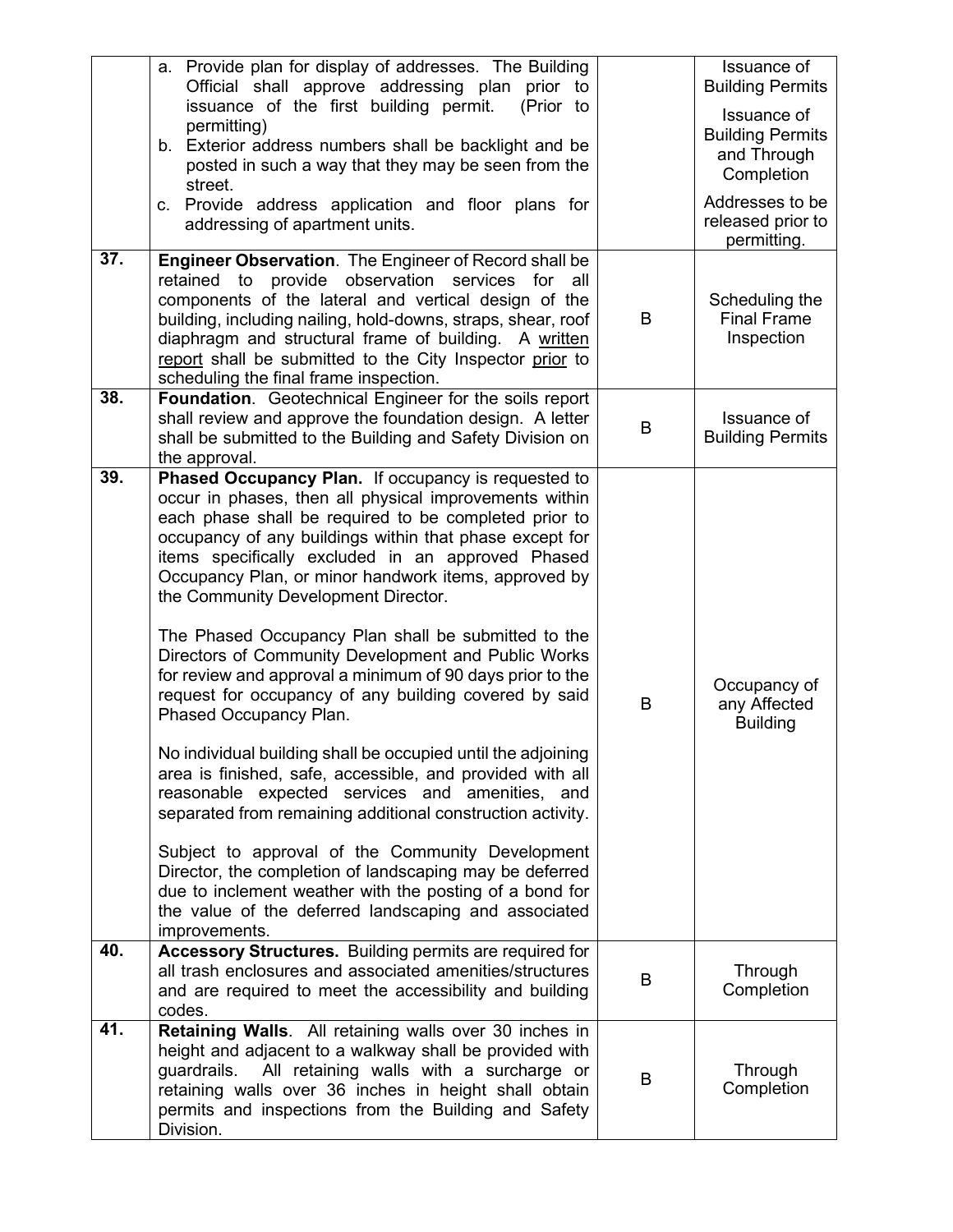| 42. | Air Conditioning Units. Air conditioning units and<br>ventilation ducts shall be screened from public view with<br>materials compatible to the main building.                                                                                                                                                                                                                                                                                                                                                                                                                                                                                                                                                                                                                                                                                                                                                                                                                                                                                                                                                                                                                                                                                                                                                                         | B | Occupancy of<br>Building/Unit                                          |
|-----|---------------------------------------------------------------------------------------------------------------------------------------------------------------------------------------------------------------------------------------------------------------------------------------------------------------------------------------------------------------------------------------------------------------------------------------------------------------------------------------------------------------------------------------------------------------------------------------------------------------------------------------------------------------------------------------------------------------------------------------------------------------------------------------------------------------------------------------------------------------------------------------------------------------------------------------------------------------------------------------------------------------------------------------------------------------------------------------------------------------------------------------------------------------------------------------------------------------------------------------------------------------------------------------------------------------------------------------|---|------------------------------------------------------------------------|
| 43. | <b>Temporary Fencing.</b> Temporary construction fencing<br>shall be installed along the perimeter of all work under<br>construction.                                                                                                                                                                                                                                                                                                                                                                                                                                                                                                                                                                                                                                                                                                                                                                                                                                                                                                                                                                                                                                                                                                                                                                                                 | B | Through<br>Completion                                                  |
| 44. | Cool Roofs - CA Energy Code. Flat roof areas shall<br>have their roofing material coated with light colored gravel<br>or painted with light colored or reflective material<br>designed for cool roofs.                                                                                                                                                                                                                                                                                                                                                                                                                                                                                                                                                                                                                                                                                                                                                                                                                                                                                                                                                                                                                                                                                                                                | B | Through<br>Completion                                                  |
| 45. | Parking. The required number of parking stalls, and the<br>design and location of the accessible parking stalls shall<br>be as required by the CA Building Code.<br>The design and number of clean air/EV ready stalls shall<br>be as required by the CA Green Building Standards Code.                                                                                                                                                                                                                                                                                                                                                                                                                                                                                                                                                                                                                                                                                                                                                                                                                                                                                                                                                                                                                                               | B | Through<br>Completion                                                  |
| 46. | <b>Emergency Access - Vehicle Gates. Private roads and</b><br>parking areas or structures controlled by unmanned<br>mechanical parking type gates shall be provided with<br>police emergency access by Opticom LED Emitter and<br>the gate access code for distribution to emergency<br>responders.<br>The control box for the code device shall be mounted on<br>a control pedestal consisting of a metal post/pipe, which<br>shall be installed at a height of 36 to 42 inches to the<br>center of the keypad and a minimum of 15 feet (4.6m)<br>from the entry/exit gate. It shall be located on the driver's<br>side of the road or driveway and accessible in such a<br>manner as to not require a person to exit their vehicle to<br>reach it, nor to drive on the wrong side of the road or<br>driveway, nor to require any back-up movements in order<br>to enter/exit the gate.<br>The gate access devices shall be designed and installed<br>to allow for entry through the vehicular gate under three<br>different and unique situations:<br>a. The system is in services and under normal<br>operations.<br>b. A power failure has occurred and battery powered<br>convenience open systems are employed.<br>c. A power failure has occurred and the convenience<br>open system has failed (dead or low charged battery). | B | Occupancy and<br>Through the Life<br>of the Project                    |
| 47. | <b>Standards</b><br>for<br><b>Construction Site</b><br><b>Fire</b><br>Safety.<br>Applicant/Developer shall provide a Fire Protection Plan<br>(FPP) conforming to the City's policy on providing<br>minimum safeguards for new building construction.                                                                                                                                                                                                                                                                                                                                                                                                                                                                                                                                                                                                                                                                                                                                                                                                                                                                                                                                                                                                                                                                                  | B | Issuance of<br><b>Building Permits</b>                                 |
| 48. | Copies of Approved Plans. Within 30 days of issuance,<br>Applicant/Developer shall provide City with one reduced<br>(1/2 size) copy of the City of Dublin stamped approved<br>plan.                                                                                                                                                                                                                                                                                                                                                                                                                                                                                                                                                                                                                                                                                                                                                                                                                                                                                                                                                                                                                                                                                                                                                   | B | 30 days After<br>Permit and<br><b>Each Revision</b><br><b>Issuance</b> |
| 49. | <b>CASp Reports.</b> Applicant/Developer shall obtain the<br>services of a Certified Access Specialist for the review of<br>the construction drawings and inspections for the building                                                                                                                                                                                                                                                                                                                                                                                                                                                                                                                                                                                                                                                                                                                                                                                                                                                                                                                                                                                                                                                                                                                                                | B | Issuance of<br><b>Building Permits</b><br>and Occupancy                |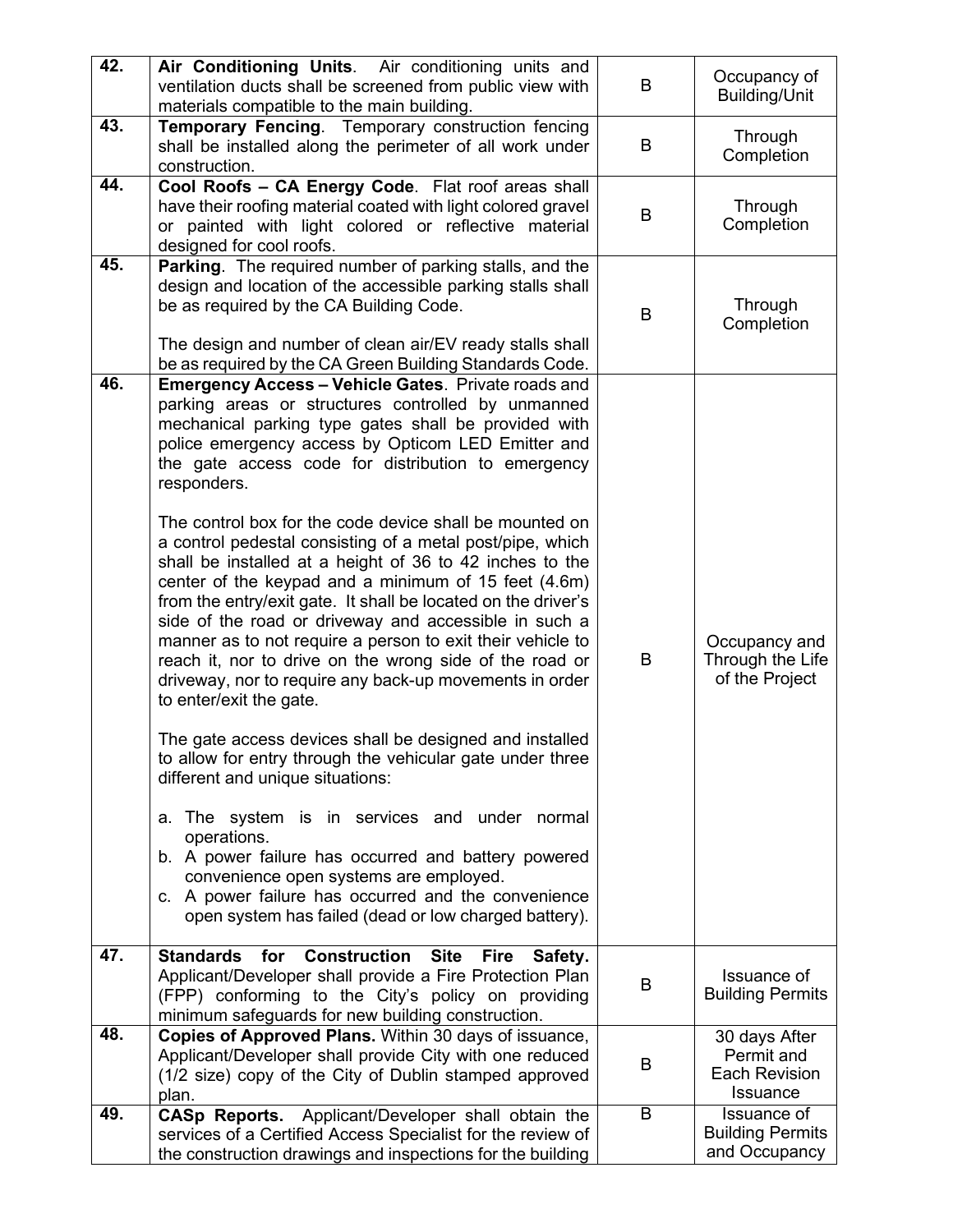|     | interior and site exterior. A written report shall be<br>submitted to the City prior to approval of the permit<br>Additionally, a written report shall be<br>application.<br>submitted to the City Building Inspector prior to<br>scheduling the final inspection.                                                                                                                                                                                                                                                                                                                                                                                                                                                                                                                                                                                                                                                                                                                                                                                                                                                                                                                                                                                                                                                                                                                                                                                                                                                                                                                                                                                              |   |                                            |
|-----|-----------------------------------------------------------------------------------------------------------------------------------------------------------------------------------------------------------------------------------------------------------------------------------------------------------------------------------------------------------------------------------------------------------------------------------------------------------------------------------------------------------------------------------------------------------------------------------------------------------------------------------------------------------------------------------------------------------------------------------------------------------------------------------------------------------------------------------------------------------------------------------------------------------------------------------------------------------------------------------------------------------------------------------------------------------------------------------------------------------------------------------------------------------------------------------------------------------------------------------------------------------------------------------------------------------------------------------------------------------------------------------------------------------------------------------------------------------------------------------------------------------------------------------------------------------------------------------------------------------------------------------------------------------------|---|--------------------------------------------|
| 50. | Demolition Permit Required. A demolition permit to<br>remove the existing building is required. Prior to approval<br>of the demolition permit, Applicant/Developer shall submit<br>documentation showing compliance of<br>the<br>City's<br>Management of PCBs During Building<br><b>Demolition</b><br>Projects Ordinance.                                                                                                                                                                                                                                                                                                                                                                                                                                                                                                                                                                                                                                                                                                                                                                                                                                                                                                                                                                                                                                                                                                                                                                                                                                                                                                                                       | B | Issuance of<br><b>Demolition</b><br>Permit |
| 51. | Maintenance of Yards for on Over-Sized Building. The<br>parcel includes a no build agreement, recorded March 25,<br>1981, Recorder's Serial Number 1981045676. Prior to<br>approval of the building permit for the new building, the<br>existing Over-Sized Building Agreement shall be vacated.<br>Proof of recording shall be submitted to the City of Dublin<br>for review and acceptance.                                                                                                                                                                                                                                                                                                                                                                                                                                                                                                                                                                                                                                                                                                                                                                                                                                                                                                                                                                                                                                                                                                                                                                                                                                                                   | B | Issuance of<br><b>Building Permits</b>     |
| 52. | Funding Source. Plans submitted for building permits<br>shall list the funding source for the project (private vs.<br>public).                                                                                                                                                                                                                                                                                                                                                                                                                                                                                                                                                                                                                                                                                                                                                                                                                                                                                                                                                                                                                                                                                                                                                                                                                                                                                                                                                                                                                                                                                                                                  | B | Issuance of<br><b>Building Permits</b>     |
|     | <b>FIRE DEPARTMENT</b>                                                                                                                                                                                                                                                                                                                                                                                                                                                                                                                                                                                                                                                                                                                                                                                                                                                                                                                                                                                                                                                                                                                                                                                                                                                                                                                                                                                                                                                                                                                                                                                                                                          |   |                                            |
| 53. | Sprinkler System and Monitoring<br><b>New</b><br><b>Fire</b><br><b>Requirements.</b> In accordance with the Dublin Fire Code,<br>fire sprinklers shall be installed in the buildings. The<br>system shall be in accordance with the NFPA 13, the CA<br>Fire Code and CA Building Code. Plans and specifications<br>showing detailed mechanical design, cut sheets, listing<br>sheets and hydraulic calculations shall be submitted to the<br>Fire Department for approval and permit prior to<br>installation. This may be a deferred submittal.<br>a. Sprinkler Plans. (Deferred Submittal Item). Detailed<br>mechanical drawings of all sprinkler modifications,<br>including cut sheets, listing sheets and calculations,<br>shall be submitted to the Fire Department for approval<br>and permit prior to installation.<br>b. All sprinkler system components shall remain in<br>compliance with the applicable NFPA 13 standards, the<br>CA Fire Code and CA Building Code.<br>Underground Plans. (Deferred Submittal Item).<br>C.<br>Detailed shop drawings for the fire water supply<br>system, including cut sheets, listing sheets and<br>calculations, shall be submitted to the Fire Department<br>for approval and permit prior to installation. All<br>underground and fire water supply system components<br>shall be in compliance with the applicable NFPA 13, 24,<br>20 and 22 standards, the CA Fire Code and CA<br>Building Code. The system shall be hydrostatically<br>tested and inspected prior to being covered. Prior to the<br>system being connected to any fire protection system,<br>a system flush shall be witnessed by the Fire | F | <b>Building Permit</b><br>Issuance         |
|     | Department.<br>d. Central<br><b>Station</b><br>Monitoring.<br>fire<br>Automatic<br>extinguishing systems installed within buildings shall<br>have all control valves and flow devices electrically                                                                                                                                                                                                                                                                                                                                                                                                                                                                                                                                                                                                                                                                                                                                                                                                                                                                                                                                                                                                                                                                                                                                                                                                                                                                                                                                                                                                                                                              |   |                                            |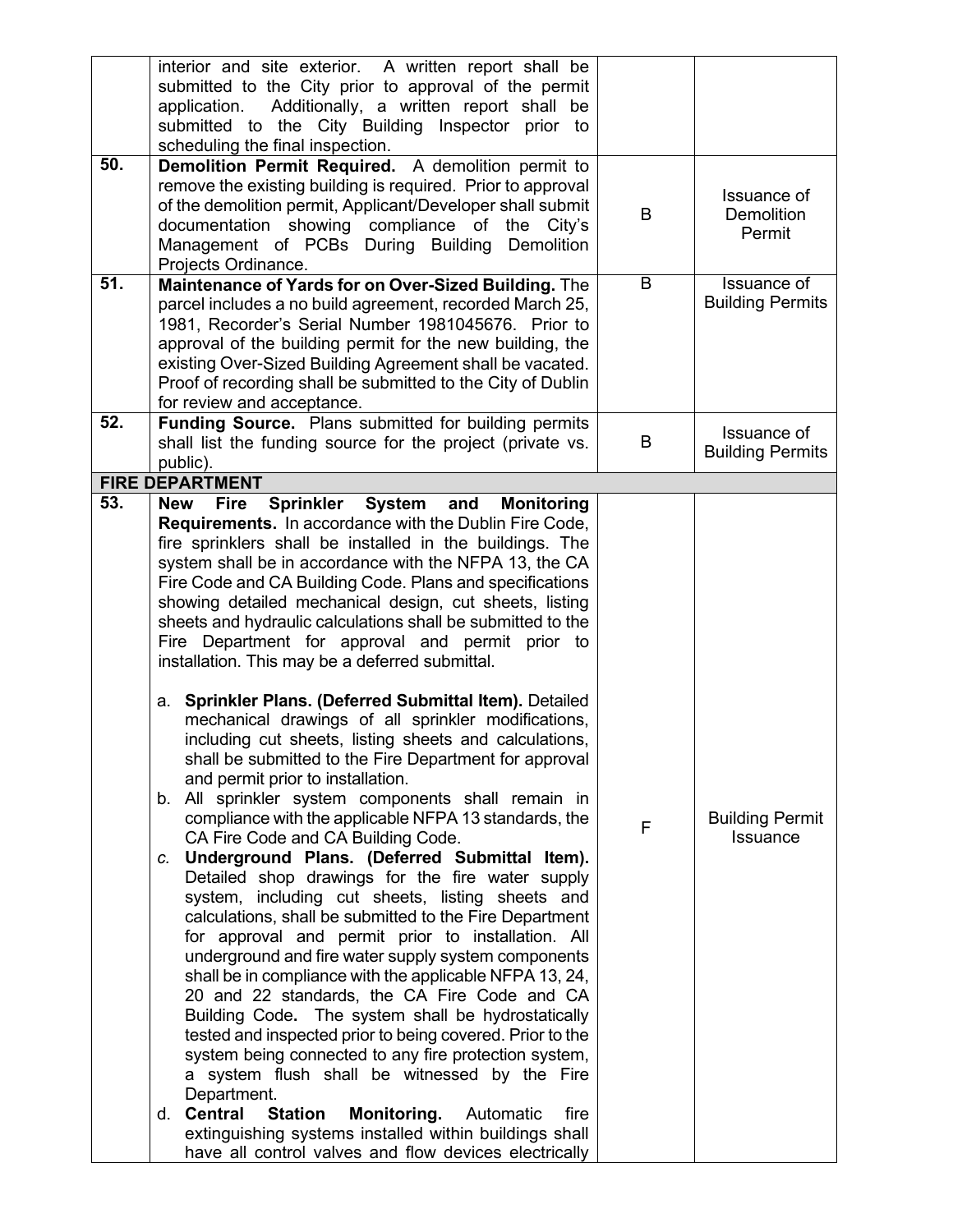|     | supervised and maintained by an approved central<br>alarm station. Zoning and annunciation of central<br>station alarm signals shall be submitted to the Fire<br>Department for approval.<br>e. Fire protection equipment shall be identified with<br>approved signs constructed of durable materials,<br>permanently installed and readily visible.                                                                                                                                                                                                                                                                                                                                                                                                                                                                                                                                                                                                                                                                                                                                                                                                                                                                                                                                                                                                 |   |                        |
|-----|------------------------------------------------------------------------------------------------------------------------------------------------------------------------------------------------------------------------------------------------------------------------------------------------------------------------------------------------------------------------------------------------------------------------------------------------------------------------------------------------------------------------------------------------------------------------------------------------------------------------------------------------------------------------------------------------------------------------------------------------------------------------------------------------------------------------------------------------------------------------------------------------------------------------------------------------------------------------------------------------------------------------------------------------------------------------------------------------------------------------------------------------------------------------------------------------------------------------------------------------------------------------------------------------------------------------------------------------------|---|------------------------|
| 54. | <b>Fire Access During Construction.</b><br>a. Fire Access. Access roads, turnaround, pullouts, and<br>fire operation areas are fire lanes shall be maintained<br>clear and free of obstructions, including the parking of<br>vehicles.<br>b. <b>Entrances.</b> Entrances to job sites shall not be<br>blocked, including after hours, other than by approved<br>gates/barriers that provide for emergency access.<br>c. Site Utilities. Site utilities that would require the<br>access road to be dug up or made impassible shall be<br>installed prior to construction commencing.<br>d. Entrance flare, angle of departure, width, turning radii,<br>grades, turnaround, vertical clearances, road surface,<br>bridges/crossings, gates/key-switch, within a 150-foot<br>distance to Fire Lane shall be maintained.<br>e. Personnel Access. Route width, slope, surface and<br>obstructions must be considered for the approved<br>route to furthermost portion of the exterior wall.<br>All-Weather Access. Fire access is required to be all-<br>f.<br>weather access. The location of the all-weather<br>access and a description of the construction shall be<br>shown on plans. Access roads must be designed to<br>support the imposed loads of fire apparatus.                                                                             | F | During<br>Construction |
| 55. | Fire Alarm (Detection) System. A Fire Alarm-Detection<br>System shall be installed throughout the buildings so as<br>to provide full property protection, including combustible<br>concealed spaces, as required by NFPA 72. The system<br>shall be installed in accordance with NFPA 72, CA Fire,<br>Building, Electrical, and Mechanical Codes.<br>If the system is intended to serve as an evacuation<br>system, compliance with the horn/strobe requirements for<br>the entire building must also be met. All automatic fire<br>extinguishing systems shall be interconnected to the fire<br>alarm system so as to activate an alarm if activated and<br>to monitor control valves. Delayed egress locks shall meet<br>requirements of the CA Fire Code.<br>a. Fire Alarm Plans. (Deferred Submittal Item).<br>Detailed drawings of the fire alarm system, including<br>floor plan showing all rooms, device locations, ceiling<br>height and construction, cut sheets, listing sheets and<br>battery and voltage drop calculations, shall be<br>submitted to the Fire Department for review and<br>permit prior to the installation. Where employee work<br>areas have audible alarm coverage, circuits shall be<br>initially designed with a minimum 20% spare capacity<br>for adding appliances to accommodate hearing<br>impaired employees. | F | Occupancy              |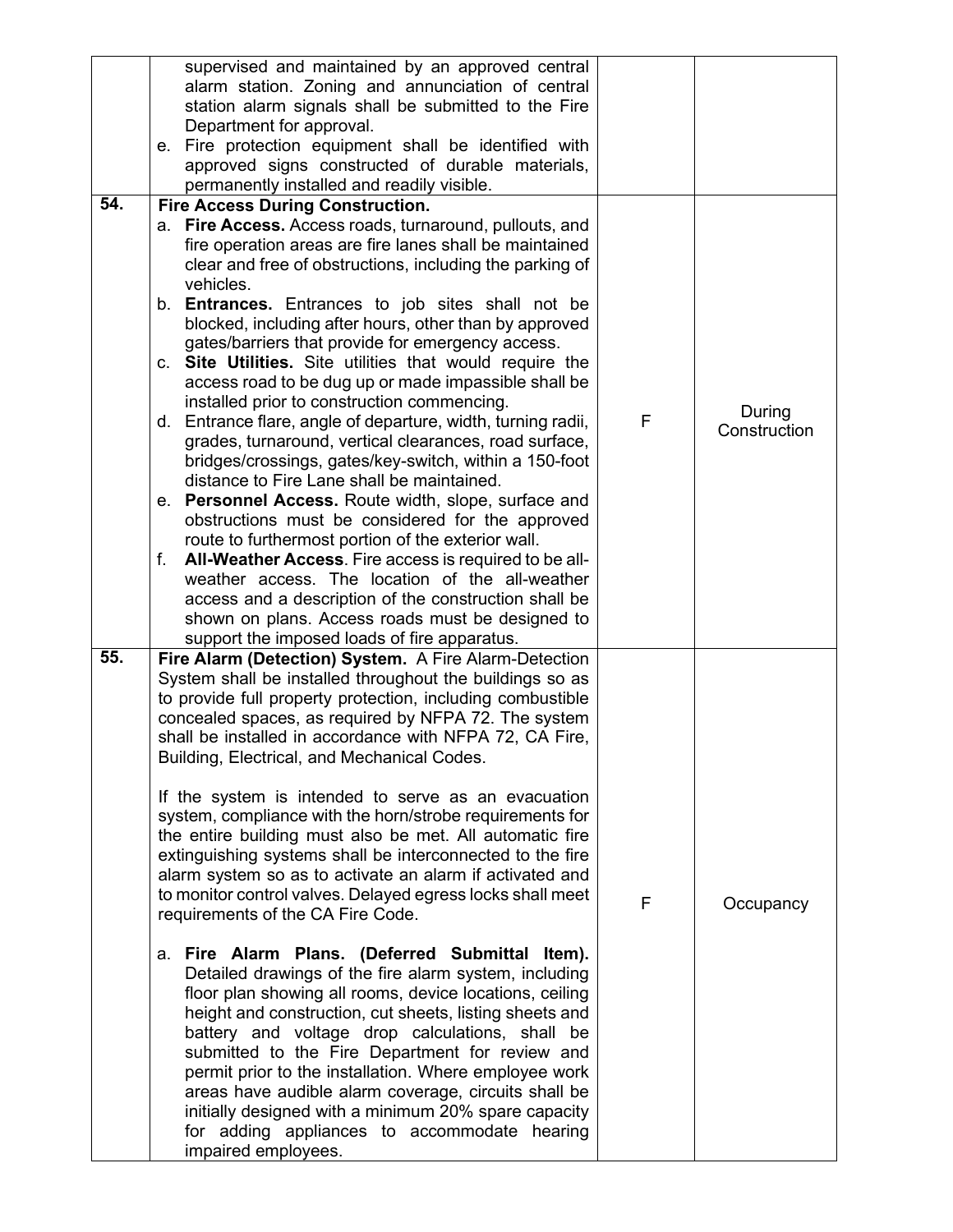|     | b. Central Station Monitored Account. Automatic fire<br>alarm systems shall be monitored by an approved<br>central alarm station. Zoning and annunciation of<br>central station alarm signals shall be approved by the<br>Fire Department.<br>c. Qualified Personnel. The system shall be installed,<br>inspected, tested, and maintained in accordance with<br>the provisions of NFPA 72. Only qualified and<br>experienced persons shall perform this work.<br>Examples of qualified individuals are those who have<br>been factory trained and certified or are NICET Fire<br>Alarm Certified.<br>d. Inspection<br><b>Testing</b><br>Documentation.<br>and<br>Performance testing of all initiating and notification<br>devices in the presence of the Fire Inspector shall<br>occur prior to final of the system. Upon this inspection,<br>proof that the specific account is UL Certificated must<br>be provided to the Fire Inspector. |   |           |
|-----|----------------------------------------------------------------------------------------------------------------------------------------------------------------------------------------------------------------------------------------------------------------------------------------------------------------------------------------------------------------------------------------------------------------------------------------------------------------------------------------------------------------------------------------------------------------------------------------------------------------------------------------------------------------------------------------------------------------------------------------------------------------------------------------------------------------------------------------------------------------------------------------------------------------------------------------------|---|-----------|
| 56. | Fire Extinguishers. Extinguishers shall be visible and<br>unobstructed. Signage shall be provided to indicate fire<br>extinguisher locations. The number and location of<br>extinguishers shall be shown on the plans. Additional fire<br>extinguishers maybe required by the Fire Inspector.<br>Fire extinguisher shall meet a minimum classification of<br>2A 10BC. Extinguishers weighing 40 pounds or less shall<br>be mounted no higher than five feet above the floor<br>measured to the top of the extinguisher. Extinguishers<br>shall be inspected monthly and serviced by a licensed                                                                                                                                                                                                                                                                                                                                               | F | Occupancy |
| 57. | concern annually.<br>Fire Department Building Key Box. A Fire Department<br>key box shall be installed at the main entrance to the<br>building. Note this location on the plans. The key box<br>should be installed approximately 5 1/2 feet above grade.<br>The box shall be sized to hold the master key to the facility<br>as well as keys for rooms not accessible by the master<br>key. Specialty keys, such as the fire alarm control box key<br>and elevator control keys shall also be installed in the box.<br>The key box door and necessary keys are to be provided<br>to the Fire Inspector upon the final inspection. The<br>inspector will then lock the keys into the box.                                                                                                                                                                                                                                                    | F | Occupancy |
| 58. | Means of Egress. Exit signs shall be visible and<br>illuminated with emergency lighting when building is<br>occupied.                                                                                                                                                                                                                                                                                                                                                                                                                                                                                                                                                                                                                                                                                                                                                                                                                        | F | Occupancy |
| 59. | Main Entrance Hardware Exception. It is recommended<br>that all doors be provided with exit hardware that allows<br>exiting from the egress side even when the door is in the<br>locked condition. However, an exception for A-3, B, F, M,<br>S occupancies and all churches does allow key-locking<br>hardware (no thumb-turns) on the main exit when the<br>main exit consists of a single door or pair of doors. When<br>unlocked the single door or both leaves of a pair of doors<br>must be free to swing without operation of any latching<br>device. A readily visible, durable sign on or just above the<br>door stating "This door to remain unlocked whenever                                                                                                                                                                                                                                                                     | F | Occupancy |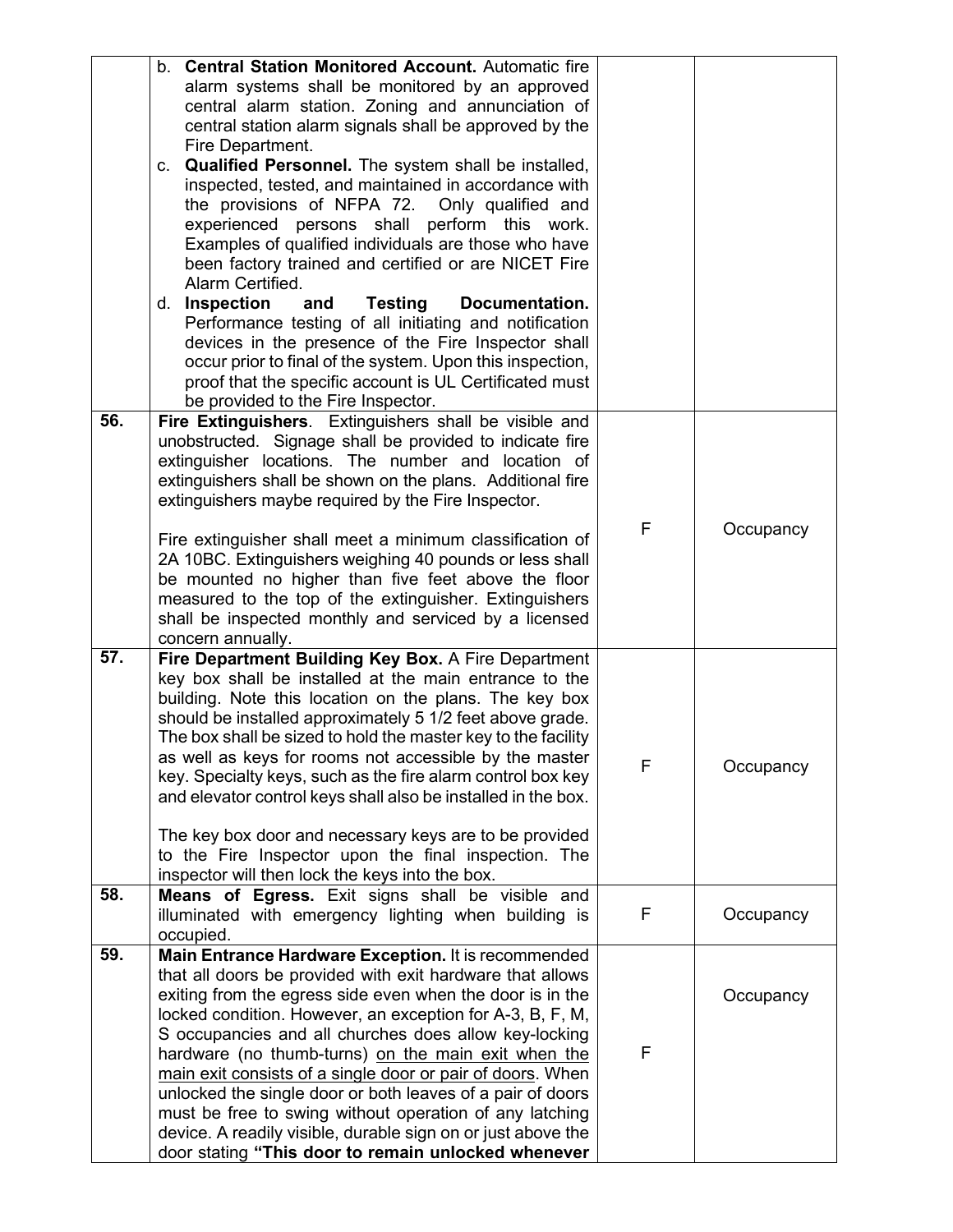|     | the building is occupied" shall be provided. The sign<br>shall be in letters not less than one inch high on a<br>contrasting background. This use of this exception may<br>be revoked for cause.                                                                                                                                                                                                                                                                                                                                                                                                                                                                                                                                                                                                                                                                                                                                                                                                                                                                                                                                                            |   |           |
|-----|-------------------------------------------------------------------------------------------------------------------------------------------------------------------------------------------------------------------------------------------------------------------------------------------------------------------------------------------------------------------------------------------------------------------------------------------------------------------------------------------------------------------------------------------------------------------------------------------------------------------------------------------------------------------------------------------------------------------------------------------------------------------------------------------------------------------------------------------------------------------------------------------------------------------------------------------------------------------------------------------------------------------------------------------------------------------------------------------------------------------------------------------------------------|---|-----------|
| 60. | Gate Key Box/Switch Manual Gates. Each manually<br>operated gate that serves as a means of fire access shall<br>have installed a Knox Key Box accessible from the<br>entrance side of the gate. Where the locking method of<br>the gate is by a chain a Knox padlock shall be installed on<br>the chain. The key box door and necessary keys are to<br>be provided to the fire inspector upon the final inspection.<br>The inspector will then lock the keys into the box.<br>Automatic Gates. All electrically controlled gates shall be<br>provided with an emergency gate over-ride key switch for<br>fire department access.                                                                                                                                                                                                                                                                                                                                                                                                                                                                                                                            | F | Occupancy |
| 61. | Maximum Occupant Load. Posting of room capacity is<br>required for any occupant load of 50 or more persons.<br>Submittal of a seating plan on 8.5-inch x 11-inch paper is<br>required prior to final occupancy.                                                                                                                                                                                                                                                                                                                                                                                                                                                                                                                                                                                                                                                                                                                                                                                                                                                                                                                                             | F | Occupancy |
| 62. | Interior Finish. Wall and ceiling interior finish material<br>shall meet the requirements of Chapter 8 of the California<br>Fire Code. Interior finishes will be field verified upon final<br>inspection. If the product is not field marked and the<br>marking visible for inspection, maintain the products cut-<br>sheets and packaging that show proof of the products<br>flammability and flame-spread ratings.<br>Decorative<br>materials shall be fire retardant.                                                                                                                                                                                                                                                                                                                                                                                                                                                                                                                                                                                                                                                                                    | F | Occupancy |
| 63. | <b>General Inspection.</b> Upon inspection of the work for<br>which this submittal was provided, a general inspection of<br>the business and site will be conducted.                                                                                                                                                                                                                                                                                                                                                                                                                                                                                                                                                                                                                                                                                                                                                                                                                                                                                                                                                                                        | F | Occupancy |
| 64. | Addressing. Addressing shall be illuminated or in an<br>illuminated area. The address characters shall be<br>contrasting to their background. If address is placed on<br>glass, the numbers shall be on the exterior of the glass<br>and a contrasting background placed behind the<br>numbers.<br><b>Building Address.</b> Each building shall be provided with<br>all addresses or the assigned address range so as to be<br>clearly visible from either direction of travel on the street<br>the address references. The address characters shall not<br>be less than five inches in height by one-inch stroke.<br>Larger sizes may be necessary depending on the<br>setbacks and visibility.<br><b>Multi-Tenants.</b> Where a building has multiple tenants,<br>address shall also be provided near the main entrance<br>door of each tenant space. The address shall be high<br>enough on the building to be clearly visible from the<br>driveway, street or parking area it faces even when<br>vehicles are parked in front of the tenant space.<br>The<br>address shall not be less than five inches in height with a<br>$\frac{1}{2}$ -inch stroke. | F | Occupancy |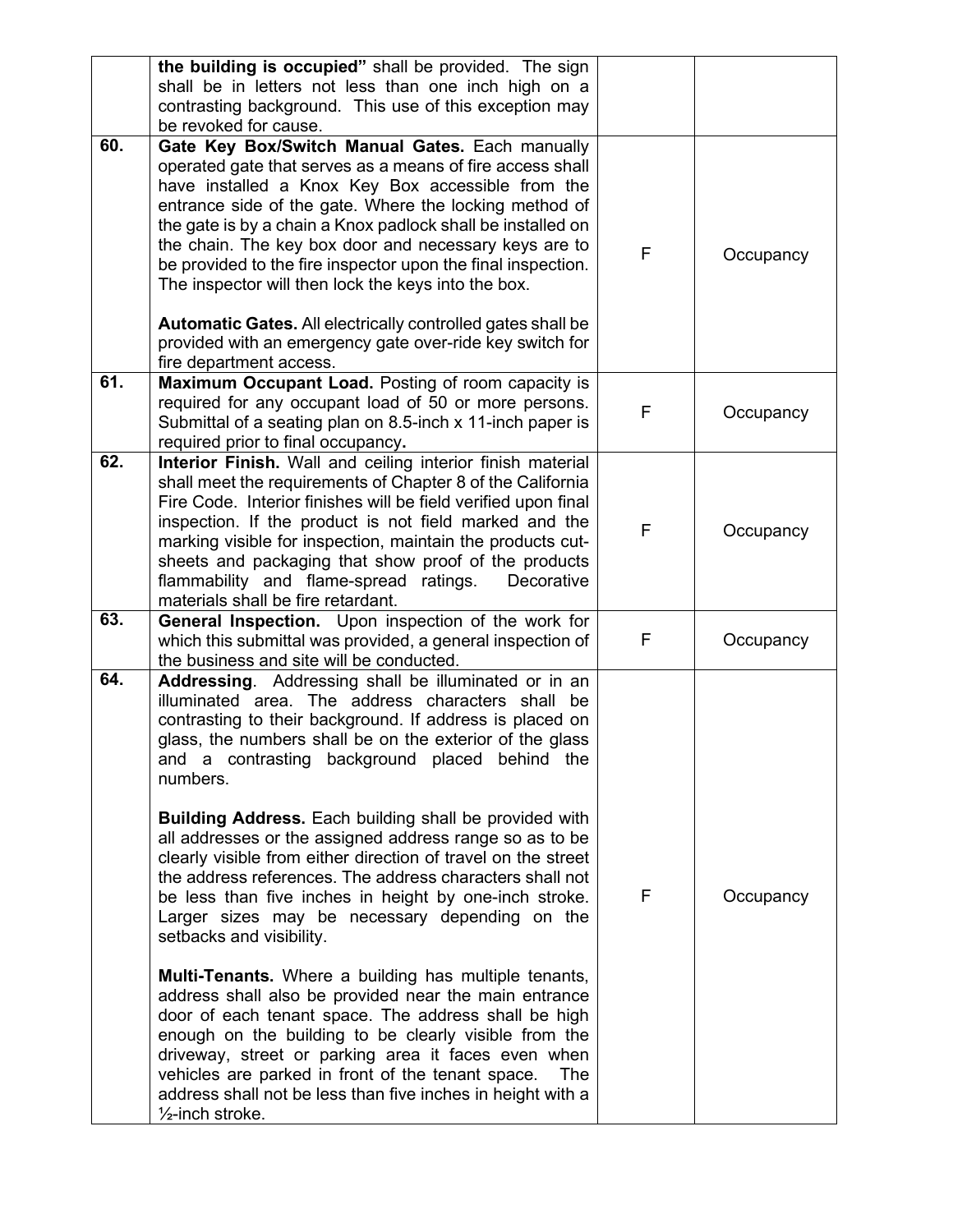|     | <b>Rear Doors.</b> The address shall also be provided on any<br>rear doors to the tenant space with minimum five-inch                                                                                                                                                                                                                                                                                                                                                                                                                                                                                                                                                                                    |              |                                                                                                                                     |
|-----|----------------------------------------------------------------------------------------------------------------------------------------------------------------------------------------------------------------------------------------------------------------------------------------------------------------------------------------------------------------------------------------------------------------------------------------------------------------------------------------------------------------------------------------------------------------------------------------------------------------------------------------------------------------------------------------------------------|--------------|-------------------------------------------------------------------------------------------------------------------------------------|
|     | high characters.                                                                                                                                                                                                                                                                                                                                                                                                                                                                                                                                                                                                                                                                                         |              |                                                                                                                                     |
|     | <b>Entrance Posting.</b> Where the addressing on the building<br>will not be clearly visible from either direction of travel<br>along the access road the address references. Address<br>posting shall also be provided at the entrance to the<br>property. The address size shall be five inches high and<br>should be on a reflective background.                                                                                                                                                                                                                                                                                                                                                      |              |                                                                                                                                     |
| 65. | Fire Safety During Construction and Demolition.                                                                                                                                                                                                                                                                                                                                                                                                                                                                                                                                                                                                                                                          |              |                                                                                                                                     |
|     | a. Clearance to combustibles from temporary heating<br>devices shall be maintained. Devices shall be fixed in<br>place and protected from damage, dislodgement or<br>overturning in accordance with the manufacturer's<br>instructions.<br>b. Smoking shall be prohibited except in approved areas.<br>Signs shall be posted "NO SMOKING" in a<br>conspicuous location in each structure or location in<br>which smoking is prohibited.<br>c. Combustible debris, rubbish and waste material shall<br>be removed from buildings at the end of each shift of<br>work.<br>d. Flammable and combustible liquid storage areas shall<br>be maintained clear of combustible vegetation and<br>waste materials. | F            | On-going<br>During<br>Construction<br>and Demolition                                                                                |
|     | <b>DUBLIN SAN RAMON SERVICES DISTRICT (DSRSD)</b>                                                                                                                                                                                                                                                                                                                                                                                                                                                                                                                                                                                                                                                        |              |                                                                                                                                     |
| 66. | The regulations that apply to development projects are<br>codified in: the Dublin San Ramon Services District Code;<br>the DSRSD "Standard Procedures, Specifications and<br>Drawings for Design and Installation of Water and<br>Wastewater Facilities" as amended from time to time; all<br>applicable DSRSD Master Plans and all DSRSD policies.<br>Prior to issuance of any building permit, complete<br>improvement plans shall be submitted to DSRSD that<br>conform to the pertinent documents.                                                                                                                                                                                                   | <b>DSRSD</b> | Issuance of<br><b>Building Permits</b>                                                                                              |
| 67. | Planning and review fees, inspection fees, and fees<br>associated with a wastewater discharge permit shall be<br>paid to DSRSD in accordance with the rates and<br>schedules and at time of payment as established in the<br>DSRSD Code. Planning and review fees are due after the<br>1st submittal of plans. Construction Permit and Inspection<br>Fees are due prior to the issuance of a Construction<br>Permit. Capacity Reserve Fees are due before the water<br>meter can be set or the connection to the sewer system.                                                                                                                                                                           | <b>DSRSD</b> | Issuance of<br><b>Building Permit</b><br>or Improvement<br>Plans                                                                    |
| 68. | All improvement plans for DSRSD facilities shall be<br>signed by the District Engineer. Each drawing of<br>improvement plans for DSRSD facilities shall contain a<br>signature block for the District Engineer indicating<br>approval of the sanitary sewer and/or water facilities<br>shown. Prior to approval by the District Engineer, the<br>applicant shall pay all required DSRSD fees, and provide<br>an engineer's estimate of construction costs for the sewer<br>and water systems, a faithful performance bond, and a<br>comprehensive general liability insurance policy in the<br>amounts and forms that are acceptable to DSRSD. The                                                       | <b>DSRSD</b> | Issuance of any<br>building permit<br>by the City; or<br>any Building<br>Permit or<br>Construction<br>Permit by the<br><b>DSRSD</b> |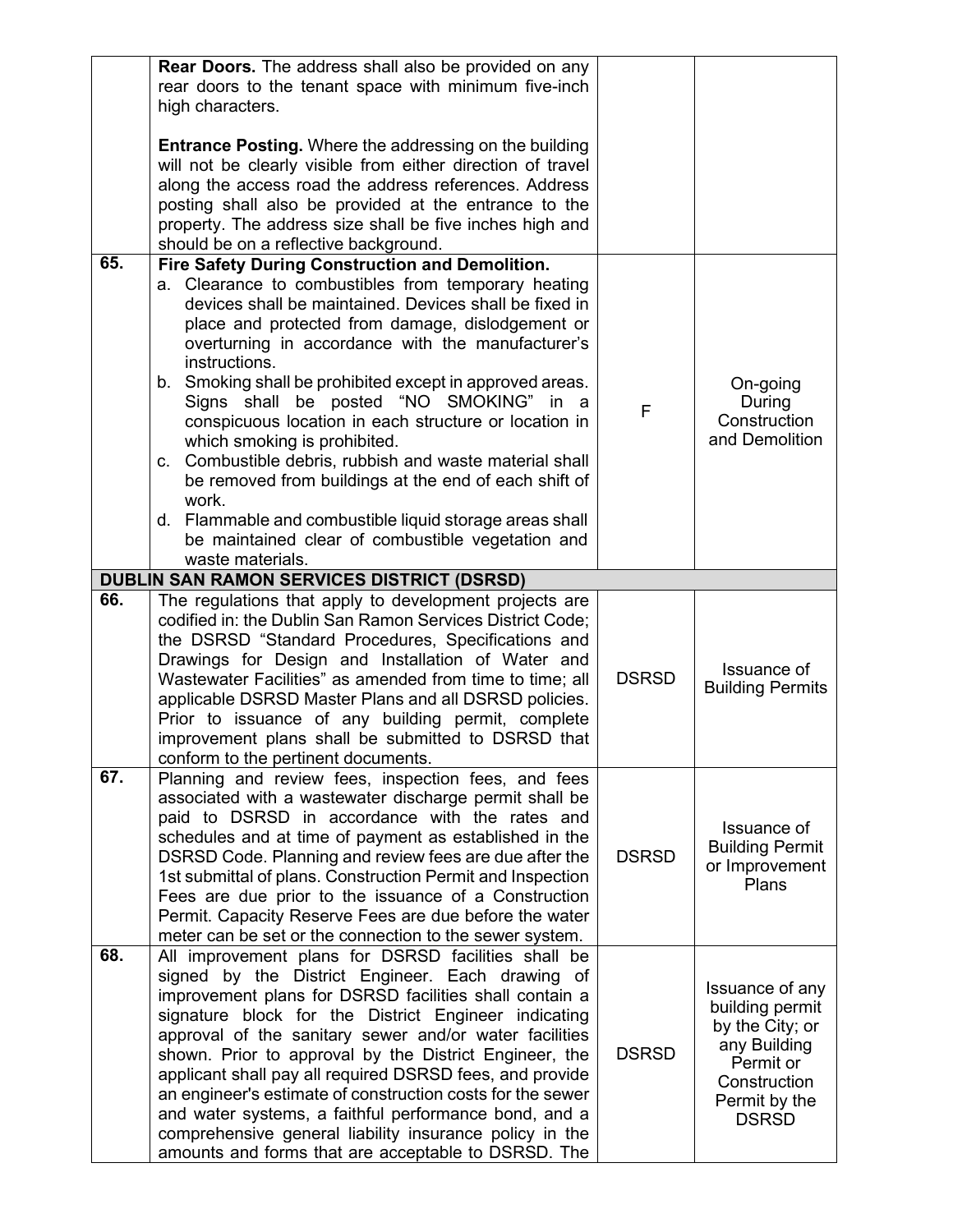|                   | applicant shall allow at least 15 working days for final<br>improvement drawing review by DSRSD before signature<br>by the District Engineer.                                                                                                                                                                                                                                                                                                                                                                                                                                                                                                            |              |                                     |
|-------------------|----------------------------------------------------------------------------------------------------------------------------------------------------------------------------------------------------------------------------------------------------------------------------------------------------------------------------------------------------------------------------------------------------------------------------------------------------------------------------------------------------------------------------------------------------------------------------------------------------------------------------------------------------------|--------------|-------------------------------------|
| 69.               | All easement dedications for DSRSD facilities shall be by<br>separate instrument irrevocably offered to DSRSD or by<br>offer of dedication on the Final Map. Prior to approval by<br>the City for Recordation, the Final Map shall be submitted<br>to and approved by DSRSD for easement locations,<br>widths, and restrictions.                                                                                                                                                                                                                                                                                                                         | <b>DSRSD</b> | Approval of<br>Final Map            |
| 70.               | Where the narrow width of a proposed alley or cul-de-sac<br>is so restrictive that the standard separation requirements<br>for water mains and sewer mains cannot be maintained,<br>the water and sewer mains shall be installed within main<br>thoroughfares, outside of alleyways or cui-de-sacs. Water<br>and sewer mains may not be installed within courtyards.<br>Water meters shall be installed around the outer<br>perimeter of buildings. Installation of water lines from the<br>meter to each unit shall be documented and submitted to<br>the District.                                                                                     | <b>DSRSD</b> | Issuance of<br>Improvement<br>Plans |
| 71.               | All mains shall be sized to provide sufficient capacity to<br>accommodate future flow demands in addition to each<br>development project's demand. Layout and sizing of<br>mains shall be in conformance with DSRSD utility master<br>planning.                                                                                                                                                                                                                                                                                                                                                                                                          | <b>DSRSD</b> | Issuance of<br>Improvement<br>Plans |
| 72.               | The locations and widths of all proposed easement<br>dedications for water and sewer lines shall be submitted<br>to and approved by DSRSD.                                                                                                                                                                                                                                                                                                                                                                                                                                                                                                               | <b>DSRSD</b> | Issuance of<br>Improvement<br>Plans |
| $\overline{73}$ . | Water and sewer mains shall be located in public streets<br>rather than in off-street locations to the fullest extent<br>possible. If unavoidable, then sewer or water easements<br>must be established over the alignment of each sewer or<br>water main in an off-street or private street location to<br>provide<br>for<br>future<br>maintenance<br>access<br>and/or<br>replacement.                                                                                                                                                                                                                                                                  | <b>DSRSD</b> | Issuance of<br>Improvement<br>Plans |
| 74.               | Domestic and fire protection waterline systems for Tracts<br>or Commercial Developments shall be designed to be<br>looped or interconnected to avoid dead end sections in<br>accordance with requirements of the DSRSD Standard<br>Specifications and sound engineering practice.                                                                                                                                                                                                                                                                                                                                                                        | <b>DSRSD</b> | Issuance of<br>Improvement<br>Plans |
| 75.               | Sewers shall be designed to operate by gravity flow to<br>DSRSD's existing sanitary sewer system. Pumping of<br>sewage is discouraged and may only be allowed under<br>extreme circumstances following a case by case review<br>with DSRSD staff. Any pumping station will require<br>specific review and approval by DSRSD of preliminary<br>design reports, design criteria, and final plans and<br>specifications. The DSRSD reserves the right to require<br>payment of present worth 30-year maintenance costs as<br>well as other conditions within a separate agreement with<br>the applicant for any project that requires a pumping<br>station. | <b>DSRSD</b> | Issuance of<br>Improvement<br>Plans |
| 76.               | This project includes mixed use and/or multi-family<br>residential units and is subject to the requirement of SB 7<br>(2016, Walk) as a condition of water service. Each<br>individual residential unit shall be metered or submetered<br>to measure water used by each unit. Water meters for                                                                                                                                                                                                                                                                                                                                                           |              | Issuance of<br>Improvement<br>Plans |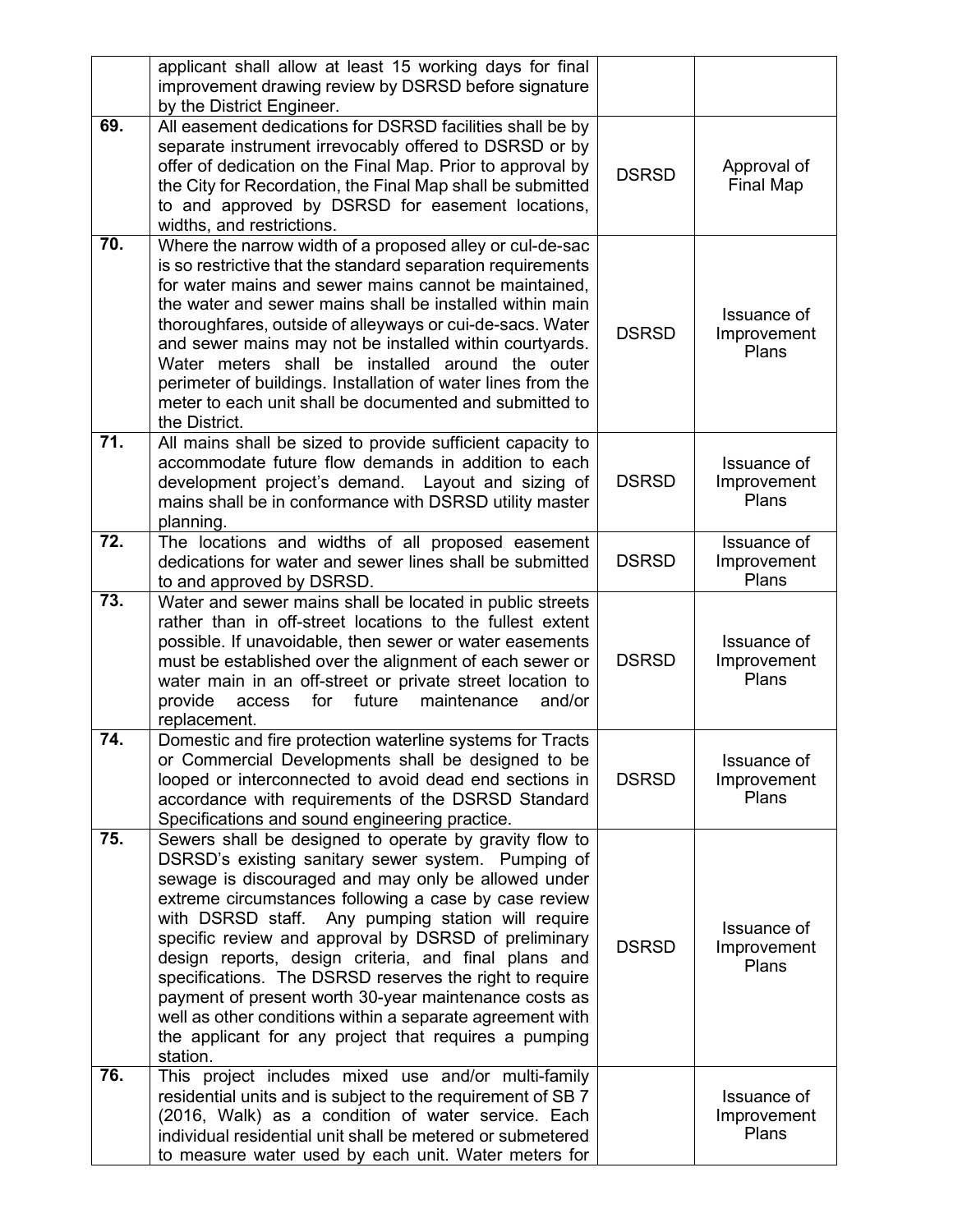|     | each unit shall be shown on improvement plans.<br>Exemptions may be made only for exempted uses listed<br>in the legislation. Phase A is exempt per CA Health &<br>Safety Code § 17922.14(c)(2)(B). If submetering is<br>proposed in lieu or individual meters, plans reflecting the<br>submeters and associated residential unit shall be<br>submitted. DSRSD may not approve applications and<br>issue construction permits without this submittal.                                                                                                                                                                                                          |              |                                       |
|-----|----------------------------------------------------------------------------------------------------------------------------------------------------------------------------------------------------------------------------------------------------------------------------------------------------------------------------------------------------------------------------------------------------------------------------------------------------------------------------------------------------------------------------------------------------------------------------------------------------------------------------------------------------------------|--------------|---------------------------------------|
| 77. | This project will be analyzed by DSRSD to determine if it<br>represents additional water and/or sewer capacity<br>demands on the District. Applicant will be required to pay<br>all incremental capacity reserve fees for water and sewer<br>services as required by the project demands. All capacity<br>reserve fees must be paid prior to installation of a water<br>meter for water. If a water meter is not required, the<br>capacity reserve fee shall be paid prior to issuance of a<br>building permit. The District may not approve the building<br>permit until capacity reserve fees are paid.                                                      | <b>DSRSD</b> | Issuance of<br><b>Building Permit</b> |
| 78. | No sewer line or waterline construction shall be permitted<br>unless the proper utility construction permit has been<br>issued by DSRSD. A construction permit will only be<br>issued after all of the items in the condition immediately<br>above have been satisfied.                                                                                                                                                                                                                                                                                                                                                                                        | <b>DSRSD</b> | Any<br>construction<br>permit         |
| 79. | Above ground backflow prevention devices/double<br>detector check valves shall be installed on fire protection<br>systems connected to the DSRSD water main. The<br>applicant shall collaborate with the Fire Department and<br>with DSRSD to size and configure its fire system.                                                                                                                                                                                                                                                                                                                                                                              | <b>DSRSD</b> | Issuance of<br>Improvement<br>Plans   |
| 80. | Any proposed irrigation for this project shall be<br>designed for and connected to potable water. Unless<br>explicitly stated otherwise by DSRSD, recycled<br>water irrigation is unavailable for use for this project<br>per DERWA recycled water moratorium Resolution<br>No. 19-3 dated 3/24/2019.                                                                                                                                                                                                                                                                                                                                                          | <b>DSRSD</b> | Issuance of<br>Improvement<br>Plans   |
| 81. | If trash enclosures are required to drain to the sanitary<br>sewer system, grease interceptors shall be installed<br>within the trash enclosure area. The trash enclosure shall<br>be roofed and graded to minimize rain water or<br>stormwater from entering the trash enclosure.                                                                                                                                                                                                                                                                                                                                                                             | <b>DSRSD</b> | Issuance of<br>Improvement<br>Plans   |
|     | <b>PUBLIC WORKS - GENERAL CONDITIONS</b>                                                                                                                                                                                                                                                                                                                                                                                                                                                                                                                                                                                                                       |              |                                       |
| 82. | <b>Conditions of Approval.</b> Applicant/Developer shall<br>comply with the City of Dublin Public Works Standard<br>Conditions of Approval contained below ("Standard<br>Condition") unless specifically modified by Project<br>Specific Conditions of Approval below.                                                                                                                                                                                                                                                                                                                                                                                         | <b>PW</b>    | On-going                              |
| 83. | <b>Compliance.</b> Applicant/Developer shall comply with the<br>Subdivision Map Act, the City of Dublin Subdivision and<br>Zoning Ordinances, City of Dublin Title 7 Public Works<br>Ordinance, which includes the Grading Ordinance, the<br>City of Dublin Public Works Standards and Policies, the<br>most current requirements of the State Code Title 24 and<br>the Americans with Disabilities Act with regard to<br>accessibility, and all building and fire codes and<br>ordinances in effect at the time of building permit. All<br>public improvements constructed by Applicant/Developer<br>and to be dedicated to the City are hereby identified as | <b>PW</b>    | On-going                              |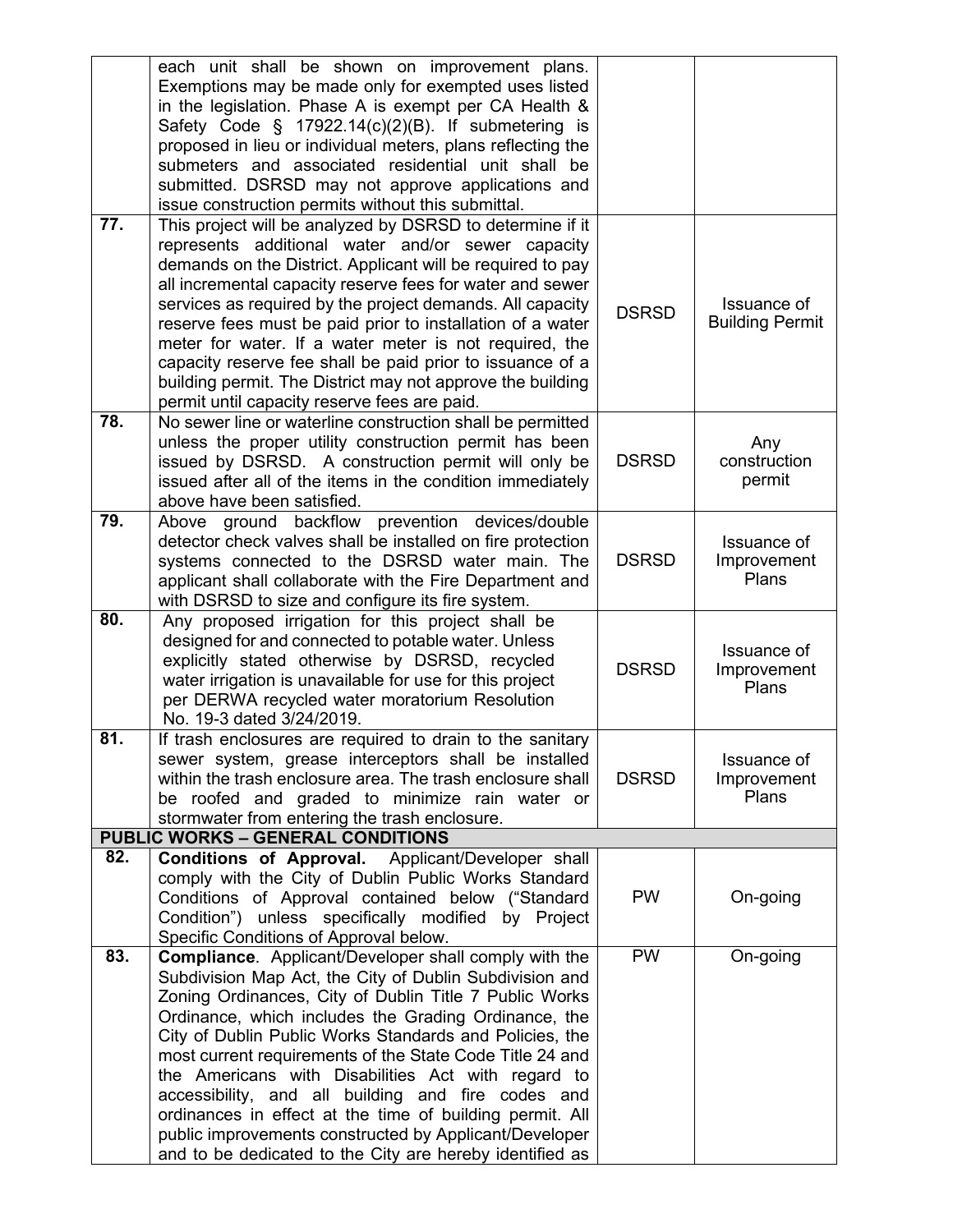|     | "public works" under Labor Code section<br>1771.                                                                  |         |                                |
|-----|-------------------------------------------------------------------------------------------------------------------|---------|--------------------------------|
|     | Accordingly, Applicant/Developer, in constructing such                                                            |         |                                |
|     | improvements, shall comply with the Prevailing Wage                                                               |         |                                |
|     | Law (Labor Code. Sects. 1720 and following).                                                                      |         |                                |
| 84. | Clarifications and Changes to the Conditions. In the                                                              | PW      | On-going                       |
|     | event that there needs to be clarification to these                                                               |         |                                |
|     | Conditions of Approval, the City Engineer has the                                                                 |         |                                |
|     | authority to clarify the intent of these Conditions of                                                            |         |                                |
|     | Approval to the Applicant/Developer without going to a                                                            |         |                                |
|     | public hearing. The City Engineer also has the authority                                                          |         |                                |
|     | to make minor modifications to these conditions without                                                           |         |                                |
|     | going to<br>a public hearing in order for the                                                                     |         |                                |
|     | Applicant/Developer to fulfill needed improvements or                                                             |         |                                |
| 85. | mitigations resulting from impacts of this project.                                                               | PW      |                                |
|     | Hold Harmless/Indemnification. Applicant/Developer                                                                |         | On-going                       |
|     | shall defend, indemnify, and hold harmless the City of<br>Dublin and its agents, officers, and employees from any |         |                                |
|     | claim, action, or proceeding against the City of Dublin or                                                        |         |                                |
|     | its advisory agency, appeal board, Planning Commission,                                                           |         |                                |
|     | City Council, Community Development Director, Zoning                                                              |         |                                |
|     | Administrator, or any other department, committee, or                                                             |         |                                |
|     | agency of the City to the extent such actions are brought                                                         |         |                                |
|     | within the time period required by Government Code                                                                |         |                                |
|     | Section 66499.37 or other applicable law:<br>provided,                                                            |         |                                |
|     | however, that the Applicant/Developer's duty to so                                                                |         |                                |
|     | defend, indemnify, and hold harmless shall be submitted                                                           |         |                                |
|     | to the City's promptly notifying or proceeding and the                                                            |         |                                |
|     | City's full cooperation in the defense of such actions or                                                         |         |                                |
|     | proceedings.                                                                                                      |         |                                |
| 86. | Fees. Applicant/Developer shall pay all applicable fees                                                           |         |                                |
|     | in effect at the time of building permit issuance, including,                                                     |         |                                |
|     | but not limited to: Planning fees; Building fees; Dublin                                                          | Various | <b>Grading Permit</b>          |
|     | San Ramon Services District fees; Public Facilities fees;                                                         | Depts   | or Building                    |
|     | City of Dublin Fire fees; Noise Mitigation fees;                                                                  |         | Permit Issuance                |
|     | Inclusionary House In-Lieu fees; Alameda County Flood                                                             |         |                                |
|     | and Water Conservation fees.                                                                                      |         |                                |
| 87. |                                                                                                                   |         |                                |
|     | Zone 7 Impervious Surface Fees. Applicant/Developer                                                               |         |                                |
|     | shall complete a "Zone 7 Impervious Surface Fee                                                                   |         |                                |
|     | Application" and submit an accompanying exhibit for                                                               | PW      | <b>Grading Permit</b>          |
|     | review by the Public Works Department. Fees generated                                                             |         | or Building<br>Permit Issuance |
|     | by this application will be due at issuance of building                                                           |         |                                |
|     | permit.                                                                                                           |         |                                |
|     | <b>PUBLIC WORKS - AGREEMENTS</b>                                                                                  |         |                                |
| 88. | Stormwater Management Maintenance Agreement.                                                                      |         |                                |
|     | Applicant/Developer or Property Owner shall enter into an                                                         |         |                                |
|     | Agreement with the City of Dublin that guarantees the                                                             |         |                                |
|     | property owner's perpetual maintenance obligation for all                                                         |         |                                |
|     | stormwater management measures installed as part of<br>the project, including those on-site and within the public |         |                                |
|     | right-of-way. In addition to stormwater management                                                                | PW/ESD  | <b>Building Permit</b>         |
|     | measures, drainage v-ditches, mitigation areas, and                                                               |         | <b>Issuance</b>                |
|     | existing wetlands shall be included for reference, as                                                             |         |                                |
|     | applicable. Said agreement is required pursuant to                                                                |         |                                |
|     | Provision C.3 of the Municipal Regional Stormwater                                                                |         |                                |
|     | NPDES Permit, Order No. R2-2009-0074. Said permit                                                                 |         |                                |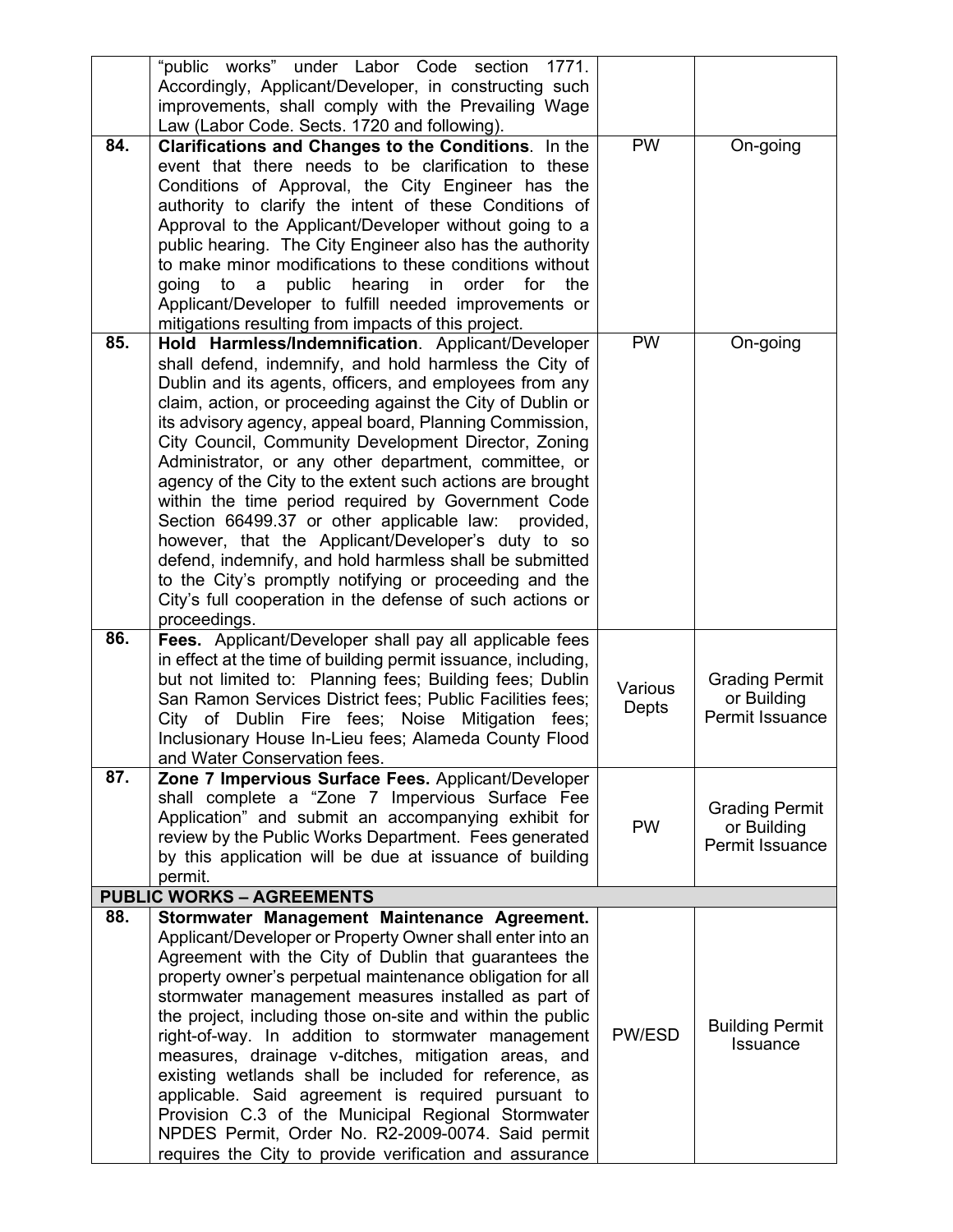|     | that all treatment devices will be properly operated and<br>maintained. The agreement shall be recorded against the<br>property and shall run with the land.                                                                                                                                                                                                                                                                                                                                                                                                                                                                                                                                                                      |           |                                           |
|-----|-----------------------------------------------------------------------------------------------------------------------------------------------------------------------------------------------------------------------------------------------------------------------------------------------------------------------------------------------------------------------------------------------------------------------------------------------------------------------------------------------------------------------------------------------------------------------------------------------------------------------------------------------------------------------------------------------------------------------------------|-----------|-------------------------------------------|
| 89. | Improvement Agreement. Applicant/Developer shall<br>enter into an Improvement Agreement with the City for all<br>public improvements including any required off-site storm<br>drainage or roadway improvements that are needed to<br>serve the development, as determined by the City<br>Engineer.                                                                                                                                                                                                                                                                                                                                                                                                                                | <b>PW</b> | <b>Building Permit</b><br><b>Issuance</b> |
|     | <b>PUBLIC WORKS - PERMITS AND BONDS</b>                                                                                                                                                                                                                                                                                                                                                                                                                                                                                                                                                                                                                                                                                           |           |                                           |
| 90. | <b>Encroachment Permit.</b><br>Applicant/Developer shall<br>obtain an Encroachment Permit from the Public Works<br>Department for all construction activity within the public<br>right-of-way. At the discretion of the City Engineer, an<br>encroachment permit for work specifically included in an<br>Improvement Agreement may not be required.                                                                                                                                                                                                                                                                                                                                                                               | <b>PW</b> | Permit Issuance                           |
| 91. | Applicant/Developer shall obtain a<br><b>Grading Permit.</b><br>Grading Permit from the Public Works Department for all<br>grading.                                                                                                                                                                                                                                                                                                                                                                                                                                                                                                                                                                                               | <b>PW</b> | Permit Issuance                           |
| 92. | Security. Applicant/Developer shall provide faithful<br>performance security to guarantee the improvements, as<br>well as payment security, as determined by the City<br>Engineer. (Note: The performance security shall remain<br>in effect until one year after final inspection.)                                                                                                                                                                                                                                                                                                                                                                                                                                              | <b>PW</b> | Permit Issuance                           |
| 93. | Permits from Other Agencies. Applicant/Developer<br>shall obtain all permits and/or approvals required by other<br>agencies including, but not limited to:<br>Army Corps of Engineers<br><b>US Fish and Wildlife</b><br><b>Regional Water Quality Control Board</b><br>$\bullet$<br><b>Federal Emergency Management Agency</b><br>California Department of Fish and Wildlife<br>California Dept. of Transportation (Caltrans)<br>Bay Area Rapid Transit (BART)<br>Livermore-Amador Valley Transit Authority (LAVTA)<br>٠<br>Tri-Valley-San Joaquin Valley Regional Rail<br>Authority<br>Dublin San Ramon Services District (DSRSD)<br>Alameda<br>County Flood<br>Control<br>Water<br>and<br>Conservation District Zone 7 (Zone 7) | <b>PW</b> | Permit Issuance                           |
|     | <b>PUBLIC WORKS - SUBMITTALS</b>                                                                                                                                                                                                                                                                                                                                                                                                                                                                                                                                                                                                                                                                                                  |           |                                           |
| 94. | Improvement Plan Submittal Requirements.<br>All<br>submittal of plans shall comply with the requirements of<br>"City of Dublin Public<br>Works<br>Department<br>the<br>Improvement Plan Submittal Requirements," the "City of<br>Dublin Improvement Plan Review Check List," and<br>current Public Works and industry standards. A complete<br>submittal of improvement plans shall include all civil<br>improvements, joint trench, street lighting and on-site<br>safety lighting, landscape plans, and all associated<br>documents as required. Applicant/Developer shall not<br>submittal<br>piecemeal<br>the<br>by<br>submitting<br>various<br>components separately.                                                        | <b>PW</b> | <b>Grading Permit</b><br><b>Issuance</b>  |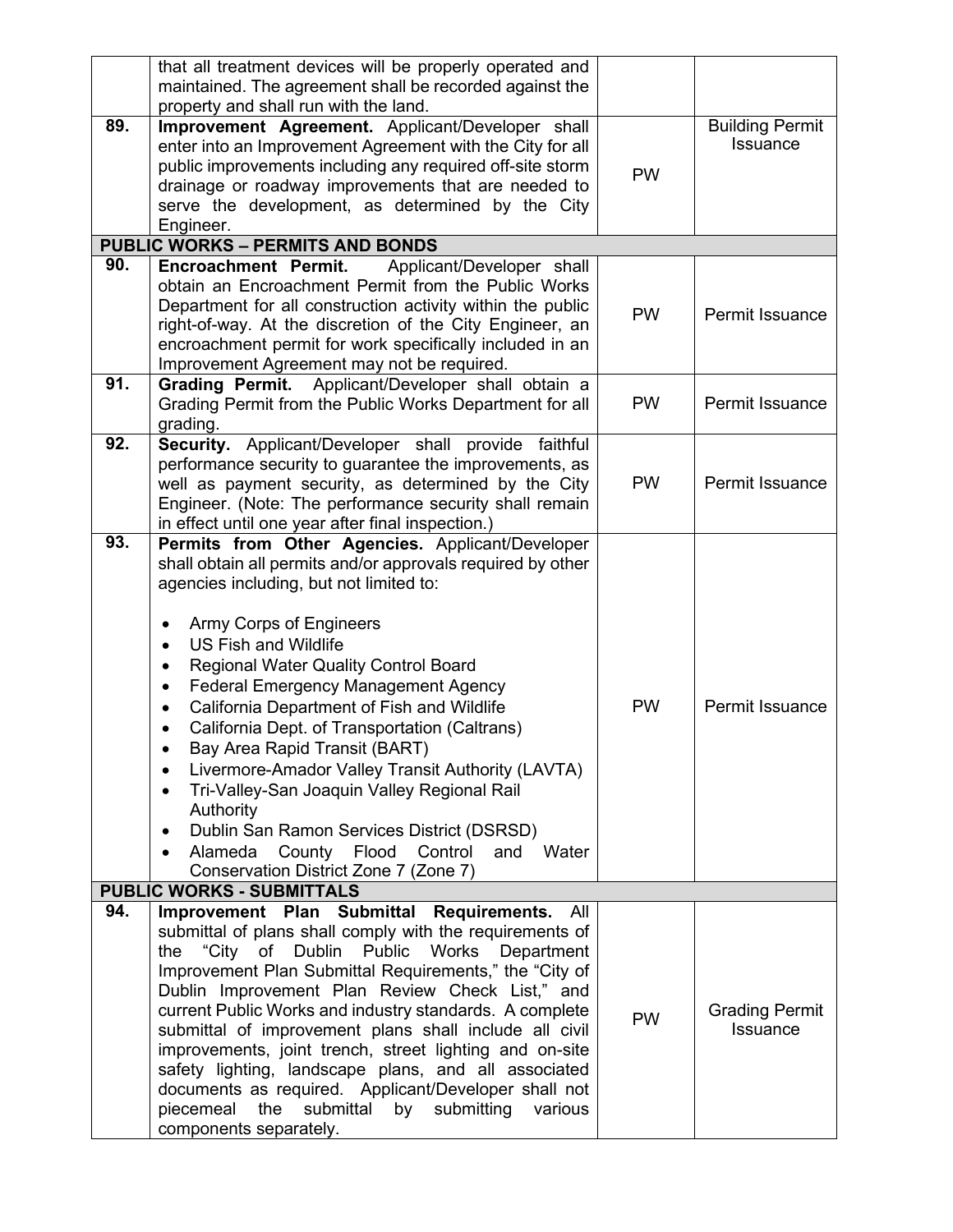| 95.  | Improvement<br>Plan<br><b>Requirements</b><br><b>Other</b><br>from<br>Agencies. Applicant/Developer will be responsible for<br>submittals and reviews to obtain the approvals of all<br>participating non-City agencies, including but not limited<br>to: the Alameda County Fire Department and the Dublin<br>San Ramon Services District.                                                                                                                                                                                                                                  | <b>PW</b> | <b>Grading Permit</b><br>Issuance        |
|------|------------------------------------------------------------------------------------------------------------------------------------------------------------------------------------------------------------------------------------------------------------------------------------------------------------------------------------------------------------------------------------------------------------------------------------------------------------------------------------------------------------------------------------------------------------------------------|-----------|------------------------------------------|
| 96.  | <b>Composite Exhibit.</b> Construction plan set shall include<br>a Composite Exhibit showing all site improvements,<br>utilities, landscaping improvements and trees, etc. to be<br>constructed to ensure that there are no conflicts among<br>the proposed and existing improvements.                                                                                                                                                                                                                                                                                       | <b>PW</b> | <b>Grading Permit</b><br>Issuance        |
| 97.  | Geotechnical Report. Applicant/Developer shall submit<br>a Design Level Geotechnical Report, which includes<br>street pavement sections, grading, construction within<br>liquefaction zone as well as subsurface construction and<br>water table elevation. Report shall also address potential<br>foundation surcharges on adjacent utilities, and additional<br>information and/or clarifications as determined by the City<br>Engineer.                                                                                                                                   | <b>PW</b> | <b>Grading Permit</b><br>Issuance        |
| 98.  | Ownership and Maintenance of Improvements.<br>Applicant/Developer shall submit an Ownership and<br>Maintenance Exhibit for review and approval by Planning<br>Division and Public Works Department. Exhibit.<br>Terms<br>of maintenance are subject to review and approval by the<br>City Engineer.                                                                                                                                                                                                                                                                          | PL, PW    | <b>Grading Permit</b><br><b>Issuance</b> |
| 99.  | Building Pads, Slopes and Walls. Applicant/Developer<br>shall provide the Public Works Department with a letter<br>from a registered civil engineer or surveyor stating that<br>the building pad has been graded to within 0.1 feet of the<br>grades shown on the approved Grading Plans, and that<br>the top and toe of banks and retaining walls are at the<br>locations shown on the approved Grading Plans.                                                                                                                                                              | <b>PW</b> | Acceptance of<br>Improvements            |
| 100. | Approved Plan Files. Applicant/Developer shall provide<br>the Public Works Department a PDF format file of<br>approved site plans, including grading, improvement,<br>landscaping and irrigation, joint trench and lighting.                                                                                                                                                                                                                                                                                                                                                 | <b>PW</b> | <b>Grading Permit</b><br><b>Issuance</b> |
| 101. | Applicant/Developer shall provide the<br>Master Files.<br>Public Works Department a digital vectorized file of the<br>"master" files for the project, in a format acceptable to the<br>City Engineer. Digital raster copies are not acceptable.<br>The digital vectorized files shall be in AutoCAD 14 or<br>higher drawing format. All objects and entities in layers<br>shall be colored by layer and named in English. All<br>submitted drawings shall use the Global Coordinate<br>System of USA, California, NAD 83 California State<br>Plane, Zone III, and U.S. foot. | <b>PW</b> | Acceptance of<br>Improvements            |
| 102. | Applicant/Developer<br><b>Environmental Services Files.</b><br>shall provide to the Public Works Department GIS shape<br>files, provided in a format acceptable to the City, all MRP<br>Provision C.3 stormwater features, trash capture devices,<br>mitigation measures, wetlands, v-ditches and public<br>waste containers.                                                                                                                                                                                                                                                | PW/ESD    | Acceptance of<br>Improvements            |
| 103. | SB 1383 Compliance Reporting. To comply with SB<br>1383, Applicant shall provide to the Public Works<br>Department records indicating where SB 1383 compliant<br>mulch or compost was applied in the project, the source                                                                                                                                                                                                                                                                                                                                                     | <b>PW</b> | Acceptance of<br>Improvements            |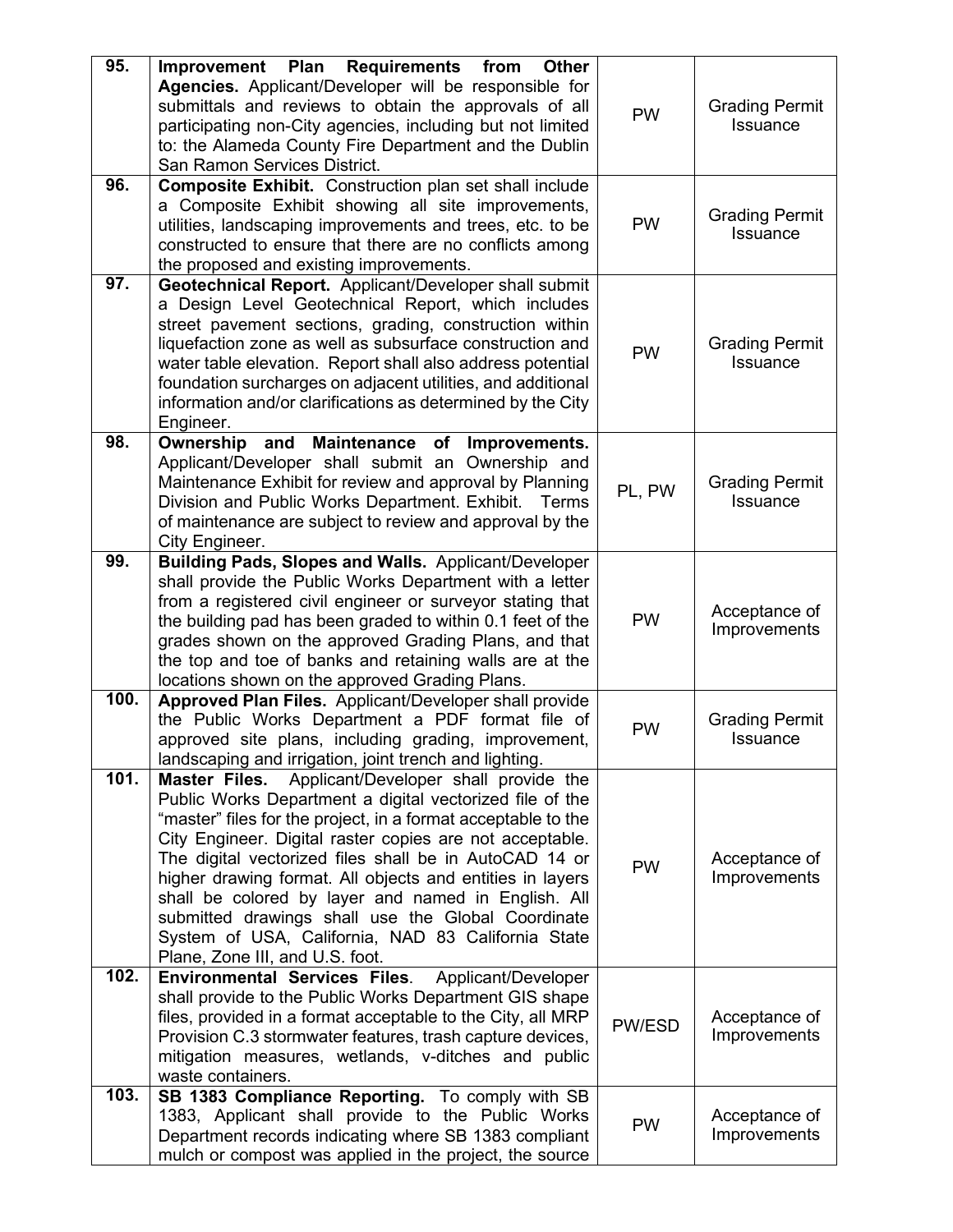|      | and type of product, quantity of each product, and<br>demonstrating procurement. Specifically,<br>invoices<br>compost must be produced at a permitted composting<br>facility; digestate, biosolids, manure and mulch do not<br>qualify as compost. Eligible mulch must be derived from<br>organic materials and be produced at a permitted transfer<br>station, landfill, or composting facility. Examples of<br>allowed compost include arbor mulch and composted<br>mulch.<br>PUBLIC WORKS - EASEMENTS AND ACCESS RIGHTS |           |                                                              |
|------|----------------------------------------------------------------------------------------------------------------------------------------------------------------------------------------------------------------------------------------------------------------------------------------------------------------------------------------------------------------------------------------------------------------------------------------------------------------------------------------------------------------------------|-----------|--------------------------------------------------------------|
| 104. | <b>Vehicle</b><br><b>Access</b><br>Easements.                                                                                                                                                                                                                                                                                                                                                                                                                                                                              |           |                                                              |
|      | <b>Emergency</b><br>Applicant/Developer shall dedicate Emergency Vehicle<br>Access Easements (EVAE) over the clear pavement<br>width of all drive aisles as required by the Alameda<br>County Fire Department and City Engineer.                                                                                                                                                                                                                                                                                           | <b>PW</b> | Acceptance of<br>Improvements                                |
| 105. | Abandonment of Easements.<br>Applicant/Developer<br>shall obtain abandonment from all applicable public<br>agencies of existing easements and rights-of-way within<br>the project site that will no longer be used. Prior to<br>completion of abandonment, the improvement plans may<br>be approved if the Applicant/Developer can demonstrate<br>to the satisfaction of the City Engineer that the<br>abandonment process has been initiated.                                                                             | <b>PW</b> | Acceptance of<br>Improvements                                |
| 106. | Acquisition of Easements. Applicant/Developer shall<br>be responsible for obtaining all on-site and off-site<br>easements, and/or obtain rights-of-entry from the<br>adjacent property owners for any improvements not<br>located on their property. Applicant/Developer shall<br>prepare all required documentation for dedication of all<br>easements on-site and off-site. The easements and/or<br>rights-of-entry shall be in writing and copies furnished to<br>the Public Works Department.                          | <b>PW</b> | Acceptance of<br>Improvements                                |
| 107. | Approval by Others. Applicant/Developer will be<br>responsible for submittals and reviews to obtain the<br>approvals of all applicable non-City agencies.                                                                                                                                                                                                                                                                                                                                                                  | <b>PW</b> | Acceptance of<br>Improvements                                |
|      | <b>PUBLIC WORKS - GRADING</b>                                                                                                                                                                                                                                                                                                                                                                                                                                                                                              |           |                                                              |
| 108. | Grading Plan. The Grading Plan shall be in conformance<br>with the recommendation of the Geotechnical Report, Site<br>Development Review, and the City design standards and<br>In case of conflict between the soil<br>ordinances.<br>engineer's recommendation and the City ordinances, the<br>City Engineer shall determine which shall apply.                                                                                                                                                                           | <b>PW</b> | <b>Grading Permit</b><br>Issuance                            |
| 109. | Geotechnical Engineer Review and Approval. The<br>Project Geotechnical Engineer shall be retained to review<br>all final grading plans and specifications. The Project<br>Geotechnical Engineer shall approve all grading plans<br>prior to City approval.                                                                                                                                                                                                                                                                 | <b>PW</b> | <b>Grading Permit</b><br>Issuance/<br><b>Sitework Permit</b> |
| 110. | Grading Off-Haul. The disposal site and haul truck route<br>for any off-haul dirt materials shall be subject to the review<br>and approval by the City Engineer prior to the issuance of<br>a Grading Permit. If the Applicant/Developer does not<br>own the parcel on which the proposed disposal site is<br>located, the Applicant/Developer shall provide the City<br>with a Letter of Consent signed by the current owner,<br>approving the placement of off-haul material on their                                    | PW        | <b>Grading Permit</b><br>Issuance/<br><b>Sitework Permit</b> |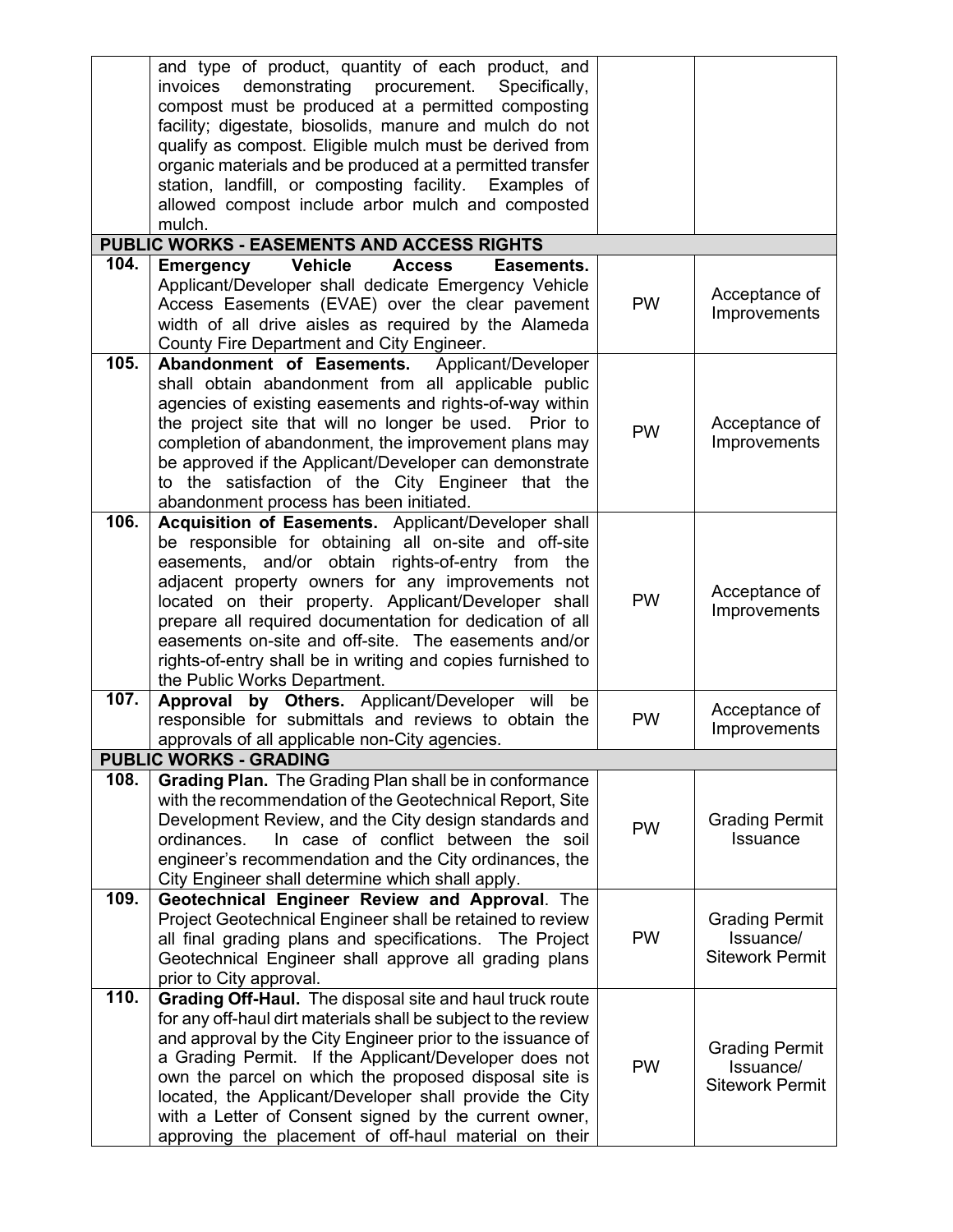|      | parcel. A Grading Plan may be required for the placement                                                                   |           |                                          |
|------|----------------------------------------------------------------------------------------------------------------------------|-----------|------------------------------------------|
|      | of the off-haul material.                                                                                                  |           |                                          |
| 111. | <b>Erosion Control Plan.</b> A detailed Erosion and Sediment                                                               |           |                                          |
|      | Control Plan shall be included with the Grading Plan                                                                       |           |                                          |
|      | submittal. The plan shall include detailed design, location,<br>and maintenance criteria of all erosion and sedimentation  | <b>PW</b> | <b>Grading Permit</b><br><b>Issuance</b> |
|      |                                                                                                                            |           |                                          |
|      | The plan shall also address site<br>control measures.                                                                      |           |                                          |
| 112. | housekeeping best management practices.<br>Applicant/Developer's Civil Engineer<br><b>Demolition Plan.</b>                 |           |                                          |
|      | shall prepare a demolition plan for the project, which shall                                                               |           |                                          |
|      | be submitted concurrent with the improvement plan                                                                          |           |                                          |
|      | package. The demolition plan shall address the following:                                                                  |           |                                          |
|      |                                                                                                                            |           |                                          |
|      | Pavement demolition,<br>including<br>streetlights<br>and<br>$\bullet$                                                      |           | <b>Grading Permit</b>                    |
|      | landscaped median islands                                                                                                  | <b>PW</b> | Issuance                                 |
|      | Landscaping and irrigation<br>٠                                                                                            |           |                                          |
|      | Fencing to be removed and fencing to remain<br>$\bullet$                                                                   |           |                                          |
|      | Any items to be saved in place and or protected, such<br>$\bullet$                                                         |           |                                          |
|      | as trees, water meters, sewer cleanouts, drainage inlets                                                                   |           |                                          |
|      | or backflow prevention devices.                                                                                            |           |                                          |
|      | <b>PUBLIC WORKS - STORM DRAINAGE AND OTHER UTILITIES</b>                                                                   |           |                                          |
| 113. | On-site Storm Drain System. Storm drainage for the 10-                                                                     |           |                                          |
|      | year storm event shall be collected on-site and conveyed                                                                   |           |                                          |
|      | through storm drains to the public storm drain system.                                                                     |           | <b>Grading Permit</b>                    |
|      | Show the size and location of existing and proposed                                                                        | <b>PW</b> | <b>Issuance</b>                          |
|      | storm drains and catch basins on the site plan. Show the                                                                   |           |                                          |
|      | size and location of public storm drain lines and the points                                                               |           |                                          |
|      | of connection for the on-site storm drain system.                                                                          |           |                                          |
| 114. | Grading and drainage shall be<br><b>Overland Release.</b>                                                                  |           |                                          |
|      | designed so that surplus drainage (above and beyond                                                                        | <b>PW</b> | <b>Grading Permit</b>                    |
|      | that of the 10-year storm event) not collected in site catch<br>basins is directed overland so as not to cause flooding of |           | Issuance                                 |
|      | existing or proposed buildings.                                                                                            |           |                                          |
| 115. | <b>Drain</b><br>Private<br><b>Storm</b><br>Easements.<br>drain<br>storm                                                    |           |                                          |
|      | easements and maintenance roads shall be provided for                                                                      |           |                                          |
|      | all private storm drains or ditches that are located on                                                                    |           |                                          |
|      | Applicant/Developer shall<br>private<br>property.<br>be                                                                    |           | <b>Grading Permit</b>                    |
|      | responsible for the acquisition of all storm drain                                                                         | <b>PW</b> | Issuance                                 |
|      | easements from offsite property owners which are                                                                           |           |                                          |
|      | required for the connection and maintenance of all offsite                                                                 |           |                                          |
|      | storm drainage improvements.                                                                                               |           |                                          |
| 116. | Storm Drain Inlet Markers. All public and private storm                                                                    |           |                                          |
|      | drain inlets must be marked with storm drain markers that                                                                  |           | Acceptance of                            |
|      | read: "No dumping, drains to creek," and a note shall be                                                                   | <b>PW</b> | Improvements                             |
|      | shown on the improvement plans. The markers may be                                                                         |           |                                          |
|      | purchased from the Public Work Department.                                                                                 |           |                                          |
| 117. | Fire Hydrants. Fire hydrant locations shall be approved                                                                    |           |                                          |
|      | by the Alameda County Fire Department.<br>A raised                                                                         |           | Acceptance of                            |
|      | reflector blue traffic marker shall be installed in the street                                                             | <b>PW</b> | Improvements                             |
|      | opposite each hydrant and shown on the signing and                                                                         |           |                                          |
| 118. | striping plan.<br>Applicant/Developer shall construct gas,<br>Dry Utilities.                                               |           |                                          |
|      | electric, telephone, cable TV, and communication                                                                           |           | Certificate of<br>Occupancy or           |
|      | improvements within the fronting streets and as                                                                            | <b>PW</b> | Acceptance of                            |
|      | necessary to serve the project and the future adjacent                                                                     |           | Improvements                             |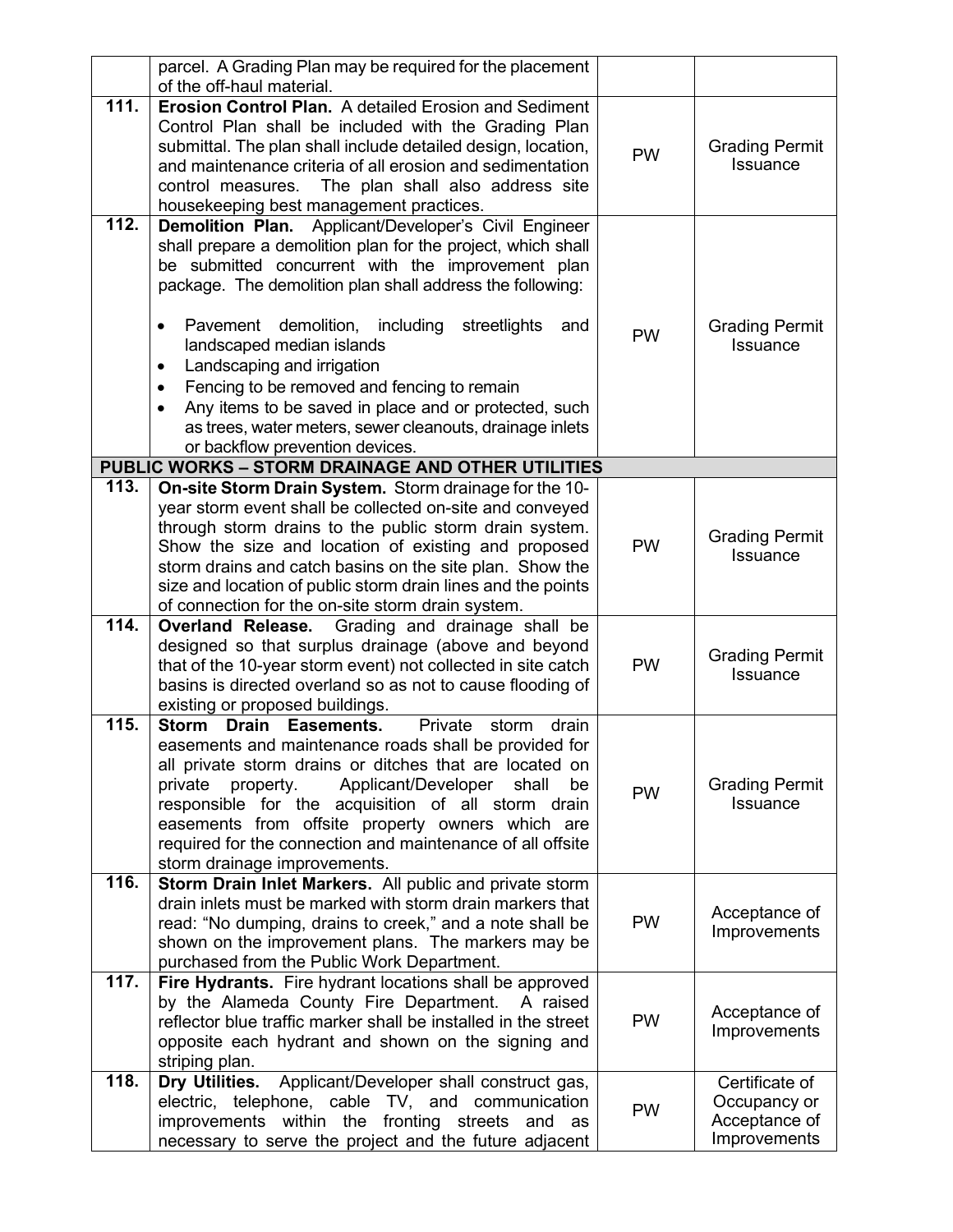|      | parcels as approved by the City Engineer and the various<br>Public Utility agencies.                                                                                                                                                                                                                                                                                                                                                                                                                                                                                                                                                                                                                                                |           |                                                                 |
|------|-------------------------------------------------------------------------------------------------------------------------------------------------------------------------------------------------------------------------------------------------------------------------------------------------------------------------------------------------------------------------------------------------------------------------------------------------------------------------------------------------------------------------------------------------------------------------------------------------------------------------------------------------------------------------------------------------------------------------------------|-----------|-----------------------------------------------------------------|
| 119. | Dry Utility Locations. All electric, telephone, cable TV,<br>communications<br>utilities,<br>shall<br>be<br>and<br>placed<br>underground in accordance with the City policies and<br>ordinances. All utilities shall be located and provided<br>within public utility easements or public services<br>easements and sized to meet utility company standards.                                                                                                                                                                                                                                                                                                                                                                        | <b>PW</b> | Certificate of<br>Occupancy or<br>Acceptance of<br>Improvements |
| 120. | Utility Vaults and Boxes. All utility vaults, boxes, and<br>structures, unless specifically approved otherwise by the<br>City Engineer, shall be underground and placed in<br>landscaped areas and screened from public view.<br>Landscape drawings shall be submitted to the City<br>showing the location of all utility vaults, boxes, and<br>structures and adjacent landscape features<br>and<br>plantings. The Joint Trench Plans shall be submitted<br>along with the grading and/or improvement plans.                                                                                                                                                                                                                       | <b>PW</b> | Certificate of<br>Occupancy or<br>Acceptance of<br>Improvements |
|      | <b>PUBLIC WORKS - STREET IMPROVEMENTS</b>                                                                                                                                                                                                                                                                                                                                                                                                                                                                                                                                                                                                                                                                                           |           |                                                                 |
| 121. | Public Improvements. The public improvements shall<br>be constructed generally as shown on plans submitted for<br>Site Development Review. However, the approval of the<br>Site Development Review is not an approval of the<br>specific design of the drainage, traffic circulation, parking,<br>stormwater<br>treatment,<br>sidewalks<br>street<br>and<br>improvements.                                                                                                                                                                                                                                                                                                                                                           | <b>PW</b> | <b>Grading Permit</b><br>or<br>Encroachment<br>Permit Issuance  |
| 122. | Improvement Conformance.<br><b>Public</b><br>All<br>public<br>improvements shall conform to the City of Dublin<br>Standard<br>Plans,<br>current practices,<br>and<br>design<br>requirements and as approved by the City Engineer.                                                                                                                                                                                                                                                                                                                                                                                                                                                                                                   | <b>PW</b> | <b>Grading Permit</b><br>or<br>Encroachment<br>Permit Issuance  |
| 123. | Public Street Slopes. Public streets shall be a minimum<br>1% slope with minimum gutter flow of 0.7% around bulb<br>outs.                                                                                                                                                                                                                                                                                                                                                                                                                                                                                                                                                                                                           | <b>PW</b> | <b>Grading Permit</b><br>or<br>Encroachment<br>Permit Issuance  |
| 124. | Pavement Structural Sections.<br>Asphalt concrete<br>pavement sections within the public right-of-way shall be<br>designed using the Caltrans method for flexible pavement<br>design (including the asphalt factor of safety), an<br>assumed R-Value of 5. Final pavement sections shall be<br>based on the actual R-Value obtained from pavement<br>subgrade.                                                                                                                                                                                                                                                                                                                                                                      | <b>PW</b> | <b>Grading Permit</b><br>or<br>Encroachment<br>Permit Issuance  |
| 125. | Decorative Pavement. Any decorative pavers/paving<br>installed within City right-of-way shall be done to the<br>satisfaction of the City Engineer. Where decorative<br>paving is installed at signalized intersections, pre-formed<br>traffic signal loops shall be put under the decorative<br>pavement. Decorative pavements shall not interfere with<br>the placement of traffic control devices, including<br>pavement markings. All turn lane stripes, stop bars and<br>crosswalks shall be delineated with concrete bands or<br>colored pavers to the satisfaction of the City Engineer.<br>Maintenance costs of the decorative paving shall be the<br>responsibility of the Applicant/Developer or future<br>property owner. | <b>PW</b> | <b>Grading Permit</b><br>or<br>Encroachment<br>Permit Issuance  |
| 126. | Curb, Gutter and Sidewalk. Applicant/Developer shall<br>damaged,<br>replace<br>hazardous,<br>remove<br>and<br><b>or</b><br>nonstandard curb, gutter and sidewalk along the project                                                                                                                                                                                                                                                                                                                                                                                                                                                                                                                                                  | <b>PW</b> | <b>Grading Permit</b><br>or                                     |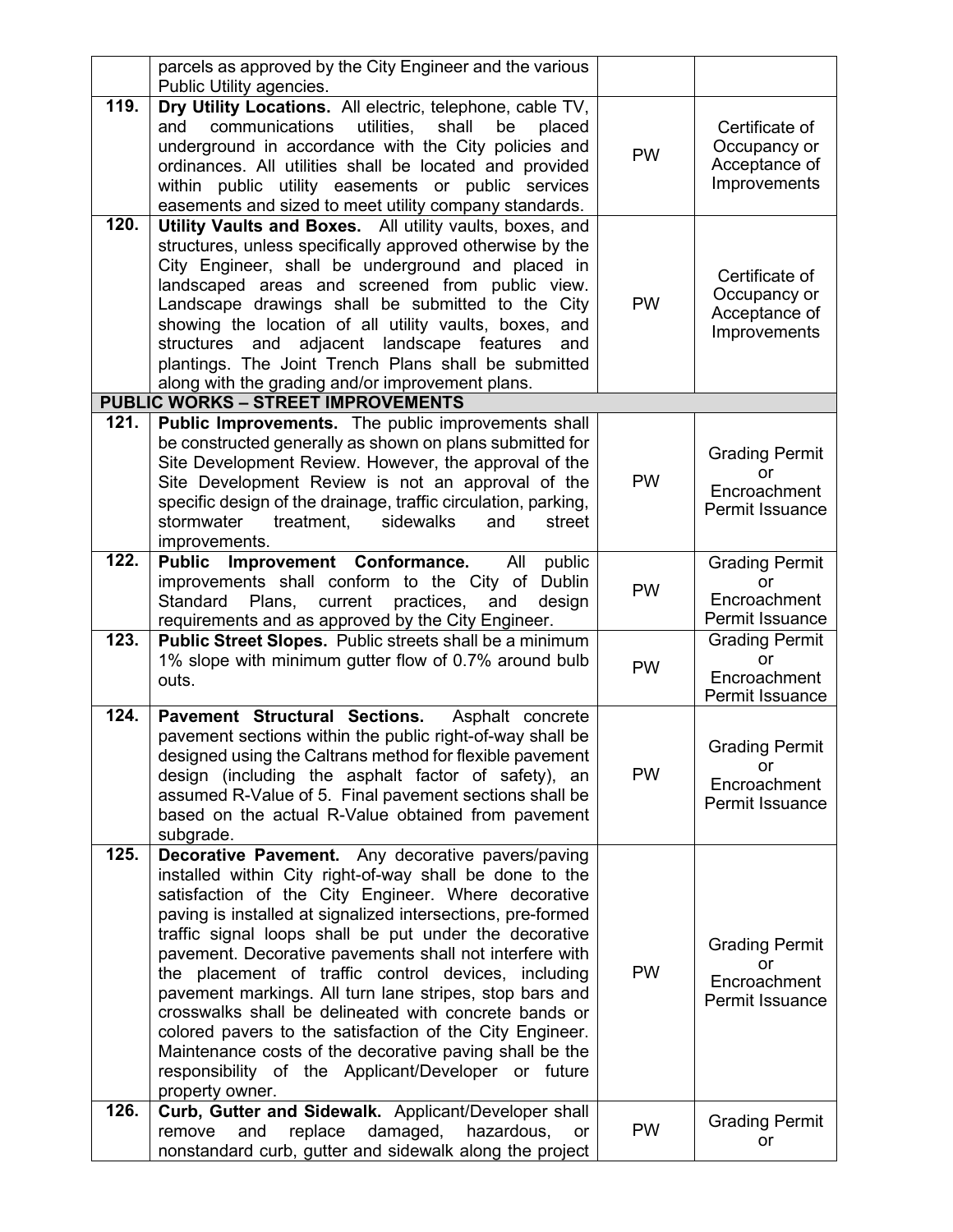|      | frontage. Contact the Public Works Department to mark<br>the existing curb, gutter and sidewalk that will need to be<br>removed and replaced.                                                                                                                                                                                                                                                                                                                                                                                        |           | Encroachment<br>Permit Issuance                                |
|------|--------------------------------------------------------------------------------------------------------------------------------------------------------------------------------------------------------------------------------------------------------------------------------------------------------------------------------------------------------------------------------------------------------------------------------------------------------------------------------------------------------------------------------------|-----------|----------------------------------------------------------------|
| 127. | Curb Ramps. City standard curb ramps are required at<br>all intersections. All curb ramps shall include truncated<br>domes and meet the most current City and ADA design<br>standards. Curb ramp locations shall be shown on the<br>plans. Please note that all curb returns on public streets<br>shall have directional or dual ADA ramps - one for each<br>crosswalk and oriented to align parallel with the<br>crosswalk.                                                                                                         | PW        | <b>Grading Permit</b><br>or<br>Encroachment<br>Permit Issuance |
| 128. | Traffic Signing and Striping. Applicant/Developer shall<br>install all traffic signage, striping, and pavement markings<br>as required by the City Engineer. Signing plans shall<br>show street name and stop signs and any other regulatory<br>signage appropriate for the project. Striping plans shall<br>show stop bars, lane lines and channelization as<br>Striping plans shall distinguish between<br>necessary.<br>existing striping to be removed and new striping to be<br>installed. All striping shall be thermoplastic. | <b>PW</b> | <b>Grading Permit</b><br>or<br>Encroachment<br>Permit Issuance |
| 129. | Street Lighting. Street light standards and luminaries<br>shall be designed and installed or relocated as<br>determined by the City Engineer.                                                                                                                                                                                                                                                                                                                                                                                        | <b>PW</b> | <b>Grading Permit</b><br>or<br>Encroachment<br>Permit Issuance |
|      | <b>PUBLIC WORKS - CONSTRUCTION</b>                                                                                                                                                                                                                                                                                                                                                                                                                                                                                                   |           |                                                                |
| 130. | Erosion Control Implementation. The Erosion and<br>Sediment Control Plan shall be implemented between<br>October 1st and April 30th unless otherwise allowed in<br>writing by the City Engineer. Applicant/Developer will be<br>responsible for maintaining erosion and sediment control<br>measures for one year following the City's acceptance of<br>the improvements.                                                                                                                                                            | <b>PW</b> | Start of<br>Construction<br>and On-going                       |
| 131. | Archaeological Finds. If archaeological materials are<br>encountered during construction, construction within 100<br>feet of these materials shall be halted until a professional<br>archaeologist certified by the Society of California<br>Archaeology (SCA) or the Society of Professional<br>Archaeology (SOPA) has had an opportunity to evaluate<br>the significance of the find and suggest appropriate<br>mitigation measures.                                                                                               | PW        | Start of<br>Construction<br>and On-going                       |
| 132. | <b>Construction Activities.</b><br>Construction<br>activities,<br>including the idling, maintenance, and warming up of<br>equipment, shall be limited to Monday through Friday, and<br>non-City holidays, between the hours of 7:30 a.m. and<br>6:00 p.m. except as otherwise approved by the City<br>Engineer. Extended hours or Saturday work will be<br>considered by the City Engineer on a case-by-case basis.<br>Note that the construction hours of operation within the<br>public right-of-way are more restrictive.         | PW        | Start of<br>Construction<br>and On-going                       |
| 133. | Temporary Fencing. Temporary construction fencing<br>shall be installed along the construction work perimeter to<br>separate the construction area from the public.<br>All<br>construction activities shall be confined within the fenced<br>area. Construction materials and/or equipment shall not<br>be operated/stored outside of the fenced area or within                                                                                                                                                                      | PW        | Start of<br>Construction<br>and On-going                       |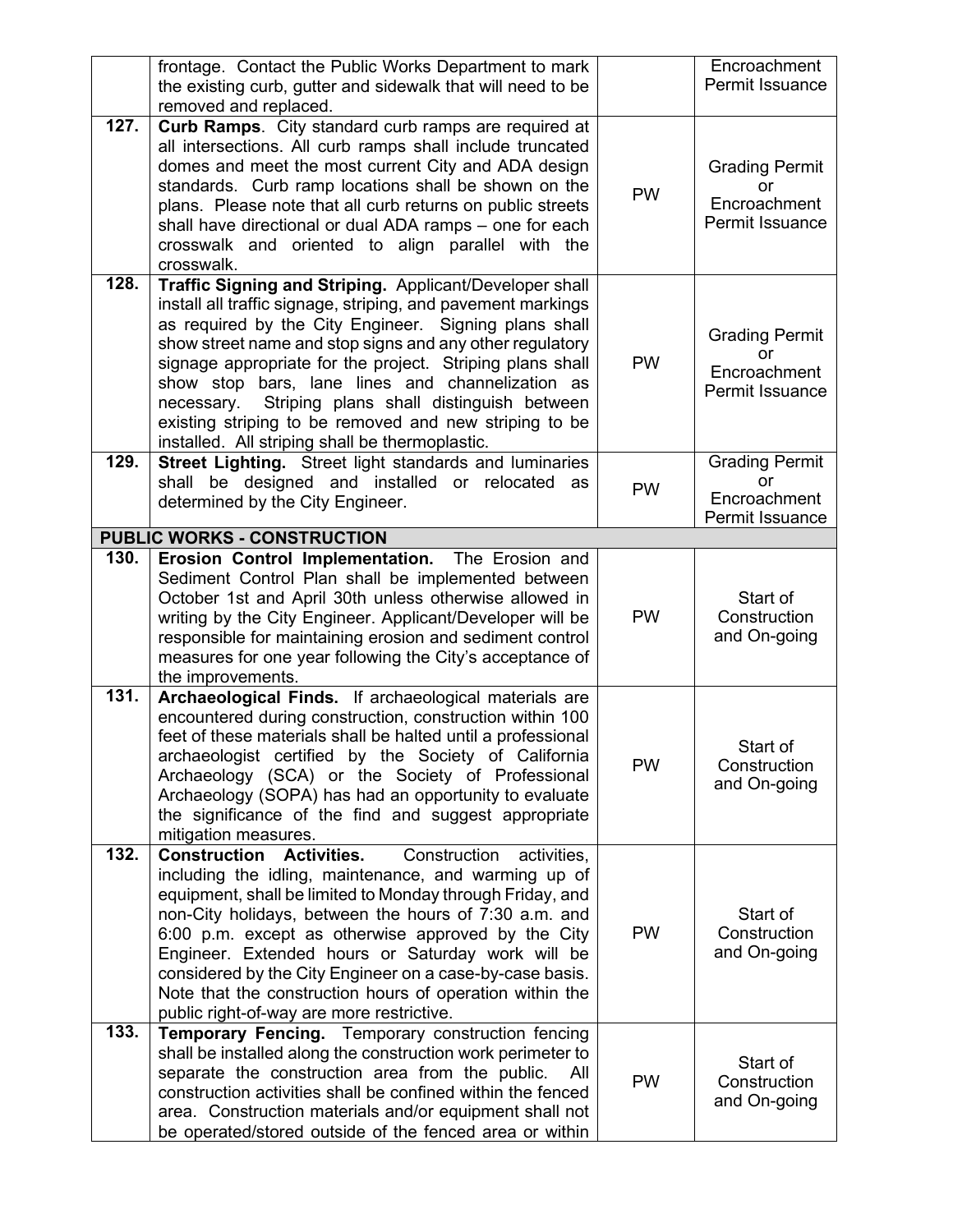|      | the public right-of-way unless approved in advance by the<br>City Engineer.                                                                                                                                                                                                                                                                                                                                                                                                                                                                                                                                                       |           |                                                       |
|------|-----------------------------------------------------------------------------------------------------------------------------------------------------------------------------------------------------------------------------------------------------------------------------------------------------------------------------------------------------------------------------------------------------------------------------------------------------------------------------------------------------------------------------------------------------------------------------------------------------------------------------------|-----------|-------------------------------------------------------|
| 134. | <b>Construction</b><br><b>Noise</b><br><b>Management</b><br>Plan.<br>Applicant/Developer shall prepare a construction noise<br>management plan that identifies measures to minimize<br>construction noise on surrounding developed properties.<br>The plan shall include hours of construction operation,<br>use of mufflers on construction equipment, speed limit for<br>construction traffic, haul routes and identify a noise<br>monitor. Specific noise management measures shall be                                                                                                                                         | <b>PW</b> | Start of<br>Construction<br>and On-going              |
| 135. | provided prior to project construction.<br>Traffic Control Plan. Closing of any existing pedestrian<br>pathway and/or sidewalk during construction shall be<br>implemented through a City-approved Traffic Control Plan<br>and shall be done with the goal of minimizing the impact<br>on pedestrian circulation.                                                                                                                                                                                                                                                                                                                 | <b>PW</b> | Start of<br>Construction<br>and On-going<br>as needed |
| 136. | <b>Construction</b><br><b>Traffic</b><br>Plan.<br><b>Interface</b><br>Applicant/Developer shall prepare a plan for construction<br>traffic interface with public traffic on any existing public<br>street. Construction traffic and parking may be subject to<br>specific requirements by the City Engineer.                                                                                                                                                                                                                                                                                                                      | <b>PW</b> | Start of<br>Construction<br>and On-going              |
| 137. | Pest Control. Applicant/Developer shall be responsible<br>for controlling any rodent, mosquito, or other pest problem<br>due to construction activities.                                                                                                                                                                                                                                                                                                                                                                                                                                                                          | <b>PW</b> | On-going                                              |
| 138. | Dust Control Measures. Applicant/Developer shall be<br>responsible for watering or other dust-palliative measures<br>to control dust as conditions warrant or as directed by the<br>City Engineer.                                                                                                                                                                                                                                                                                                                                                                                                                                | <b>PW</b> | Start of<br>Construction<br>and On-going              |
| 139. | Construction Traffic and Parking. All construction-<br>related parking shall be off-street in an area provided by<br>the Applicant/Developer. Construction traffic and parking<br>shall be provided in a manner approved by the City<br>Engineer.                                                                                                                                                                                                                                                                                                                                                                                 | <b>PW</b> | Start of<br>Construction<br>and On-going              |
| 140. | Dust Control/Street Sweeping. Applicant/Developer<br>shall provide adequate dust control measures at all times<br>during the grading and hauling operations. All trucks<br>hauling export and import materials shall be provided with<br>tarp cover at all times. Spillage of haul materials and mud-<br>tracking on the haul routes shall be prevented at all times.<br>The Applicant/Developer shall be responsible for<br>sweeping of streets within, surrounding and adjacent to<br>the project if it is determined that the tracking or<br>accumulation of material on the streets is due to its<br>construction activities. | <b>PW</b> | During Grading<br>and Site Work                       |
|      | PUBLIC WORKS - EROSION CONTROL AND STORMWATER QUALITY                                                                                                                                                                                                                                                                                                                                                                                                                                                                                                                                                                             |           |                                                       |
| 141. | <b>Stormwater Treatment.</b> Consistent with Provision C.3 of<br>the Municipal Regional Stormwater NPDES Permit (MRP)<br>Order No. R2-2015-0049, the Applicant/Developer shall<br>submit documentation including construction drawings<br>demonstrating all stormwater treatment measures and<br>hydromodification requirements as applicable are met.                                                                                                                                                                                                                                                                            | <b>PW</b> | <b>Grading Permit</b><br><b>Issuance</b>              |
| 142. | Maintenance Access. Applicant/Developer shall design<br>and construct maintenance access to all stormwater<br>management measures and mitigation swales, as<br>appropriate. Maintenance access for equipment and<br>personnel to overflow risers, cleanouts and other                                                                                                                                                                                                                                                                                                                                                             | <b>PW</b> | <b>Grading Permit</b><br>Issuance                     |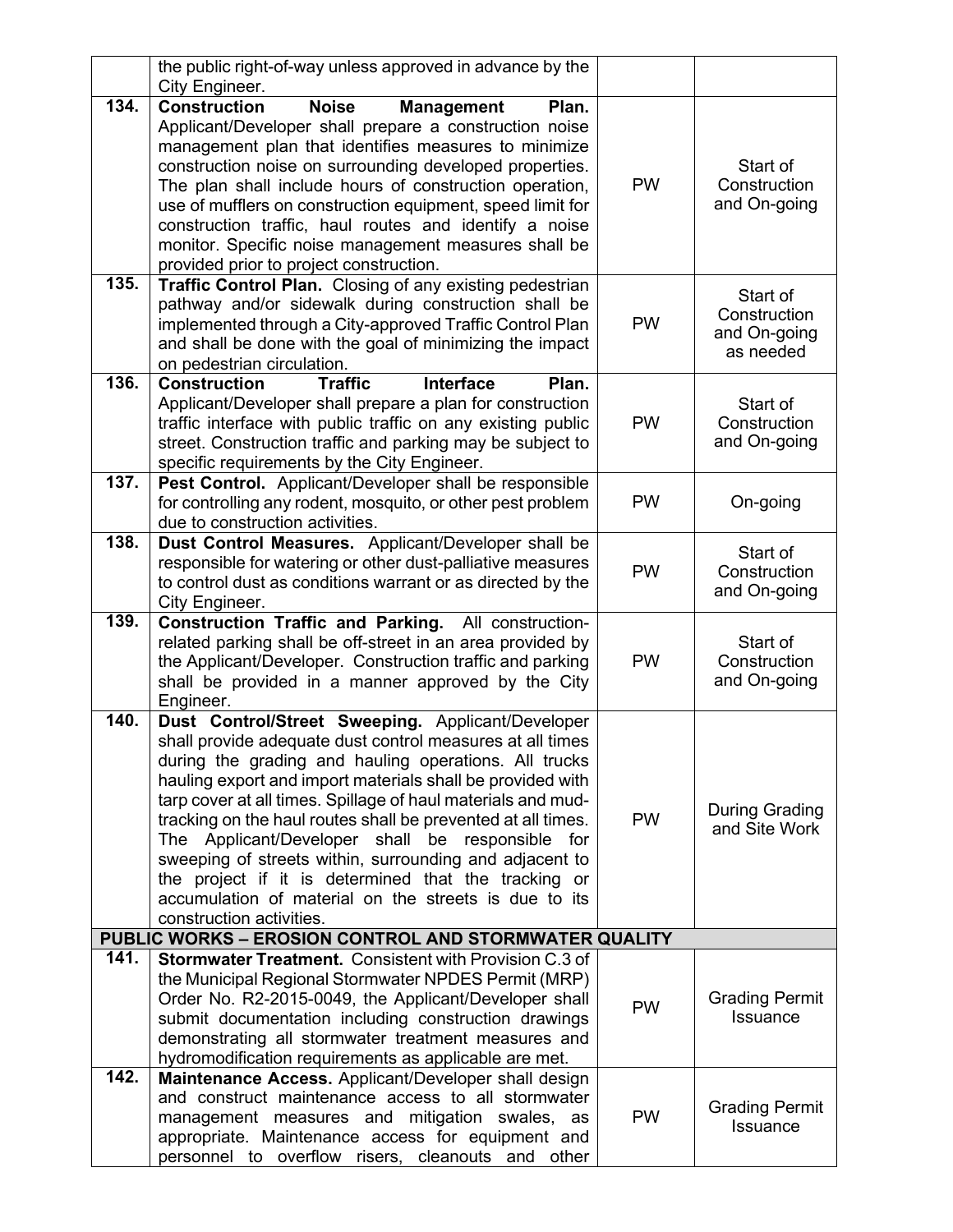|      | structures is required. The final number, location, width,<br>and surfacing of maintenance access points from public<br>or private streets is subject to the approval of the City<br>Engineer and GHAD Engineer, as applicable.                                                                                                                                                                                                                                                                                                                                                                                                                                                                                          |           |                                                                                                                                                               |
|------|--------------------------------------------------------------------------------------------------------------------------------------------------------------------------------------------------------------------------------------------------------------------------------------------------------------------------------------------------------------------------------------------------------------------------------------------------------------------------------------------------------------------------------------------------------------------------------------------------------------------------------------------------------------------------------------------------------------------------|-----------|---------------------------------------------------------------------------------------------------------------------------------------------------------------|
| 143. | NOI and SWPPP. Prior to any clearing or grading,<br>Applicant/Developer shall provide the City evidence that<br>a Notice of Intent (NOI) has been sent to the California<br>Resources<br>Control<br>Board per<br>State<br>Water<br>the<br>requirements of the NPDES. A copy of the Storm Water<br>Pollution Prevention Plan (SWPPP) shall be provided to<br>the Public Works Department and be kept at the<br>construction site.                                                                                                                                                                                                                                                                                         | <b>PW</b> | Start of Any<br>Construction<br><b>Activities</b>                                                                                                             |
| 144. | <b>SWPPP.</b> The Storm Water Pollution Prevention Plan<br>(SWPPP) shall identify the Best Management Practices<br>(BMPs) appropriate to the project construction activities.<br>The SWPPP shall include the erosion and sediment<br>control measures in accordance with the regulations<br>outlined in the most current version of the Association of<br>Bay Area Governments (ABAG) Erosion and Sediment<br>Handbook<br><b>State</b><br>Control<br>or<br>Construction<br><b>Best</b><br>Management Practices Handbook. Applicant/Developer<br>is responsible for ensuring that all contractors implement<br>all storm water pollution prevention measures in the<br>SWPPP.                                             | <b>PW</b> | SWPPP to be<br><b>Prepared Prior</b><br>to Grading<br>Permit<br>Issuance;<br>Implementation<br>Prior to Start of<br>Construction<br>and On-going<br>as needed |
| 145. | Stormwater Management Plan. A final Stormwater<br>Management Plan shall be submitted for review and<br>approval by the City Engineer. Approval is subject to<br>Applicant/Developer providing the necessary plans,<br>details, and calculations that demonstrate the plan<br>complies with the standards issued by the San Francisco<br>Bay Regional Water Quality Control Board and Alameda<br>Countywide Clean Water Program. Landscape Based<br>Stormwater Management Measures shall be irrigated and<br>meet WELO requirements.                                                                                                                                                                                      | PW        | <b>Building Permit</b><br><b>Issuance and</b><br><b>Grading Permit</b><br>Issuance                                                                            |
| 146. | Trash Capture. The project must include appropriate full<br>trash capture devices for both private and public<br>Specific details on the trash capture<br>improvements.<br>devices selected are required on the construction plan set<br>demonstrating how MRP Provision C.10 (trash capture)<br>requirements are met. A list of approved full trash capture<br>devices may be found at the City's website at the following<br>https://dublin.ca.gov/DocumentCenter/View/28631/<br>link:<br>Full-Trash-Capture-Manufacturer-and-Maintenance-<br>Providers---updated-August-2021. Please note that lead<br>time for trash capture device delivery can be substantial.<br>The applicant/contractor shall plan accordingly. | <b>PW</b> | <b>Building Permit</b><br><b>Issuance and</b><br><b>Grading Permit</b><br>Issuance                                                                            |
| 147. | <b>Phased Construction and Stormwater Management</b><br>Required<br>stormwater<br>treatment,<br>Measures.<br>hydromodification management, and trash<br>capture<br>devices shall be installed concurrent with construction of<br>the first phase of improvements. Temporary facilities are<br>not permitted.                                                                                                                                                                                                                                                                                                                                                                                                             | PW        | <b>Building Permit</b><br>and Grading<br>Permit Issuance                                                                                                      |
|      | <b>PUBLIC WORKS - ON-SITE IMPROVEMENTS</b>                                                                                                                                                                                                                                                                                                                                                                                                                                                                                                                                                                                                                                                                               |           |                                                                                                                                                               |
| 148. | <b>Drive Aisle Width.</b> The parking lot drive aisles shall be<br>a minimum of 24 feet wide to allow for adequate on-site                                                                                                                                                                                                                                                                                                                                                                                                                                                                                                                                                                                               | <b>PW</b> | <b>Grading Permit</b><br>Issuance                                                                                                                             |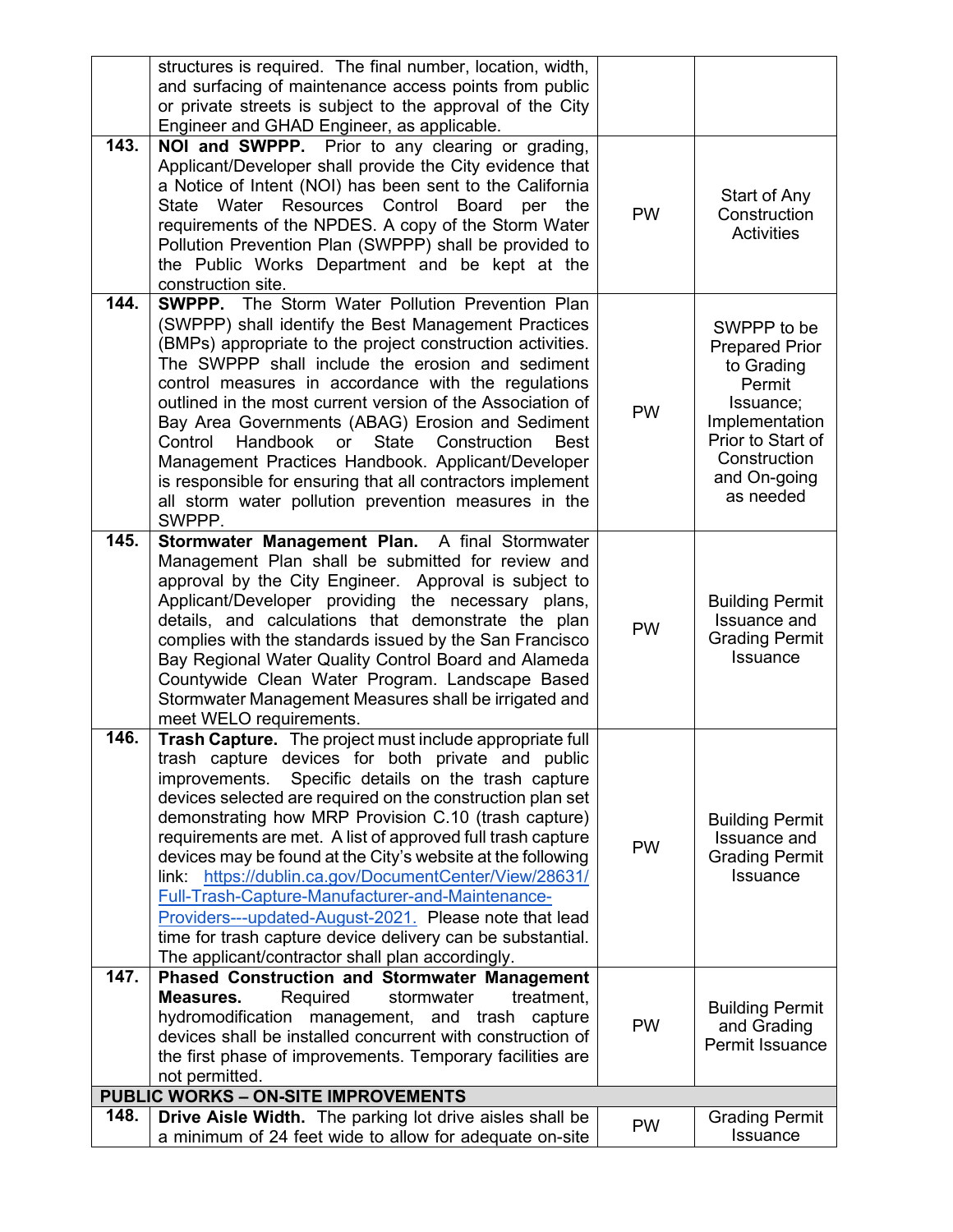|      | vehicle circulation for cars, trucks, trash collection                                         |           |                             |
|------|------------------------------------------------------------------------------------------------|-----------|-----------------------------|
|      | vehicles, and emergency vehicles, as applicable.                                               |           |                             |
| 149. | Vehicle Parking. All on-site vehicle parking spaces shall                                      |           |                             |
|      | conform to the following:                                                                      |           |                             |
|      | a. All parking spaces shall be double striped using four-                                      |           |                             |
|      | inch white lines set two feet apart in accordance with                                         |           |                             |
|      | City Standards and DMC 8.76.070.A.17.                                                          |           |                             |
|      | b. Twelve-inch-wide concrete step-out curbs shall be                                           |           |                             |
|      | constructed at each parking space where one or                                                 |           |                             |
|      | both sides abut a landscaped area or planter.                                                  |           |                             |
|      | c. Where wheel stops are shown, individual six-foot                                            | <b>PW</b> | <b>Grading Permit</b>       |
|      | long wheel stops shall be provided within each                                                 |           | <b>Issuance</b>             |
|      | parking space in accordance with City Standards.                                               |           |                             |
|      | d. A minimum two-foot radius shall be provided at curb                                         |           |                             |
|      | returns and curb intersections where applicable.                                               |           |                             |
|      | e. Parking stalls next to walls, fences and obstructions                                       |           |                             |
|      | to vehicle door opening shall be a minimum of 14<br>inches in width per DMC 8.76.070.A.16.     |           |                             |
|      | f.<br>Landscaped strips adjacent to parking stalls shall be                                    |           |                             |
|      | unobstructed in order to allow for a minimum two-foot                                          |           |                             |
|      | vehicular overhang at front of vehicles.                                                       |           |                             |
| 150. | Onsite Signing and Striping Plan. A Traffic Signing and                                        |           | <b>Grading Permit</b>       |
|      | Striping Plan showing all proposed signing and striping                                        |           | or                          |
|      | within on-site parking lots and drive aisles, shall be                                         | <b>PW</b> | Encroachment                |
|      | submitted for review and approval by the City Engineer.                                        |           | Permit Issuance             |
| 151. | Photometrics. Applicant/Developer shall provide a                                              |           |                             |
|      | complete photometrics plan for both onsite and frontage                                        |           | <b>Grading Permit</b><br>or |
|      | roadways. Include the complete data on photometrics,                                           | <b>PW</b> | Encroachment                |
|      | including the High, Average and Minimum values for                                             |           | Permit Issuance             |
|      | illuminance and uniformity ratio.                                                              |           |                             |
| 152. | Project Signs. All proposed project monument signs                                             |           |                             |
|      | shall be placed on private property. Signs should be                                           |           |                             |
|      | located outside of any easement areas unless specifically                                      |           | <b>Grading Permit</b>       |
|      | approved by the City Engineer. Any signage allowed to                                          | <b>PW</b> | <b>Issuance</b>             |
|      | be located in an easement is subject to removal and                                            |           |                             |
|      | replacement at the expense of the Developer/Property                                           |           |                             |
| 153. | Owner if required by the easement holder.<br>Solid Waste Requirements. The project must comply |           |                             |
|      | with all requirements in Dublin Municipal Code Chapter                                         |           |                             |
|      | 7.98, including the following requirements:                                                    |           |                             |
|      |                                                                                                |           |                             |
|      | Compactors are not permitted at this time.<br>$\bullet$                                        |           |                             |
|      | Applicant/Developer shall continue to work with the                                            |           |                             |
|      | Public<br><b>Works</b><br>Department<br>on<br>final<br>Waste                                   |           |                             |
|      | Management Plan to determine proper staging and                                                |           | <b>Building Permit</b>      |
|      | servicing of bins.                                                                             | <b>PW</b> | or Site Work                |
|      | Sewer and water hook-ups, as applicable.<br>٠                                                  |           | Permit Issuance             |
|      | Install trash, recycling and organics collection<br>$\bullet$                                  |           |                             |
|      | containers in parks and community congregation                                                 |           |                             |
|      | areas.                                                                                         |           |                             |
|      | Install trash, recycling and organics collection<br>$\bullet$                                  |           |                             |
|      | containers along public and private sidewalks.                                                 |           |                             |
|      | Install pet waste disposal stations within parks and<br>٠                                      |           |                             |
|      | along pedestrian trails.                                                                       |           |                             |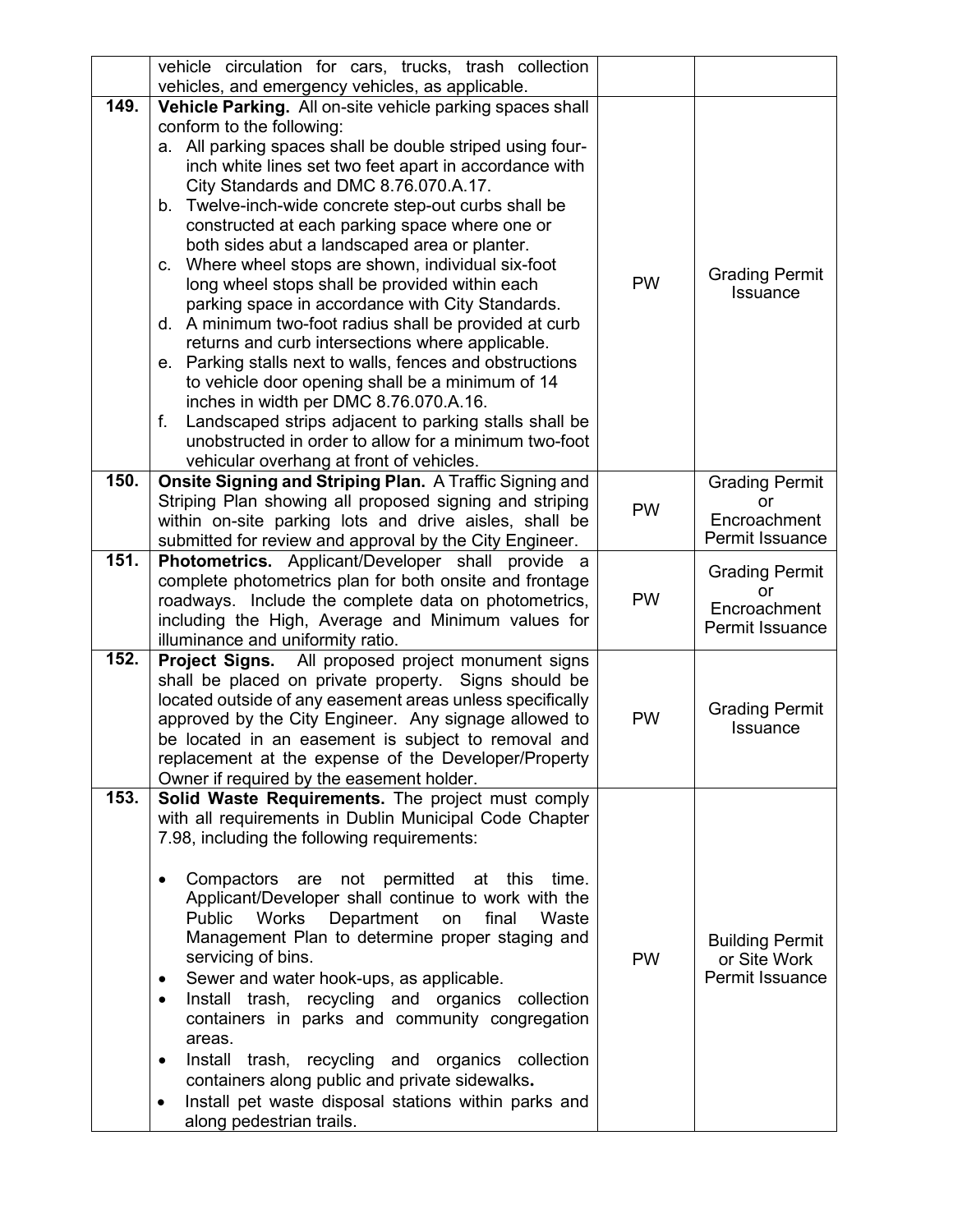| 154. | Garbage Truck Access. Applicant/Developer shall                                                         |           |                                       |
|------|---------------------------------------------------------------------------------------------------------|-----------|---------------------------------------|
|      | provide plans and details on anticipated garbage truck                                                  |           | <b>Building Permit</b>                |
|      | access and routes, in addition to example set-out                                                       | <b>PW</b> | or Site Work                          |
|      | diagrams for waste carts/bins placement on garbage day                                                  |           | Permit Issuance                       |
|      | demonstrating adequate space available for carts/bins.                                                  |           |                                       |
|      | Carts and bins shall not block street or driveway access.                                               |           |                                       |
|      | <b>PUBLIC WORKS - SPECIAL CONDITIONS</b>                                                                |           |                                       |
| 155. | The project land use shall be consistent with the                                                       |           | <b>Building Permit</b>                |
|      | requirements of the Downtown Dublin Specific Plan and                                                   | <b>PW</b> | and Grading                           |
|      | the Downtown Dublin Specific Plan EIR.                                                                  |           | Permit Issuance                       |
| 156. | Design of grading and all improvements shall conform                                                    |           |                                       |
|      | with the standards set forth in the City of Dublin Municipal                                            |           | <b>Building Permit</b>                |
|      | Code, General Plan, Downtown Dublin Specific Plan,                                                      | <b>PW</b> | and Grading                           |
|      | current or adopted Bicycle and Pedestrian Master Plan,                                                  |           | Permit Issuance                       |
|      | Municipal Regional NPDES Stormwater Permit, ADA                                                         |           |                                       |
| 157. | requirements, and City standard details.                                                                |           |                                       |
|      | Will-Serve Letter. Applicant/Developer shall verify by                                                  | <b>PW</b> | <b>Building Permit</b><br>and Grading |
|      | submitting will-serve letter or similar that the project site<br>is within utility service areas.       |           | Permit Issuance                       |
| 158. | Utility Clearance. Locations of utilities and trees shall be                                            |           |                                       |
|      | such to provide minimum clearances between utilities,                                                   | PW        | <b>Grading Permit</b>                 |
|      | street lighting and trees.                                                                              |           | <b>Issuance</b>                       |
| 159. | Adjacent Properties. Applicant/Developer<br>will<br>be                                                  |           |                                       |
|      | responsible to obtain written authorization from adjacent                                               |           |                                       |
|      | property owners for any access needed through adjacent                                                  | <b>PW</b> | <b>Grading Permit</b>                 |
|      | properties, and any grading and improvements on                                                         |           | <b>Issuance</b>                       |
|      | adjacent properties.                                                                                    |           |                                       |
| 160. | Public Access Easement. Applicant/Developer shall                                                       |           |                                       |
|      | dedicate Public Access Easements (PAE) over public                                                      |           |                                       |
|      | sidewalk areas extending into the private property at                                                   |           |                                       |
|      | Street.<br>Applicant shall<br>Regional<br>prepare<br>all                                                | <b>PW</b> | Acceptance of<br>Improvements         |
|      | documentation for dedication and shall be responsible for                                               |           |                                       |
|      | all associated costs for recordation. Easements shall be                                                |           |                                       |
|      | recorded prior to occupancy.                                                                            |           |                                       |
| 161. | <b>Easements.</b> With the proposed project, several existing                                           |           |                                       |
|      | easements will no longer correspond with the proposed                                                   |           |                                       |
|      | layout. Applicant/Developer will be required to prepare all                                             |           | <b>Building Permit</b>                |
|      | documentation for dedication and quitclaim of easements                                                 | <b>PW</b> | Issuance                              |
|      | associated with the project, and shall be responsible for                                               |           |                                       |
|      | all associated costs for recordation. All easements shall                                               |           |                                       |
| 162. | be recorded prior to building permit issuance.<br>Loading Zone. Proposed loading zone along the project |           |                                       |
|      | frontage at St. Patrick Way shall be a maximum of two                                                   |           | <b>Grading Permit</b>                 |
|      | parallel parking spaces and shall be available for public                                               | <b>PW</b> | <b>Issuance</b>                       |
|      | use.                                                                                                    |           |                                       |
| 163. | Visibility Triangle. Comply with the driveway sight                                                     |           |                                       |
|      | distance triangle at the project driveway and the sight                                                 |           |                                       |
|      | distance requirements at the Regional Street and St.                                                    | <b>PW</b> | <b>Grading Permit</b>                 |
|      | Patrick Way intersections per the Dublin Municipal Code                                                 |           | <b>Issuance</b>                       |
|      | and AASHTO guidelines.                                                                                  |           |                                       |
| 164. | Sidewalk at Regional Street. The public sidewalk along                                                  |           |                                       |
|      | the Regional Street property frontage shall be a minimum                                                | <b>PW</b> | <b>Grading Permit</b>                 |
|      | of eight feet wide.                                                                                     |           | <b>Issuance</b>                       |
| 165. | <b>Project Driveway.</b> The project driveway at the sidewalk                                           |           | Grading or                            |
|      | shall be ADA compliant with a width of 24 feet.<br>The                                                  | PW        | Encroachment                          |
|      | parking lot entrance drive shall be 20 feet minimum width.                                              |           | Permit Issuance                       |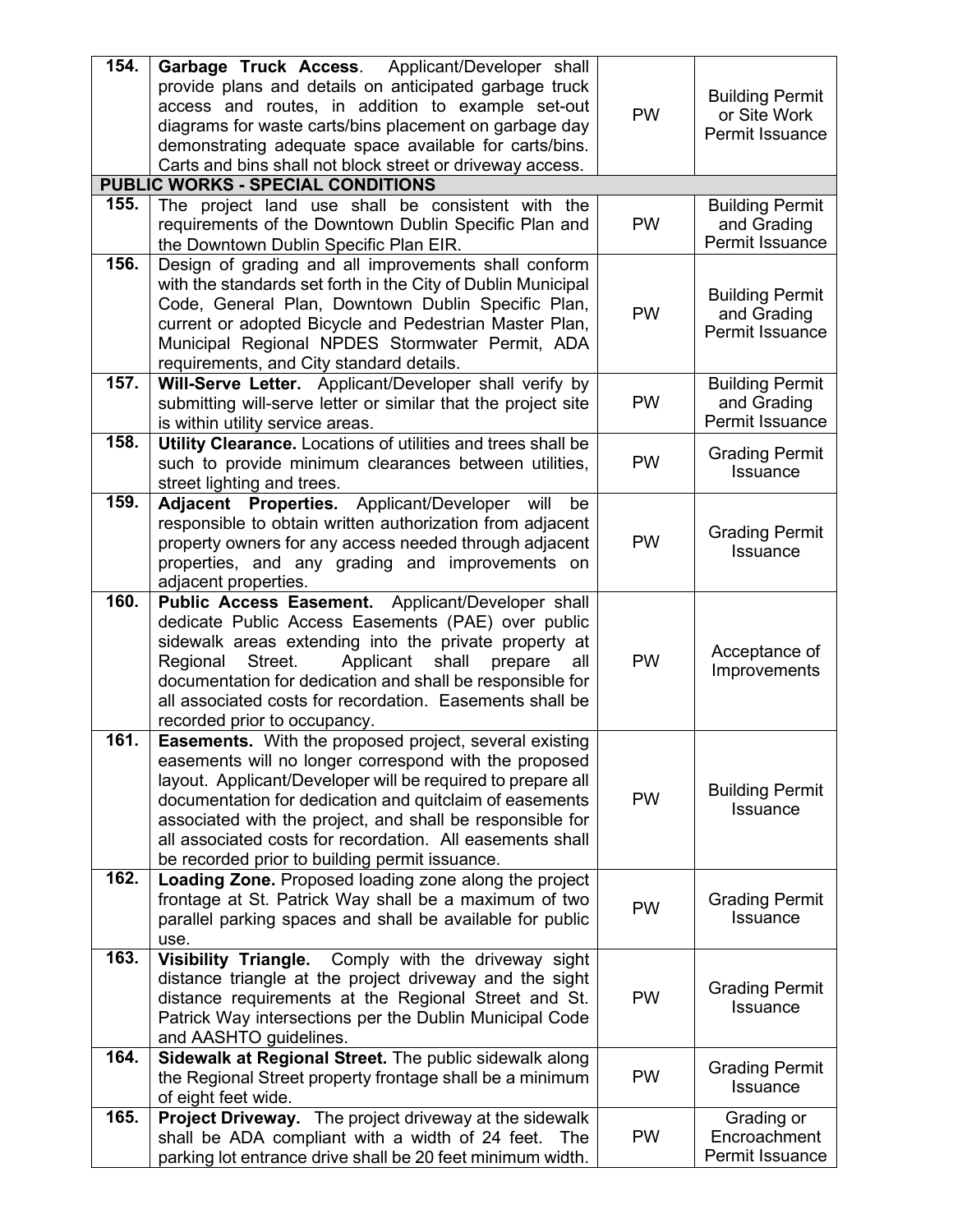| or four bicycle parking spaces. Bike racks shall have a<br><b>Grading Permit</b><br><b>PW</b><br>Issuance<br>minimum of two points of contact to support the bike<br>frame.<br>167.<br>Parking Lot Entry Gates. Parking lot entry gates shall be<br>located a minimum of 40 feet from the back of sidewalk at<br><b>Building Permit</b><br><b>PW</b><br>Regional Street to provide sufficient vehicular queuing<br>Issuance<br>length in front of the gates without the vehicle encroaching<br>into the Regional Street sidewalk.<br>168.<br><b>On-Site Grading.</b><br>Grading adjacent to sidewalks shall have a one-foot<br>$\bullet$<br><b>Grading Permit</b><br>overbuild from back of walk to top of slope.<br><b>PW</b><br><b>Issuance</b><br>Slopes shall conform to recommendations set forth<br>$\bullet$<br>in the geotechnical report and shall be 2:1 maximum.<br>169.<br>Low Impact Development (LID) Treatment Reduction<br>Credit. Applicant/Developer shall submit final Special<br><b>Building Permit</b><br><b>PW</b><br>and Grading<br>Project narrative and worksheet subject to review and<br>Permit Issuance<br>approval by the Public Works/Environmental Services<br>Department.<br>170.<br>LID Stormwater Treatment Facilities. Bubble-ups at<br>stormwater treatment areas are discouraged. If bubble-<br>ups are unavoidable, they must be located immediately<br><b>Building Permit</b><br>adjacent to the stormwater treatment facility, outside of<br><b>PW</b><br>and Grading<br>the footprint of the treatment area, and not in the<br>Permit Issuance<br>treatment soil. Impermeable membranes in the LID<br>treatment areas are discouraged unless required for<br>geotechnical reasons.<br>171.<br>Non-LID Stormwater Treatment Facilities.<br>Non-LID<br>treatment facilities must meet the General Use Level<br><b>Building Permit</b><br>Designation on the Washington Department of Ecology<br><b>PW</b><br>and Grading<br>https://ecology.wa.gov/Regulations-<br><b>TAPE</b><br>protocol<br>Permit Issuance<br>Permits/Guidance-technical-assistance/Stormwater-<br>permittee-guidance-resources/Emerging-stormwater-<br>treatment-technologies#tape).<br>172.<br>Source Control Measures. All applicable structural and<br><b>Building Permit</b><br><b>PW</b><br>and Grading<br>shall<br>operational<br>stormwater<br>source controls<br>be<br>Permit Issuance<br>implemented.<br>173.<br>Trash Storage and Staging. Applicant/Developer shall<br><b>Building Permit</b><br><b>PW</b><br>and Grading<br>verify adequate space is available in the trash rooms and<br>Permit Issuance<br>staging area to accommodate all the expected bins/carts.<br>174.<br>Trash Management Plan. Applicant/Developer shall<br><b>Building Permit</b><br><b>PW</b><br>and Grading<br>provide a plan and estimated waste generation for the<br>Permit Issuance<br>planned project.<br>175.<br>Landscape Features within Public Right-of-Way.<br>Property Owner shall enter into an "Agreement for Long<br>Term Encroachment for Landscape Features" with the<br>City to require the Property Owner to maintain the<br>landscape and decorative features within public right-of-<br><b>Grading Permit</b><br>including<br>frontage<br>landscaping,<br>decorative<br>way<br>or<br><b>PW</b><br>pavements and special features (i.e.,<br>stormwater<br>Encroachment<br>treatment areas, walls, portals, benches, etc.). The<br>Permit Issuance<br>Agreement shall identify the ownership of the special<br>features and maintenance responsibilities. The Property<br>Owner shall take over maintenance responsibilities along<br>the project frontage at St. Patrick Way previously | 166. | Bicycle Parking. Provide a minimum of two bicycle racks |  |
|--------------------------------------------------------------------------------------------------------------------------------------------------------------------------------------------------------------------------------------------------------------------------------------------------------------------------------------------------------------------------------------------------------------------------------------------------------------------------------------------------------------------------------------------------------------------------------------------------------------------------------------------------------------------------------------------------------------------------------------------------------------------------------------------------------------------------------------------------------------------------------------------------------------------------------------------------------------------------------------------------------------------------------------------------------------------------------------------------------------------------------------------------------------------------------------------------------------------------------------------------------------------------------------------------------------------------------------------------------------------------------------------------------------------------------------------------------------------------------------------------------------------------------------------------------------------------------------------------------------------------------------------------------------------------------------------------------------------------------------------------------------------------------------------------------------------------------------------------------------------------------------------------------------------------------------------------------------------------------------------------------------------------------------------------------------------------------------------------------------------------------------------------------------------------------------------------------------------------------------------------------------------------------------------------------------------------------------------------------------------------------------------------------------------------------------------------------------------------------------------------------------------------------------------------------------------------------------------------------------------------------------------------------------------------------------------------------------------------------------------------------------------------------------------------------------------------------------------------------------------------------------------------------------------------------------------------------------------------------------------------------------------------------------------------------------------------------------------------------------------------------------------------------------------------------------------------------------------------------------------------------------------------------------------------------------------------------------------------------------------------------------------------------------------------------------------------------------------------------------------------------------------------------------------------------------------------------------------------------------------------------------------------------------------------------------------------------------|------|---------------------------------------------------------|--|
|                                                                                                                                                                                                                                                                                                                                                                                                                                                                                                                                                                                                                                                                                                                                                                                                                                                                                                                                                                                                                                                                                                                                                                                                                                                                                                                                                                                                                                                                                                                                                                                                                                                                                                                                                                                                                                                                                                                                                                                                                                                                                                                                                                                                                                                                                                                                                                                                                                                                                                                                                                                                                                                                                                                                                                                                                                                                                                                                                                                                                                                                                                                                                                                                                                                                                                                                                                                                                                                                                                                                                                                                                                                                                                              |      |                                                         |  |
|                                                                                                                                                                                                                                                                                                                                                                                                                                                                                                                                                                                                                                                                                                                                                                                                                                                                                                                                                                                                                                                                                                                                                                                                                                                                                                                                                                                                                                                                                                                                                                                                                                                                                                                                                                                                                                                                                                                                                                                                                                                                                                                                                                                                                                                                                                                                                                                                                                                                                                                                                                                                                                                                                                                                                                                                                                                                                                                                                                                                                                                                                                                                                                                                                                                                                                                                                                                                                                                                                                                                                                                                                                                                                                              |      |                                                         |  |
|                                                                                                                                                                                                                                                                                                                                                                                                                                                                                                                                                                                                                                                                                                                                                                                                                                                                                                                                                                                                                                                                                                                                                                                                                                                                                                                                                                                                                                                                                                                                                                                                                                                                                                                                                                                                                                                                                                                                                                                                                                                                                                                                                                                                                                                                                                                                                                                                                                                                                                                                                                                                                                                                                                                                                                                                                                                                                                                                                                                                                                                                                                                                                                                                                                                                                                                                                                                                                                                                                                                                                                                                                                                                                                              |      |                                                         |  |
|                                                                                                                                                                                                                                                                                                                                                                                                                                                                                                                                                                                                                                                                                                                                                                                                                                                                                                                                                                                                                                                                                                                                                                                                                                                                                                                                                                                                                                                                                                                                                                                                                                                                                                                                                                                                                                                                                                                                                                                                                                                                                                                                                                                                                                                                                                                                                                                                                                                                                                                                                                                                                                                                                                                                                                                                                                                                                                                                                                                                                                                                                                                                                                                                                                                                                                                                                                                                                                                                                                                                                                                                                                                                                                              |      |                                                         |  |
|                                                                                                                                                                                                                                                                                                                                                                                                                                                                                                                                                                                                                                                                                                                                                                                                                                                                                                                                                                                                                                                                                                                                                                                                                                                                                                                                                                                                                                                                                                                                                                                                                                                                                                                                                                                                                                                                                                                                                                                                                                                                                                                                                                                                                                                                                                                                                                                                                                                                                                                                                                                                                                                                                                                                                                                                                                                                                                                                                                                                                                                                                                                                                                                                                                                                                                                                                                                                                                                                                                                                                                                                                                                                                                              |      |                                                         |  |
|                                                                                                                                                                                                                                                                                                                                                                                                                                                                                                                                                                                                                                                                                                                                                                                                                                                                                                                                                                                                                                                                                                                                                                                                                                                                                                                                                                                                                                                                                                                                                                                                                                                                                                                                                                                                                                                                                                                                                                                                                                                                                                                                                                                                                                                                                                                                                                                                                                                                                                                                                                                                                                                                                                                                                                                                                                                                                                                                                                                                                                                                                                                                                                                                                                                                                                                                                                                                                                                                                                                                                                                                                                                                                                              |      |                                                         |  |
|                                                                                                                                                                                                                                                                                                                                                                                                                                                                                                                                                                                                                                                                                                                                                                                                                                                                                                                                                                                                                                                                                                                                                                                                                                                                                                                                                                                                                                                                                                                                                                                                                                                                                                                                                                                                                                                                                                                                                                                                                                                                                                                                                                                                                                                                                                                                                                                                                                                                                                                                                                                                                                                                                                                                                                                                                                                                                                                                                                                                                                                                                                                                                                                                                                                                                                                                                                                                                                                                                                                                                                                                                                                                                                              |      |                                                         |  |
|                                                                                                                                                                                                                                                                                                                                                                                                                                                                                                                                                                                                                                                                                                                                                                                                                                                                                                                                                                                                                                                                                                                                                                                                                                                                                                                                                                                                                                                                                                                                                                                                                                                                                                                                                                                                                                                                                                                                                                                                                                                                                                                                                                                                                                                                                                                                                                                                                                                                                                                                                                                                                                                                                                                                                                                                                                                                                                                                                                                                                                                                                                                                                                                                                                                                                                                                                                                                                                                                                                                                                                                                                                                                                                              |      |                                                         |  |
|                                                                                                                                                                                                                                                                                                                                                                                                                                                                                                                                                                                                                                                                                                                                                                                                                                                                                                                                                                                                                                                                                                                                                                                                                                                                                                                                                                                                                                                                                                                                                                                                                                                                                                                                                                                                                                                                                                                                                                                                                                                                                                                                                                                                                                                                                                                                                                                                                                                                                                                                                                                                                                                                                                                                                                                                                                                                                                                                                                                                                                                                                                                                                                                                                                                                                                                                                                                                                                                                                                                                                                                                                                                                                                              |      |                                                         |  |
|                                                                                                                                                                                                                                                                                                                                                                                                                                                                                                                                                                                                                                                                                                                                                                                                                                                                                                                                                                                                                                                                                                                                                                                                                                                                                                                                                                                                                                                                                                                                                                                                                                                                                                                                                                                                                                                                                                                                                                                                                                                                                                                                                                                                                                                                                                                                                                                                                                                                                                                                                                                                                                                                                                                                                                                                                                                                                                                                                                                                                                                                                                                                                                                                                                                                                                                                                                                                                                                                                                                                                                                                                                                                                                              |      |                                                         |  |
|                                                                                                                                                                                                                                                                                                                                                                                                                                                                                                                                                                                                                                                                                                                                                                                                                                                                                                                                                                                                                                                                                                                                                                                                                                                                                                                                                                                                                                                                                                                                                                                                                                                                                                                                                                                                                                                                                                                                                                                                                                                                                                                                                                                                                                                                                                                                                                                                                                                                                                                                                                                                                                                                                                                                                                                                                                                                                                                                                                                                                                                                                                                                                                                                                                                                                                                                                                                                                                                                                                                                                                                                                                                                                                              |      |                                                         |  |
|                                                                                                                                                                                                                                                                                                                                                                                                                                                                                                                                                                                                                                                                                                                                                                                                                                                                                                                                                                                                                                                                                                                                                                                                                                                                                                                                                                                                                                                                                                                                                                                                                                                                                                                                                                                                                                                                                                                                                                                                                                                                                                                                                                                                                                                                                                                                                                                                                                                                                                                                                                                                                                                                                                                                                                                                                                                                                                                                                                                                                                                                                                                                                                                                                                                                                                                                                                                                                                                                                                                                                                                                                                                                                                              |      |                                                         |  |
|                                                                                                                                                                                                                                                                                                                                                                                                                                                                                                                                                                                                                                                                                                                                                                                                                                                                                                                                                                                                                                                                                                                                                                                                                                                                                                                                                                                                                                                                                                                                                                                                                                                                                                                                                                                                                                                                                                                                                                                                                                                                                                                                                                                                                                                                                                                                                                                                                                                                                                                                                                                                                                                                                                                                                                                                                                                                                                                                                                                                                                                                                                                                                                                                                                                                                                                                                                                                                                                                                                                                                                                                                                                                                                              |      |                                                         |  |
|                                                                                                                                                                                                                                                                                                                                                                                                                                                                                                                                                                                                                                                                                                                                                                                                                                                                                                                                                                                                                                                                                                                                                                                                                                                                                                                                                                                                                                                                                                                                                                                                                                                                                                                                                                                                                                                                                                                                                                                                                                                                                                                                                                                                                                                                                                                                                                                                                                                                                                                                                                                                                                                                                                                                                                                                                                                                                                                                                                                                                                                                                                                                                                                                                                                                                                                                                                                                                                                                                                                                                                                                                                                                                                              |      |                                                         |  |
|                                                                                                                                                                                                                                                                                                                                                                                                                                                                                                                                                                                                                                                                                                                                                                                                                                                                                                                                                                                                                                                                                                                                                                                                                                                                                                                                                                                                                                                                                                                                                                                                                                                                                                                                                                                                                                                                                                                                                                                                                                                                                                                                                                                                                                                                                                                                                                                                                                                                                                                                                                                                                                                                                                                                                                                                                                                                                                                                                                                                                                                                                                                                                                                                                                                                                                                                                                                                                                                                                                                                                                                                                                                                                                              |      |                                                         |  |
|                                                                                                                                                                                                                                                                                                                                                                                                                                                                                                                                                                                                                                                                                                                                                                                                                                                                                                                                                                                                                                                                                                                                                                                                                                                                                                                                                                                                                                                                                                                                                                                                                                                                                                                                                                                                                                                                                                                                                                                                                                                                                                                                                                                                                                                                                                                                                                                                                                                                                                                                                                                                                                                                                                                                                                                                                                                                                                                                                                                                                                                                                                                                                                                                                                                                                                                                                                                                                                                                                                                                                                                                                                                                                                              |      |                                                         |  |
|                                                                                                                                                                                                                                                                                                                                                                                                                                                                                                                                                                                                                                                                                                                                                                                                                                                                                                                                                                                                                                                                                                                                                                                                                                                                                                                                                                                                                                                                                                                                                                                                                                                                                                                                                                                                                                                                                                                                                                                                                                                                                                                                                                                                                                                                                                                                                                                                                                                                                                                                                                                                                                                                                                                                                                                                                                                                                                                                                                                                                                                                                                                                                                                                                                                                                                                                                                                                                                                                                                                                                                                                                                                                                                              |      |                                                         |  |
|                                                                                                                                                                                                                                                                                                                                                                                                                                                                                                                                                                                                                                                                                                                                                                                                                                                                                                                                                                                                                                                                                                                                                                                                                                                                                                                                                                                                                                                                                                                                                                                                                                                                                                                                                                                                                                                                                                                                                                                                                                                                                                                                                                                                                                                                                                                                                                                                                                                                                                                                                                                                                                                                                                                                                                                                                                                                                                                                                                                                                                                                                                                                                                                                                                                                                                                                                                                                                                                                                                                                                                                                                                                                                                              |      |                                                         |  |
|                                                                                                                                                                                                                                                                                                                                                                                                                                                                                                                                                                                                                                                                                                                                                                                                                                                                                                                                                                                                                                                                                                                                                                                                                                                                                                                                                                                                                                                                                                                                                                                                                                                                                                                                                                                                                                                                                                                                                                                                                                                                                                                                                                                                                                                                                                                                                                                                                                                                                                                                                                                                                                                                                                                                                                                                                                                                                                                                                                                                                                                                                                                                                                                                                                                                                                                                                                                                                                                                                                                                                                                                                                                                                                              |      |                                                         |  |
|                                                                                                                                                                                                                                                                                                                                                                                                                                                                                                                                                                                                                                                                                                                                                                                                                                                                                                                                                                                                                                                                                                                                                                                                                                                                                                                                                                                                                                                                                                                                                                                                                                                                                                                                                                                                                                                                                                                                                                                                                                                                                                                                                                                                                                                                                                                                                                                                                                                                                                                                                                                                                                                                                                                                                                                                                                                                                                                                                                                                                                                                                                                                                                                                                                                                                                                                                                                                                                                                                                                                                                                                                                                                                                              |      |                                                         |  |
|                                                                                                                                                                                                                                                                                                                                                                                                                                                                                                                                                                                                                                                                                                                                                                                                                                                                                                                                                                                                                                                                                                                                                                                                                                                                                                                                                                                                                                                                                                                                                                                                                                                                                                                                                                                                                                                                                                                                                                                                                                                                                                                                                                                                                                                                                                                                                                                                                                                                                                                                                                                                                                                                                                                                                                                                                                                                                                                                                                                                                                                                                                                                                                                                                                                                                                                                                                                                                                                                                                                                                                                                                                                                                                              |      |                                                         |  |
|                                                                                                                                                                                                                                                                                                                                                                                                                                                                                                                                                                                                                                                                                                                                                                                                                                                                                                                                                                                                                                                                                                                                                                                                                                                                                                                                                                                                                                                                                                                                                                                                                                                                                                                                                                                                                                                                                                                                                                                                                                                                                                                                                                                                                                                                                                                                                                                                                                                                                                                                                                                                                                                                                                                                                                                                                                                                                                                                                                                                                                                                                                                                                                                                                                                                                                                                                                                                                                                                                                                                                                                                                                                                                                              |      |                                                         |  |
|                                                                                                                                                                                                                                                                                                                                                                                                                                                                                                                                                                                                                                                                                                                                                                                                                                                                                                                                                                                                                                                                                                                                                                                                                                                                                                                                                                                                                                                                                                                                                                                                                                                                                                                                                                                                                                                                                                                                                                                                                                                                                                                                                                                                                                                                                                                                                                                                                                                                                                                                                                                                                                                                                                                                                                                                                                                                                                                                                                                                                                                                                                                                                                                                                                                                                                                                                                                                                                                                                                                                                                                                                                                                                                              |      |                                                         |  |
|                                                                                                                                                                                                                                                                                                                                                                                                                                                                                                                                                                                                                                                                                                                                                                                                                                                                                                                                                                                                                                                                                                                                                                                                                                                                                                                                                                                                                                                                                                                                                                                                                                                                                                                                                                                                                                                                                                                                                                                                                                                                                                                                                                                                                                                                                                                                                                                                                                                                                                                                                                                                                                                                                                                                                                                                                                                                                                                                                                                                                                                                                                                                                                                                                                                                                                                                                                                                                                                                                                                                                                                                                                                                                                              |      |                                                         |  |
|                                                                                                                                                                                                                                                                                                                                                                                                                                                                                                                                                                                                                                                                                                                                                                                                                                                                                                                                                                                                                                                                                                                                                                                                                                                                                                                                                                                                                                                                                                                                                                                                                                                                                                                                                                                                                                                                                                                                                                                                                                                                                                                                                                                                                                                                                                                                                                                                                                                                                                                                                                                                                                                                                                                                                                                                                                                                                                                                                                                                                                                                                                                                                                                                                                                                                                                                                                                                                                                                                                                                                                                                                                                                                                              |      |                                                         |  |
|                                                                                                                                                                                                                                                                                                                                                                                                                                                                                                                                                                                                                                                                                                                                                                                                                                                                                                                                                                                                                                                                                                                                                                                                                                                                                                                                                                                                                                                                                                                                                                                                                                                                                                                                                                                                                                                                                                                                                                                                                                                                                                                                                                                                                                                                                                                                                                                                                                                                                                                                                                                                                                                                                                                                                                                                                                                                                                                                                                                                                                                                                                                                                                                                                                                                                                                                                                                                                                                                                                                                                                                                                                                                                                              |      |                                                         |  |
|                                                                                                                                                                                                                                                                                                                                                                                                                                                                                                                                                                                                                                                                                                                                                                                                                                                                                                                                                                                                                                                                                                                                                                                                                                                                                                                                                                                                                                                                                                                                                                                                                                                                                                                                                                                                                                                                                                                                                                                                                                                                                                                                                                                                                                                                                                                                                                                                                                                                                                                                                                                                                                                                                                                                                                                                                                                                                                                                                                                                                                                                                                                                                                                                                                                                                                                                                                                                                                                                                                                                                                                                                                                                                                              |      |                                                         |  |
|                                                                                                                                                                                                                                                                                                                                                                                                                                                                                                                                                                                                                                                                                                                                                                                                                                                                                                                                                                                                                                                                                                                                                                                                                                                                                                                                                                                                                                                                                                                                                                                                                                                                                                                                                                                                                                                                                                                                                                                                                                                                                                                                                                                                                                                                                                                                                                                                                                                                                                                                                                                                                                                                                                                                                                                                                                                                                                                                                                                                                                                                                                                                                                                                                                                                                                                                                                                                                                                                                                                                                                                                                                                                                                              |      |                                                         |  |
|                                                                                                                                                                                                                                                                                                                                                                                                                                                                                                                                                                                                                                                                                                                                                                                                                                                                                                                                                                                                                                                                                                                                                                                                                                                                                                                                                                                                                                                                                                                                                                                                                                                                                                                                                                                                                                                                                                                                                                                                                                                                                                                                                                                                                                                                                                                                                                                                                                                                                                                                                                                                                                                                                                                                                                                                                                                                                                                                                                                                                                                                                                                                                                                                                                                                                                                                                                                                                                                                                                                                                                                                                                                                                                              |      |                                                         |  |
|                                                                                                                                                                                                                                                                                                                                                                                                                                                                                                                                                                                                                                                                                                                                                                                                                                                                                                                                                                                                                                                                                                                                                                                                                                                                                                                                                                                                                                                                                                                                                                                                                                                                                                                                                                                                                                                                                                                                                                                                                                                                                                                                                                                                                                                                                                                                                                                                                                                                                                                                                                                                                                                                                                                                                                                                                                                                                                                                                                                                                                                                                                                                                                                                                                                                                                                                                                                                                                                                                                                                                                                                                                                                                                              |      |                                                         |  |
|                                                                                                                                                                                                                                                                                                                                                                                                                                                                                                                                                                                                                                                                                                                                                                                                                                                                                                                                                                                                                                                                                                                                                                                                                                                                                                                                                                                                                                                                                                                                                                                                                                                                                                                                                                                                                                                                                                                                                                                                                                                                                                                                                                                                                                                                                                                                                                                                                                                                                                                                                                                                                                                                                                                                                                                                                                                                                                                                                                                                                                                                                                                                                                                                                                                                                                                                                                                                                                                                                                                                                                                                                                                                                                              |      |                                                         |  |
|                                                                                                                                                                                                                                                                                                                                                                                                                                                                                                                                                                                                                                                                                                                                                                                                                                                                                                                                                                                                                                                                                                                                                                                                                                                                                                                                                                                                                                                                                                                                                                                                                                                                                                                                                                                                                                                                                                                                                                                                                                                                                                                                                                                                                                                                                                                                                                                                                                                                                                                                                                                                                                                                                                                                                                                                                                                                                                                                                                                                                                                                                                                                                                                                                                                                                                                                                                                                                                                                                                                                                                                                                                                                                                              |      |                                                         |  |
|                                                                                                                                                                                                                                                                                                                                                                                                                                                                                                                                                                                                                                                                                                                                                                                                                                                                                                                                                                                                                                                                                                                                                                                                                                                                                                                                                                                                                                                                                                                                                                                                                                                                                                                                                                                                                                                                                                                                                                                                                                                                                                                                                                                                                                                                                                                                                                                                                                                                                                                                                                                                                                                                                                                                                                                                                                                                                                                                                                                                                                                                                                                                                                                                                                                                                                                                                                                                                                                                                                                                                                                                                                                                                                              |      |                                                         |  |
|                                                                                                                                                                                                                                                                                                                                                                                                                                                                                                                                                                                                                                                                                                                                                                                                                                                                                                                                                                                                                                                                                                                                                                                                                                                                                                                                                                                                                                                                                                                                                                                                                                                                                                                                                                                                                                                                                                                                                                                                                                                                                                                                                                                                                                                                                                                                                                                                                                                                                                                                                                                                                                                                                                                                                                                                                                                                                                                                                                                                                                                                                                                                                                                                                                                                                                                                                                                                                                                                                                                                                                                                                                                                                                              |      |                                                         |  |
|                                                                                                                                                                                                                                                                                                                                                                                                                                                                                                                                                                                                                                                                                                                                                                                                                                                                                                                                                                                                                                                                                                                                                                                                                                                                                                                                                                                                                                                                                                                                                                                                                                                                                                                                                                                                                                                                                                                                                                                                                                                                                                                                                                                                                                                                                                                                                                                                                                                                                                                                                                                                                                                                                                                                                                                                                                                                                                                                                                                                                                                                                                                                                                                                                                                                                                                                                                                                                                                                                                                                                                                                                                                                                                              |      |                                                         |  |
|                                                                                                                                                                                                                                                                                                                                                                                                                                                                                                                                                                                                                                                                                                                                                                                                                                                                                                                                                                                                                                                                                                                                                                                                                                                                                                                                                                                                                                                                                                                                                                                                                                                                                                                                                                                                                                                                                                                                                                                                                                                                                                                                                                                                                                                                                                                                                                                                                                                                                                                                                                                                                                                                                                                                                                                                                                                                                                                                                                                                                                                                                                                                                                                                                                                                                                                                                                                                                                                                                                                                                                                                                                                                                                              |      |                                                         |  |
|                                                                                                                                                                                                                                                                                                                                                                                                                                                                                                                                                                                                                                                                                                                                                                                                                                                                                                                                                                                                                                                                                                                                                                                                                                                                                                                                                                                                                                                                                                                                                                                                                                                                                                                                                                                                                                                                                                                                                                                                                                                                                                                                                                                                                                                                                                                                                                                                                                                                                                                                                                                                                                                                                                                                                                                                                                                                                                                                                                                                                                                                                                                                                                                                                                                                                                                                                                                                                                                                                                                                                                                                                                                                                                              |      |                                                         |  |
|                                                                                                                                                                                                                                                                                                                                                                                                                                                                                                                                                                                                                                                                                                                                                                                                                                                                                                                                                                                                                                                                                                                                                                                                                                                                                                                                                                                                                                                                                                                                                                                                                                                                                                                                                                                                                                                                                                                                                                                                                                                                                                                                                                                                                                                                                                                                                                                                                                                                                                                                                                                                                                                                                                                                                                                                                                                                                                                                                                                                                                                                                                                                                                                                                                                                                                                                                                                                                                                                                                                                                                                                                                                                                                              |      |                                                         |  |
|                                                                                                                                                                                                                                                                                                                                                                                                                                                                                                                                                                                                                                                                                                                                                                                                                                                                                                                                                                                                                                                                                                                                                                                                                                                                                                                                                                                                                                                                                                                                                                                                                                                                                                                                                                                                                                                                                                                                                                                                                                                                                                                                                                                                                                                                                                                                                                                                                                                                                                                                                                                                                                                                                                                                                                                                                                                                                                                                                                                                                                                                                                                                                                                                                                                                                                                                                                                                                                                                                                                                                                                                                                                                                                              |      |                                                         |  |
|                                                                                                                                                                                                                                                                                                                                                                                                                                                                                                                                                                                                                                                                                                                                                                                                                                                                                                                                                                                                                                                                                                                                                                                                                                                                                                                                                                                                                                                                                                                                                                                                                                                                                                                                                                                                                                                                                                                                                                                                                                                                                                                                                                                                                                                                                                                                                                                                                                                                                                                                                                                                                                                                                                                                                                                                                                                                                                                                                                                                                                                                                                                                                                                                                                                                                                                                                                                                                                                                                                                                                                                                                                                                                                              |      |                                                         |  |
|                                                                                                                                                                                                                                                                                                                                                                                                                                                                                                                                                                                                                                                                                                                                                                                                                                                                                                                                                                                                                                                                                                                                                                                                                                                                                                                                                                                                                                                                                                                                                                                                                                                                                                                                                                                                                                                                                                                                                                                                                                                                                                                                                                                                                                                                                                                                                                                                                                                                                                                                                                                                                                                                                                                                                                                                                                                                                                                                                                                                                                                                                                                                                                                                                                                                                                                                                                                                                                                                                                                                                                                                                                                                                                              |      |                                                         |  |
|                                                                                                                                                                                                                                                                                                                                                                                                                                                                                                                                                                                                                                                                                                                                                                                                                                                                                                                                                                                                                                                                                                                                                                                                                                                                                                                                                                                                                                                                                                                                                                                                                                                                                                                                                                                                                                                                                                                                                                                                                                                                                                                                                                                                                                                                                                                                                                                                                                                                                                                                                                                                                                                                                                                                                                                                                                                                                                                                                                                                                                                                                                                                                                                                                                                                                                                                                                                                                                                                                                                                                                                                                                                                                                              |      |                                                         |  |
|                                                                                                                                                                                                                                                                                                                                                                                                                                                                                                                                                                                                                                                                                                                                                                                                                                                                                                                                                                                                                                                                                                                                                                                                                                                                                                                                                                                                                                                                                                                                                                                                                                                                                                                                                                                                                                                                                                                                                                                                                                                                                                                                                                                                                                                                                                                                                                                                                                                                                                                                                                                                                                                                                                                                                                                                                                                                                                                                                                                                                                                                                                                                                                                                                                                                                                                                                                                                                                                                                                                                                                                                                                                                                                              |      |                                                         |  |
|                                                                                                                                                                                                                                                                                                                                                                                                                                                                                                                                                                                                                                                                                                                                                                                                                                                                                                                                                                                                                                                                                                                                                                                                                                                                                                                                                                                                                                                                                                                                                                                                                                                                                                                                                                                                                                                                                                                                                                                                                                                                                                                                                                                                                                                                                                                                                                                                                                                                                                                                                                                                                                                                                                                                                                                                                                                                                                                                                                                                                                                                                                                                                                                                                                                                                                                                                                                                                                                                                                                                                                                                                                                                                                              |      |                                                         |  |
|                                                                                                                                                                                                                                                                                                                                                                                                                                                                                                                                                                                                                                                                                                                                                                                                                                                                                                                                                                                                                                                                                                                                                                                                                                                                                                                                                                                                                                                                                                                                                                                                                                                                                                                                                                                                                                                                                                                                                                                                                                                                                                                                                                                                                                                                                                                                                                                                                                                                                                                                                                                                                                                                                                                                                                                                                                                                                                                                                                                                                                                                                                                                                                                                                                                                                                                                                                                                                                                                                                                                                                                                                                                                                                              |      |                                                         |  |
|                                                                                                                                                                                                                                                                                                                                                                                                                                                                                                                                                                                                                                                                                                                                                                                                                                                                                                                                                                                                                                                                                                                                                                                                                                                                                                                                                                                                                                                                                                                                                                                                                                                                                                                                                                                                                                                                                                                                                                                                                                                                                                                                                                                                                                                                                                                                                                                                                                                                                                                                                                                                                                                                                                                                                                                                                                                                                                                                                                                                                                                                                                                                                                                                                                                                                                                                                                                                                                                                                                                                                                                                                                                                                                              |      |                                                         |  |
|                                                                                                                                                                                                                                                                                                                                                                                                                                                                                                                                                                                                                                                                                                                                                                                                                                                                                                                                                                                                                                                                                                                                                                                                                                                                                                                                                                                                                                                                                                                                                                                                                                                                                                                                                                                                                                                                                                                                                                                                                                                                                                                                                                                                                                                                                                                                                                                                                                                                                                                                                                                                                                                                                                                                                                                                                                                                                                                                                                                                                                                                                                                                                                                                                                                                                                                                                                                                                                                                                                                                                                                                                                                                                                              |      |                                                         |  |
|                                                                                                                                                                                                                                                                                                                                                                                                                                                                                                                                                                                                                                                                                                                                                                                                                                                                                                                                                                                                                                                                                                                                                                                                                                                                                                                                                                                                                                                                                                                                                                                                                                                                                                                                                                                                                                                                                                                                                                                                                                                                                                                                                                                                                                                                                                                                                                                                                                                                                                                                                                                                                                                                                                                                                                                                                                                                                                                                                                                                                                                                                                                                                                                                                                                                                                                                                                                                                                                                                                                                                                                                                                                                                                              |      |                                                         |  |
|                                                                                                                                                                                                                                                                                                                                                                                                                                                                                                                                                                                                                                                                                                                                                                                                                                                                                                                                                                                                                                                                                                                                                                                                                                                                                                                                                                                                                                                                                                                                                                                                                                                                                                                                                                                                                                                                                                                                                                                                                                                                                                                                                                                                                                                                                                                                                                                                                                                                                                                                                                                                                                                                                                                                                                                                                                                                                                                                                                                                                                                                                                                                                                                                                                                                                                                                                                                                                                                                                                                                                                                                                                                                                                              |      |                                                         |  |
|                                                                                                                                                                                                                                                                                                                                                                                                                                                                                                                                                                                                                                                                                                                                                                                                                                                                                                                                                                                                                                                                                                                                                                                                                                                                                                                                                                                                                                                                                                                                                                                                                                                                                                                                                                                                                                                                                                                                                                                                                                                                                                                                                                                                                                                                                                                                                                                                                                                                                                                                                                                                                                                                                                                                                                                                                                                                                                                                                                                                                                                                                                                                                                                                                                                                                                                                                                                                                                                                                                                                                                                                                                                                                                              |      |                                                         |  |
|                                                                                                                                                                                                                                                                                                                                                                                                                                                                                                                                                                                                                                                                                                                                                                                                                                                                                                                                                                                                                                                                                                                                                                                                                                                                                                                                                                                                                                                                                                                                                                                                                                                                                                                                                                                                                                                                                                                                                                                                                                                                                                                                                                                                                                                                                                                                                                                                                                                                                                                                                                                                                                                                                                                                                                                                                                                                                                                                                                                                                                                                                                                                                                                                                                                                                                                                                                                                                                                                                                                                                                                                                                                                                                              |      |                                                         |  |
|                                                                                                                                                                                                                                                                                                                                                                                                                                                                                                                                                                                                                                                                                                                                                                                                                                                                                                                                                                                                                                                                                                                                                                                                                                                                                                                                                                                                                                                                                                                                                                                                                                                                                                                                                                                                                                                                                                                                                                                                                                                                                                                                                                                                                                                                                                                                                                                                                                                                                                                                                                                                                                                                                                                                                                                                                                                                                                                                                                                                                                                                                                                                                                                                                                                                                                                                                                                                                                                                                                                                                                                                                                                                                                              |      |                                                         |  |
|                                                                                                                                                                                                                                                                                                                                                                                                                                                                                                                                                                                                                                                                                                                                                                                                                                                                                                                                                                                                                                                                                                                                                                                                                                                                                                                                                                                                                                                                                                                                                                                                                                                                                                                                                                                                                                                                                                                                                                                                                                                                                                                                                                                                                                                                                                                                                                                                                                                                                                                                                                                                                                                                                                                                                                                                                                                                                                                                                                                                                                                                                                                                                                                                                                                                                                                                                                                                                                                                                                                                                                                                                                                                                                              |      |                                                         |  |
|                                                                                                                                                                                                                                                                                                                                                                                                                                                                                                                                                                                                                                                                                                                                                                                                                                                                                                                                                                                                                                                                                                                                                                                                                                                                                                                                                                                                                                                                                                                                                                                                                                                                                                                                                                                                                                                                                                                                                                                                                                                                                                                                                                                                                                                                                                                                                                                                                                                                                                                                                                                                                                                                                                                                                                                                                                                                                                                                                                                                                                                                                                                                                                                                                                                                                                                                                                                                                                                                                                                                                                                                                                                                                                              |      |                                                         |  |
| maintained by Avalon West. The Property Owner will be                                                                                                                                                                                                                                                                                                                                                                                                                                                                                                                                                                                                                                                                                                                                                                                                                                                                                                                                                                                                                                                                                                                                                                                                                                                                                                                                                                                                                                                                                                                                                                                                                                                                                                                                                                                                                                                                                                                                                                                                                                                                                                                                                                                                                                                                                                                                                                                                                                                                                                                                                                                                                                                                                                                                                                                                                                                                                                                                                                                                                                                                                                                                                                                                                                                                                                                                                                                                                                                                                                                                                                                                                                                        |      |                                                         |  |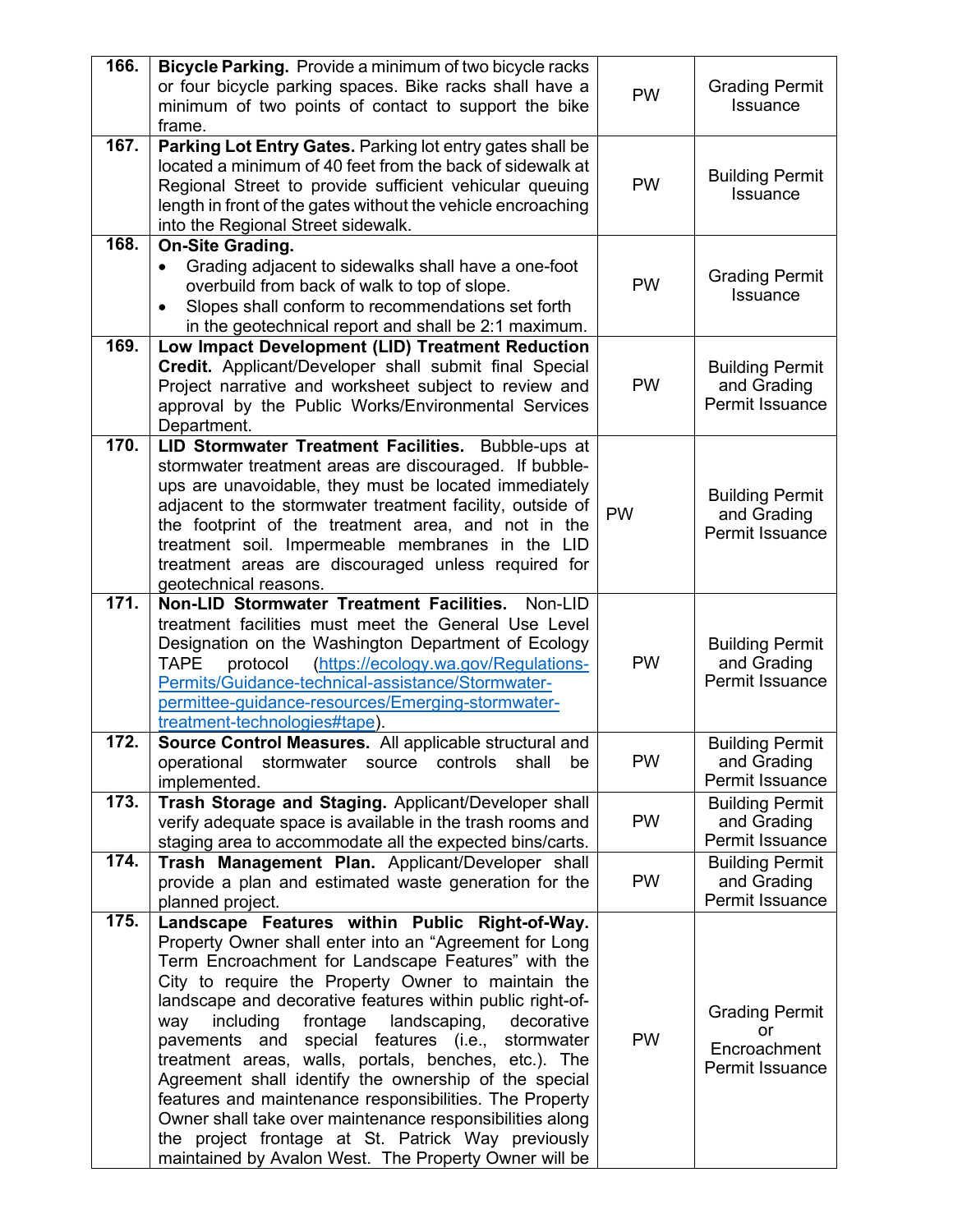|      | responsible for maintaining the surface of all decorative<br>pavements including restoration required as the result of<br>utility repairs.                                                                                                                                                                                                                                                                                                                                                                                                                                                                                                                                                                                         |           |                                                                                    |
|------|------------------------------------------------------------------------------------------------------------------------------------------------------------------------------------------------------------------------------------------------------------------------------------------------------------------------------------------------------------------------------------------------------------------------------------------------------------------------------------------------------------------------------------------------------------------------------------------------------------------------------------------------------------------------------------------------------------------------------------|-----------|------------------------------------------------------------------------------------|
| 176. | Bay Friendly Landscape Design. All publicly owned<br>landscape (e.g., parks, right of way, etc.) shall be<br>designed and rated to meet Bay Friendly Landscape<br>standards. Applicant/Developer is encouraged to design<br>all other landscape areas according to Bay Friendly<br>Landscape standards.                                                                                                                                                                                                                                                                                                                                                                                                                            | <b>PW</b> | <b>Building Permit</b><br>Issuance and<br><b>Grading Permit</b><br><b>Issuance</b> |
| 177. | Street Moratorium. When the St. Patrick Way extension<br>is complete, the street will be subject to the City's five-<br>year street moratorium prohibiting trenching in the street<br>during the moratorium time period.                                                                                                                                                                                                                                                                                                                                                                                                                                                                                                           | <b>PW</b> | On-going                                                                           |
| 178. | <b>Street Restoration.</b><br>A pavement treatment, such as<br>slurry seal or grind and overlay, will be required within<br>Regional Street fronting the site as determined by the<br>Public Works Department. The type and limits of the<br>pavement treatment shall be determined by the City<br>Engineer based upon the number and proximity of trench<br>cuts, extent of frontage, extent of pavement striping and<br>restriping, excessive wear and tear/damage due to<br>construction traffic, etc.                                                                                                                                                                                                                          | <b>PW</b> | Certificate of<br>Occupancy or<br>Acceptance of<br>Improvements                    |
| 179. | Hydromodification Management Standards. If the<br>project is subject to hydromodification management<br>measures, the Applicant/Developer shall review the Bay<br>Area Hydrology Model (BAHM) Review Worksheet for all<br>projects that must meet Hydromodification Management<br>Standards. The worksheet is available on the City's<br>website at the following webpage:<br>http://dublin.ca.gov/1656/Development-Permits---<br><b>Stormwater-Require</b>                                                                                                                                                                                                                                                                        | <b>PW</b> | <b>Grading Permit</b><br><b>or</b><br>Encroachment<br>Permit Issuance              |
| 180. | Waste Enclosure. The waste enclosure shall meet all of<br>the requirements set forth within the Dublin Municipal<br>Code Section 7.98, including but not limited to providing<br>sewer and water hook-ups as applicable.<br>The<br>improvement plans and/or building permit plans shall<br>additional information demonstrating<br>show<br>these<br>requirements are met. A standard plan for the waste<br>enclosure<br>be<br>downloaded<br>can<br>at<br>https://dublin.ca.gov/341/Standard-Plans<br>the<br>in.<br>"Stormwater Measures" section. A pedestrian accessible<br>path of travel shall be provided for employees from the<br>building to the waste enclosure in conformance with<br>current accessibility requirements. | <b>PW</b> | <b>Building Permit</b><br>Issuance and<br><b>Grading Permit</b><br><b>Issuance</b> |
| 181. | Mitigation Measures. Applicant/Developer shall provide<br>to the Planning Division and the Public Works Department<br>a copy of the mitigation measures maintenance manual<br>and schedule for reference, including maintenance<br>procedures and protocols to follow after mitigation<br>reporting is complete.                                                                                                                                                                                                                                                                                                                                                                                                                   | <b>PW</b> | Acceptance of<br>Improvements                                                      |

**PASSED AND ADOPTED BY** the Planning Commission of the City of Dublin, on this 23rd day of November 2021 by the following votes: